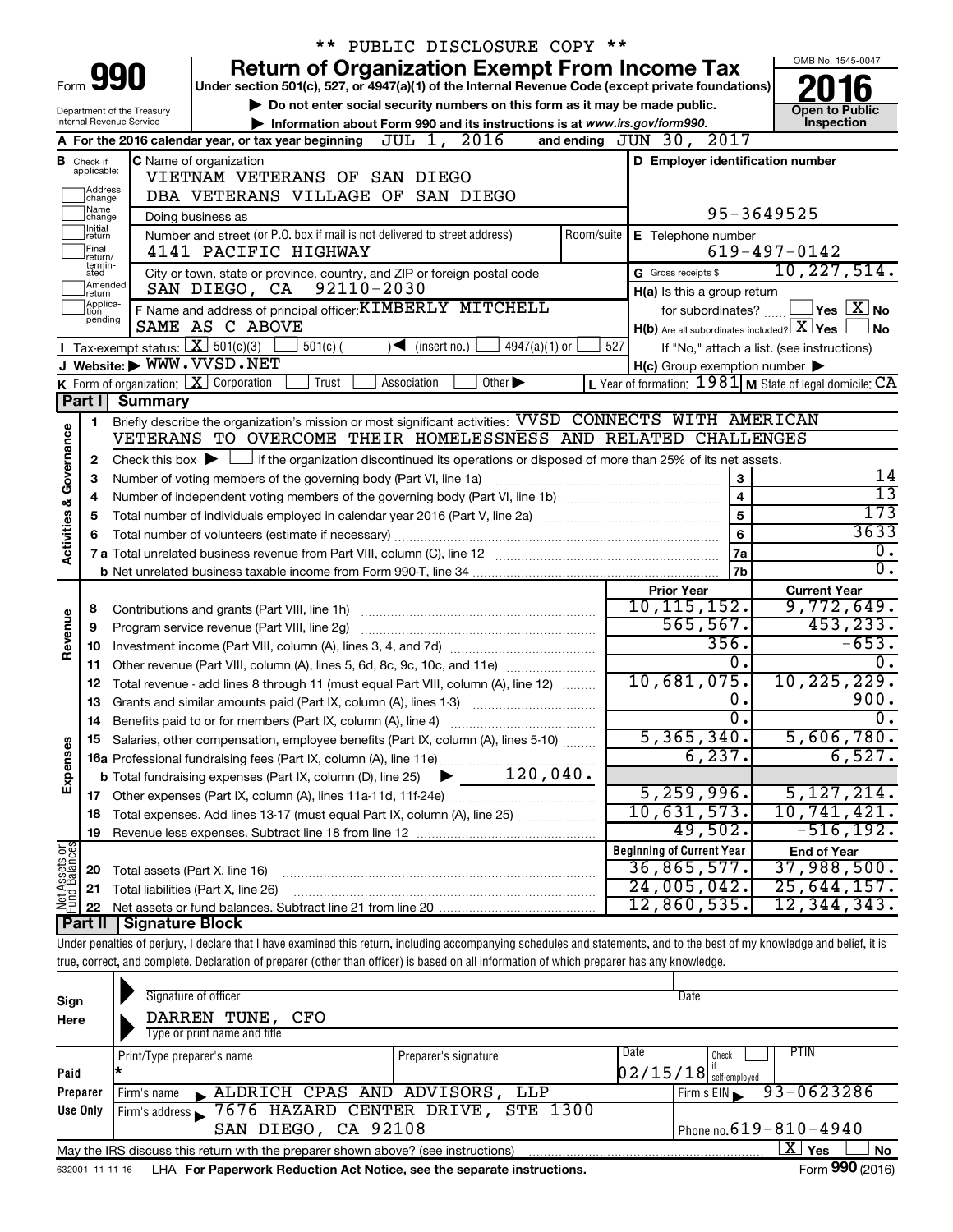|              | VIETNAM VETERANS OF SAN DIEGO<br>95-3649525<br>DBA VETERANS VILLAGE OF SAN DIEGO<br>Page 2<br>Form 990 (2016)                                                                                                             |
|--------------|---------------------------------------------------------------------------------------------------------------------------------------------------------------------------------------------------------------------------|
|              | Part III   Statement of Program Service Accomplishments                                                                                                                                                                   |
|              | $\boxed{\textbf{X}}$                                                                                                                                                                                                      |
| 1            | Briefly describe the organization's mission:<br>VIETNAM VETERANS OF SAN DIEGO IS DEDICATED TO EXTENDING ASSISTANCE TO<br>NEEDY AND HOMELESS VETERANS OF ALL WARS AND ERAS AND THEIR FAMILIES BY                           |
|              | PROVIDING HOUSING, FOOD, CLOTHING, SUBSTANCE ABUSE RECOVERY, MENTAL<br>HEALTH COUNSELING, JOB TRAINING AND JOB PLACEMENT SERVICES.                                                                                        |
| $\mathbf{2}$ | Did the organization undertake any significant program services during the year which were not listed on the<br>$\sqrt{\mathsf{Yes}\ \mathbf{X}}$ No<br>prior Form 990 or 990-EZ?                                         |
| 3            | If "Yes," describe these new services on Schedule O.<br>$\sqrt{}$ Yes $\sqrt{}\,\overline{\mathrm{X}}$ No<br>Did the organization cease conducting, or make significant changes in how it conducts, any program services? |
| 4            | If "Yes," describe these changes on Schedule O.<br>Describe the organization's program service accomplishments for each of its three largest program services, as measured by expenses.                                   |
|              | Section 501(c)(3) and 501(c)(4) organizations are required to report the amount of grants and allocations to others, the total expenses, and<br>revenue, if any, for each program service reported.                       |
|              | $\overline{2,017,611.}$ including grants of \$<br>$\overline{900}$ . ) (Revenue \$<br>4a (Code:<br>(Expenses \$                                                                                                           |
|              | SUPPORTIVE SERVICES FOR VETERAN FAMILIES: PROVIDES ELIGIBLE VETERAN                                                                                                                                                       |
|              | FAMILIES WITH OUTREACH, CASE MANAGEMENT, AND ASSISTANCE IN OBTAINING VA                                                                                                                                                   |
|              | AND OTHER BENEFITS, WHICH MAY INCLUDE; RENTAL ASSISTANCE, UTILITY-FEE<br>PAYMENT ASSISTANCE, DEPOSITS (SECURITY OR UTILITY), MOVING COSTS<br>(CASE)                                                                       |
|              | BY CASE BASIS), PURCHASE OF EMERGENCY SUPPLIES, TRANSPORTATION                                                                                                                                                            |
|              | SERVICES, HEALTH CARE SERVICES, CHILD CARE SERVICES AND LEGAL SERVICES.                                                                                                                                                   |
|              |                                                                                                                                                                                                                           |
|              |                                                                                                                                                                                                                           |
|              |                                                                                                                                                                                                                           |
|              |                                                                                                                                                                                                                           |
|              |                                                                                                                                                                                                                           |
|              |                                                                                                                                                                                                                           |
| 4b           | 3, 687, 707. including grants of \$<br>(Expenses \$<br>) (Revenue \$<br>(Code:<br>THE VETERANS REHABILITATION CENTER (VRC)<br>IS A RESIDENTIAL PROGRAM FOR                                                                |
|              | HOMELESS VETERANS BATTLING ALCOHOLISM, DRUG ADDICTION AND EMOTIONAL                                                                                                                                                       |
|              | WE BELIEVE OUR PROGRAM WILL BE THE FIRST STEP TOWARD OUR<br>TRAUMA.                                                                                                                                                       |
|              | GOAL OF BECOMING SELF-SUFFICIENT. THIS PROGRAM IS DESIGNED TO<br>VETERANS '                                                                                                                                               |
|              | HELP OUR VETERANS BREAK THE CYCLE OF PAIN, ANGER AND SELF-DESTRUCTIVE                                                                                                                                                     |
|              | BEHAVIOR THAT COMES ALONG WITH DRINKING, DRUG ABUSE AND UNEMPLOYMENT.                                                                                                                                                     |
|              |                                                                                                                                                                                                                           |
|              |                                                                                                                                                                                                                           |
|              |                                                                                                                                                                                                                           |
|              |                                                                                                                                                                                                                           |
|              |                                                                                                                                                                                                                           |
|              | 840, 135.<br>368,650.                                                                                                                                                                                                     |
| 4с           | ) (Revenue \$<br>including grants of \$<br>(Expenses \$<br>(Code:<br>VETERANS ON POINT APARTMENTS<br>IS A STATE-OF-THE-ART TRANSITIONAL HOUSING                                                                           |
|              | FACILITY, FEATURING 16 THREE-BEDROOM, THREE-BATH UNITS FOR VETERANS WHO                                                                                                                                                   |
|              | HAVE STABLE SOBRIETY.<br>THE NEWLY-BUILT APARTMENTS REPRESENT<br>THE THIRD                                                                                                                                                |
|              | PHASE OF A \$30 MILLION EXPANSION AT VVSD'S SAN DIEGO HEADQUARTERS                                                                                                                                                        |
|              | "ON POINT"<br>LOCATED OFF PACIFIC HIGHWAY.<br>WE NAMED THE APARTMENTS<br>FOR A                                                                                                                                            |
|              | IN THE INFANTRY, THE PHRASE REFERS TO BEING THE<br>SPECIAL REASON.<br>FIRST                                                                                                                                               |
|              | MARCHING COLUMN. SIMILARLY, VETERANS WHO ARE TURNING THEIR LIVES<br>THE                                                                                                                                                   |
|              | WITH THE HELP OF TRANSITIONAL HOUSING ARE LEADING<br><b>AROUND</b><br>THE WAY,                                                                                                                                            |
|              | INSPIRING OTHERS TO DO THE SAME.                                                                                                                                                                                          |
|              |                                                                                                                                                                                                                           |
| 4d -         | Other program services (Describe in Schedule O.)                                                                                                                                                                          |
|              | 2,904,185. including grants of \$<br>84,583.<br>(Expenses \$<br>(Revenue \$                                                                                                                                               |
| 4е           | 9,449,638.<br>Total program service expenses                                                                                                                                                                              |
|              | Form 990 (2016)<br>632002 11-11-16                                                                                                                                                                                        |
|              | 3                                                                                                                                                                                                                         |
|              | 08080215 310575 31121.000<br>2016.05050 VIETNAM VETERANS OF SAN DIE 31121_01                                                                                                                                              |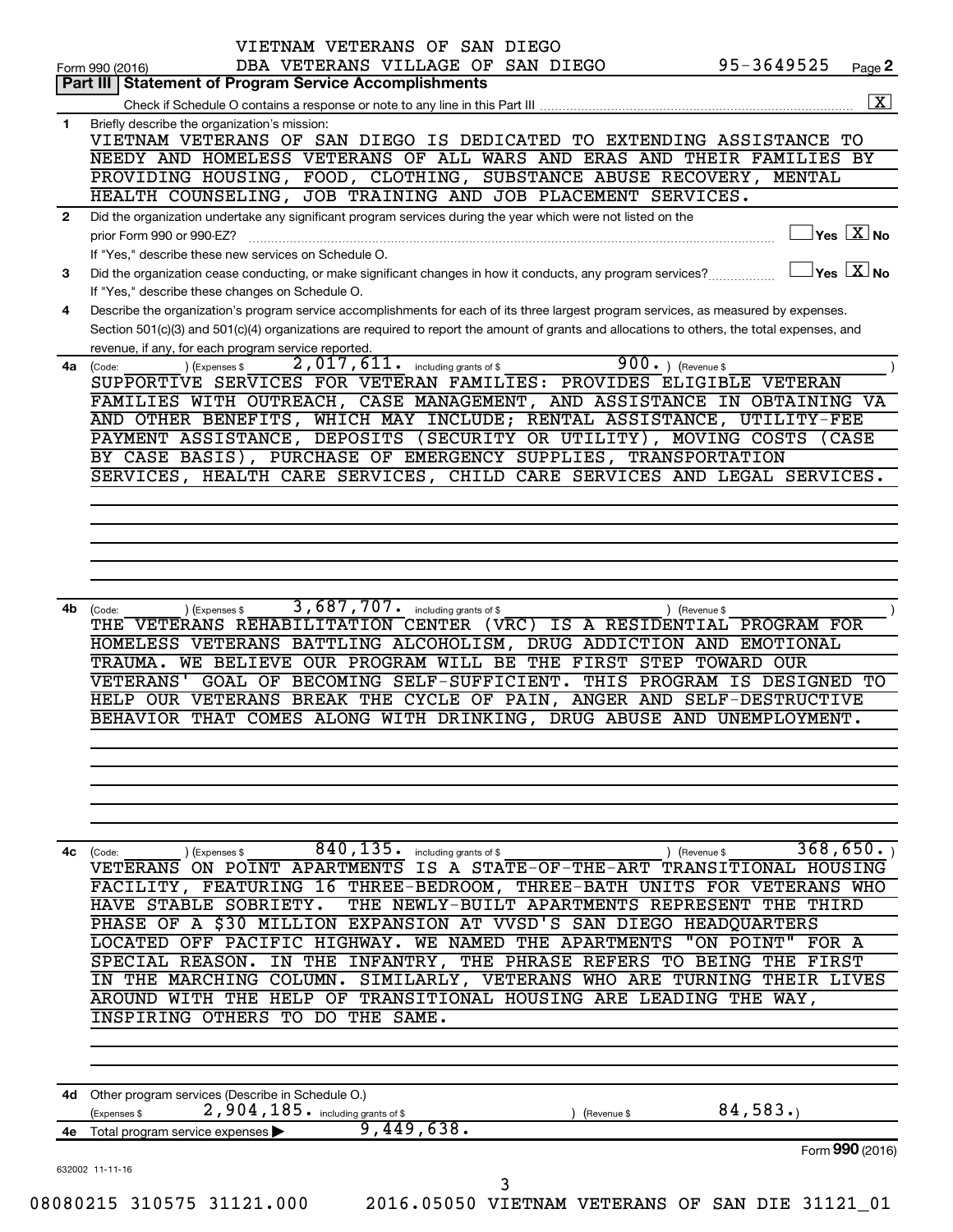| VIETNAM VETERANS OF SAN DIEGO |
|-------------------------------|
|-------------------------------|

|    | <b>Part IV   Checklist of Required Schedules</b>                                                                                                                                                                                    |                 |                       |                         |
|----|-------------------------------------------------------------------------------------------------------------------------------------------------------------------------------------------------------------------------------------|-----------------|-----------------------|-------------------------|
|    |                                                                                                                                                                                                                                     |                 | Yes                   | No.                     |
| 1. | Is the organization described in section $501(c)(3)$ or $4947(a)(1)$ (other than a private foundation)?                                                                                                                             |                 |                       |                         |
|    |                                                                                                                                                                                                                                     | 1               | х                     |                         |
| 2  |                                                                                                                                                                                                                                     | $\mathbf{2}$    | $\overline{\text{x}}$ |                         |
| З  | Did the organization engage in direct or indirect political campaign activities on behalf of or in opposition to candidates for                                                                                                     |                 |                       |                         |
|    |                                                                                                                                                                                                                                     | 3               |                       | x                       |
| 4  | Section 501(c)(3) organizations. Did the organization engage in lobbying activities, or have a section 501(h) election in effect                                                                                                    |                 |                       |                         |
|    |                                                                                                                                                                                                                                     | 4               |                       | x                       |
| 5  | Is the organization a section 501(c)(4), 501(c)(5), or 501(c)(6) organization that receives membership dues, assessments, or                                                                                                        |                 |                       |                         |
|    |                                                                                                                                                                                                                                     | 5               |                       | x                       |
| 6  | Did the organization maintain any donor advised funds or any similar funds or accounts for which donors have the right to                                                                                                           |                 |                       |                         |
|    | provide advice on the distribution or investment of amounts in such funds or accounts? If "Yes," complete Schedule D, Part I                                                                                                        | 6               |                       | x                       |
| 7  | Did the organization receive or hold a conservation easement, including easements to preserve open space,                                                                                                                           |                 |                       |                         |
|    |                                                                                                                                                                                                                                     | $\overline{7}$  |                       | x                       |
| 8  | Did the organization maintain collections of works of art, historical treasures, or other similar assets? If "Yes," complete                                                                                                        |                 |                       |                         |
|    | Schedule D, Part III <b>Marting Community</b> Contract and Technical Contract of Technical Contract Contract Contract Contract Contract Contract Contract Contract Contract Contract Contract Contract Contract Contract Contract C | 8               |                       | x                       |
| 9  | Did the organization report an amount in Part X, line 21, for escrow or custodial account liability, serve as a custodian for                                                                                                       |                 |                       |                         |
|    | amounts not listed in Part X; or provide credit counseling, debt management, credit repair, or debt negotiation services?                                                                                                           |                 |                       |                         |
|    |                                                                                                                                                                                                                                     | 9               |                       | x                       |
| 10 | Did the organization, directly or through a related organization, hold assets in temporarily restricted endowments, permanent                                                                                                       |                 |                       |                         |
|    |                                                                                                                                                                                                                                     | 10              |                       | X.                      |
| 11 | If the organization's answer to any of the following questions is "Yes," then complete Schedule D, Parts VI, VII, VIII, IX, or X                                                                                                    |                 |                       |                         |
|    | as applicable.                                                                                                                                                                                                                      |                 |                       |                         |
|    | a Did the organization report an amount for land, buildings, and equipment in Part X, line 10? If "Yes," complete Schedule D,                                                                                                       |                 | X                     |                         |
|    | Part VI                                                                                                                                                                                                                             | 11a             |                       |                         |
|    | <b>b</b> Did the organization report an amount for investments - other securities in Part X, line 12 that is 5% or more of its total                                                                                                |                 |                       | x                       |
|    |                                                                                                                                                                                                                                     | 11 <sub>b</sub> |                       |                         |
|    | c Did the organization report an amount for investments - program related in Part X, line 13 that is 5% or more of its total                                                                                                        |                 |                       | x                       |
|    | d Did the organization report an amount for other assets in Part X, line 15 that is 5% or more of its total assets reported in                                                                                                      | 11c             |                       |                         |
|    |                                                                                                                                                                                                                                     | 11d             | х                     |                         |
|    |                                                                                                                                                                                                                                     | 11e             | $\overline{\text{x}}$ |                         |
| f  | Did the organization's separate or consolidated financial statements for the tax year include a footnote that addresses                                                                                                             |                 |                       |                         |
|    | the organization's liability for uncertain tax positions under FIN 48 (ASC 740)? If "Yes," complete Schedule D, Part X                                                                                                              | 11f             | X                     |                         |
|    | 12a Did the organization obtain separate, independent audited financial statements for the tax year? If "Yes," complete                                                                                                             |                 |                       |                         |
|    | Schedule D, Parts XI and XII                                                                                                                                                                                                        | 12a             |                       | x                       |
|    | <b>b</b> Was the organization included in consolidated, independent audited financial statements for the tax year?                                                                                                                  |                 |                       |                         |
|    | If "Yes," and if the organization answered "No" to line 12a, then completing Schedule D, Parts XI and XII is optional                                                                                                               | 12b             | х                     |                         |
| 13 |                                                                                                                                                                                                                                     | 13              |                       | $\overline{\mathbf{X}}$ |
|    |                                                                                                                                                                                                                                     | 14a             |                       | $\overline{\mathtt{x}}$ |
|    | <b>b</b> Did the organization have aggregate revenues or expenses of more than \$10,000 from grantmaking, fundraising, business,                                                                                                    |                 |                       |                         |
|    | investment, and program service activities outside the United States, or aggregate foreign investments valued at \$100,000                                                                                                          |                 |                       |                         |
|    |                                                                                                                                                                                                                                     | 14b             |                       | x                       |
| 15 | Did the organization report on Part IX, column (A), line 3, more than \$5,000 of grants or other assistance to or for any                                                                                                           |                 |                       |                         |
|    |                                                                                                                                                                                                                                     | 15              |                       | x                       |
| 16 | Did the organization report on Part IX, column (A), line 3, more than \$5,000 of aggregate grants or other assistance to                                                                                                            |                 |                       |                         |
|    |                                                                                                                                                                                                                                     | 16              |                       | x                       |
| 17 | Did the organization report a total of more than \$15,000 of expenses for professional fundraising services on Part IX,                                                                                                             |                 |                       |                         |
|    |                                                                                                                                                                                                                                     | 17              |                       | x                       |
| 18 | Did the organization report more than \$15,000 total of fundraising event gross income and contributions on Part VIII, lines                                                                                                        |                 |                       |                         |
|    |                                                                                                                                                                                                                                     | 18              |                       | x                       |
| 19 | Did the organization report more than \$15,000 of gross income from gaming activities on Part VIII, line 9a? If "Yes,"                                                                                                              |                 |                       |                         |
|    |                                                                                                                                                                                                                                     | 19              |                       | X                       |

Form (2016) **990**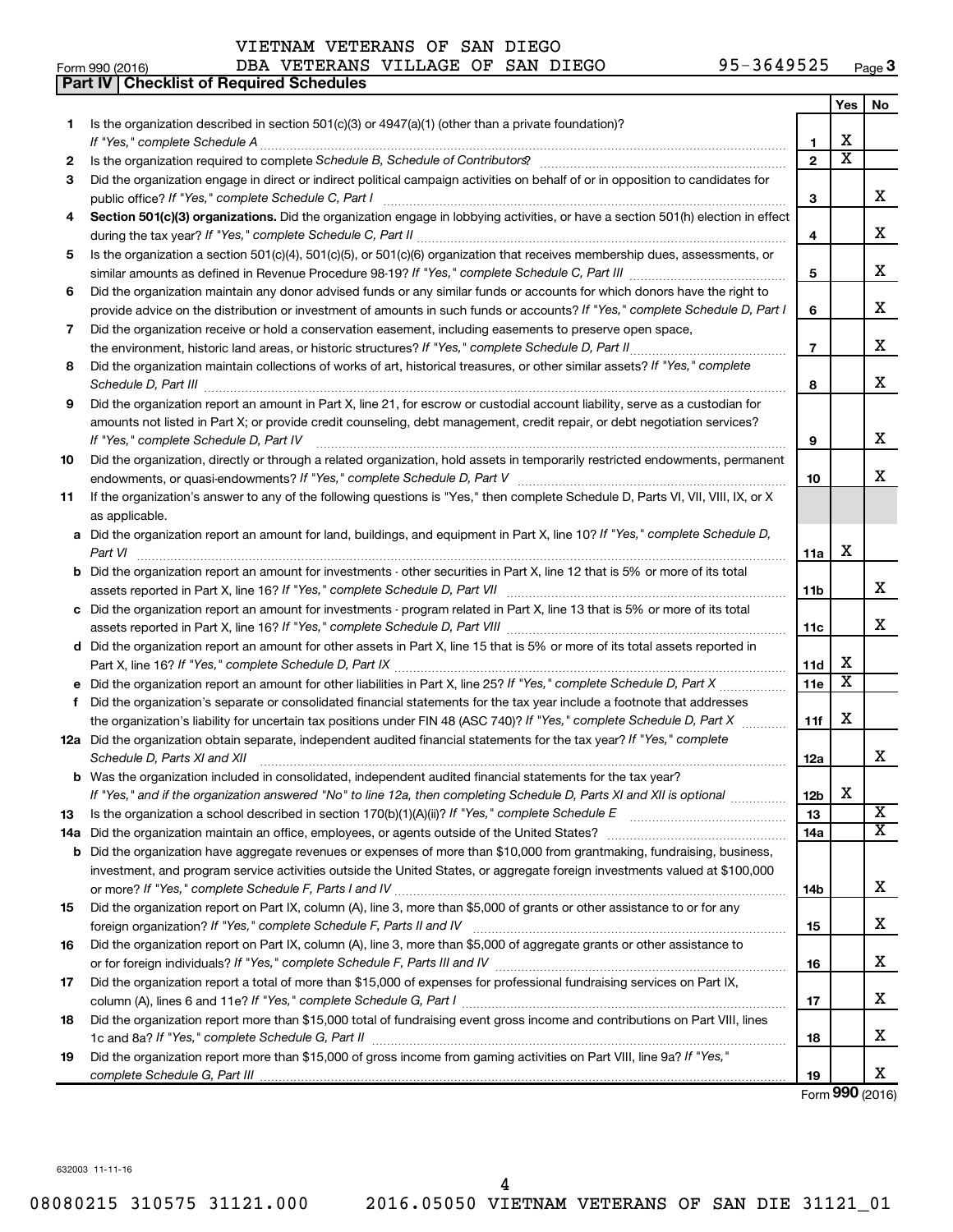|    | 95-3649525<br>DBA VETERANS VILLAGE OF SAN DIEGO<br>Form 990 (2016)                                                                  |                 |                         | Page 4                  |
|----|-------------------------------------------------------------------------------------------------------------------------------------|-----------------|-------------------------|-------------------------|
|    | Part IV   Checklist of Required Schedules (continued)                                                                               |                 |                         |                         |
|    |                                                                                                                                     |                 | Yes                     | No                      |
|    | 20a Did the organization operate one or more hospital facilities? If "Yes," complete Schedule H                                     | 20a             |                         | $\overline{\mathbf{x}}$ |
|    | <b>b</b> If "Yes" to line 20a, did the organization attach a copy of its audited financial statements to this return?               | 20 <sub>b</sub> |                         |                         |
| 21 | Did the organization report more than \$5,000 of grants or other assistance to any domestic organization or                         |                 |                         |                         |
|    | domestic government on Part IX, column (A), line 1? If "Yes," complete Schedule I, Parts I and II                                   | 21              |                         | x                       |
| 22 | Did the organization report more than \$5,000 of grants or other assistance to or for domestic individuals on                       |                 |                         |                         |
|    |                                                                                                                                     | 22              |                         | x                       |
| 23 | Did the organization answer "Yes" to Part VII, Section A, line 3, 4, or 5 about compensation of the organization's current          |                 |                         |                         |
|    | and former officers, directors, trustees, key employees, and highest compensated employees? If "Yes," complete                      |                 |                         |                         |
|    | Schedule J                                                                                                                          | 23              |                         | x                       |
|    | 24a Did the organization have a tax-exempt bond issue with an outstanding principal amount of more than \$100,000 as of the         |                 |                         |                         |
|    | last day of the year, that was issued after December 31, 2002? If "Yes," answer lines 24b through 24d and complete                  |                 |                         |                         |
|    | Schedule K. If "No", go to line 25a                                                                                                 | 24a             |                         | x                       |
|    |                                                                                                                                     | 24b             |                         |                         |
| с  | Did the organization maintain an escrow account other than a refunding escrow at any time during the year to defease                |                 |                         |                         |
|    |                                                                                                                                     | 24c             |                         |                         |
|    |                                                                                                                                     | 24d             |                         |                         |
|    | 25a Section 501(c)(3), 501(c)(4), and 501(c)(29) organizations. Did the organization engage in an excess benefit                    |                 |                         |                         |
|    |                                                                                                                                     | 25a             |                         | x                       |
|    | <b>b</b> Is the organization aware that it engaged in an excess benefit transaction with a disqualified person in a prior year, and |                 |                         |                         |
|    | that the transaction has not been reported on any of the organization's prior Forms 990 or 990-EZ? If "Yes," complete               |                 |                         |                         |
|    | Schedule L, Part I                                                                                                                  | 25b             |                         | x                       |
| 26 | Did the organization report any amount on Part X, line 5, 6, or 22 for receivables from or payables to any current or               |                 |                         |                         |
|    | former officers, directors, trustees, key employees, highest compensated employees, or disqualified persons? If "Yes,"              |                 |                         |                         |
|    | complete Schedule L, Part II                                                                                                        | 26              |                         | x                       |
| 27 | Did the organization provide a grant or other assistance to an officer, director, trustee, key employee, substantial                |                 |                         |                         |
|    | contributor or employee thereof, a grant selection committee member, or to a 35% controlled entity or family member                 |                 |                         |                         |
|    |                                                                                                                                     | 27              |                         | x                       |
| 28 | Was the organization a party to a business transaction with one of the following parties (see Schedule L, Part IV                   |                 |                         |                         |
|    | instructions for applicable filing thresholds, conditions, and exceptions):                                                         |                 |                         |                         |
|    | a A current or former officer, director, trustee, or key employee? If "Yes," complete Schedule L, Part IV                           | 28a             |                         | x                       |
| b  | A family member of a current or former officer, director, trustee, or key employee? If "Yes," complete Schedule L, Part IV          | 28b             |                         | $\overline{\mathtt{x}}$ |
|    | c An entity of which a current or former officer, director, trustee, or key employee (or a family member thereof) was an officer,   |                 |                         |                         |
|    | director, trustee, or direct or indirect owner? If "Yes," complete Schedule L, Part IV                                              | 28c             |                         | x                       |
| 29 |                                                                                                                                     | 29              | $\overline{\mathbf{X}}$ |                         |
| 30 | Did the organization receive contributions of art, historical treasures, or other similar assets, or qualified conservation         |                 |                         |                         |
|    |                                                                                                                                     | 30              |                         | x                       |
| 31 | Did the organization liquidate, terminate, or dissolve and cease operations?                                                        |                 |                         |                         |
|    |                                                                                                                                     | 31              |                         | x                       |
| 32 | Did the organization sell, exchange, dispose of, or transfer more than 25% of its net assets?/f "Yes," complete                     |                 |                         |                         |
|    | Schedule N, Part II                                                                                                                 | 32              |                         | x                       |
| 33 | Did the organization own 100% of an entity disregarded as separate from the organization under Regulations                          |                 |                         |                         |
|    |                                                                                                                                     | 33              | х                       |                         |
| 34 | Was the organization related to any tax-exempt or taxable entity? If "Yes," complete Schedule R, Part II, III, or IV, and           |                 |                         |                         |
|    | Part V, line 1                                                                                                                      | 34              | х                       |                         |
|    |                                                                                                                                     | 35a             | $\overline{\text{x}}$   |                         |
|    | b If "Yes" to line 35a, did the organization receive any payment from or engage in any transaction with a controlled entity         |                 |                         |                         |
|    |                                                                                                                                     | 35b             |                         | x                       |
| 36 | Section 501(c)(3) organizations. Did the organization make any transfers to an exempt non-charitable related organization?          |                 |                         |                         |
|    |                                                                                                                                     | 36              |                         | x                       |
| 37 | Did the organization conduct more than 5% of its activities through an entity that is not a related organization                    |                 |                         |                         |
|    |                                                                                                                                     | 37              |                         | x                       |
| 38 | Did the organization complete Schedule O and provide explanations in Schedule O for Part VI, lines 11b and 19?                      |                 |                         |                         |
|    |                                                                                                                                     | 38              | х                       |                         |
|    |                                                                                                                                     |                 |                         | Form 990 (2016)         |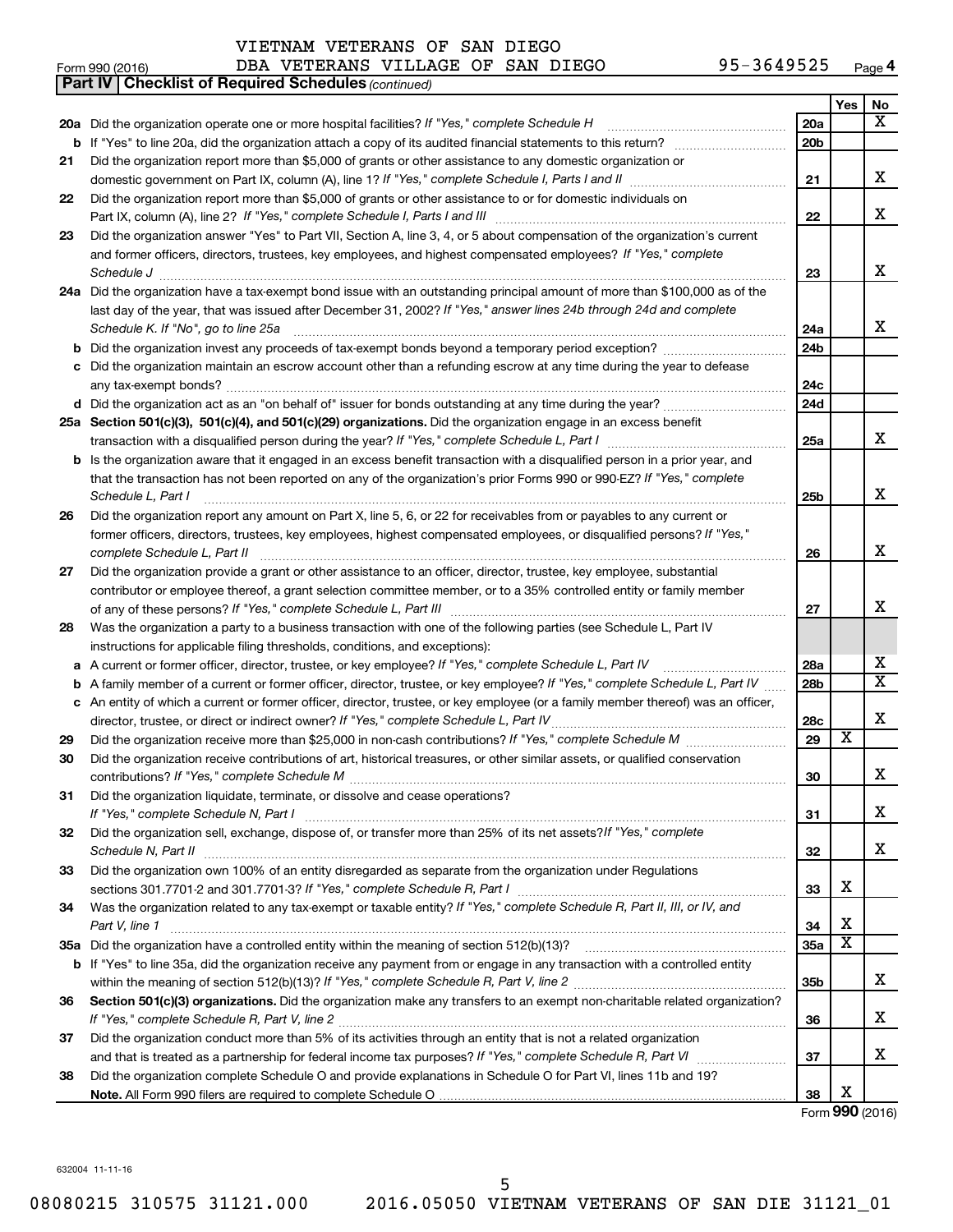|               | VIBINAM VBIBRANS OF SAN DIBGO<br>DBA VETERANS VILLAGE OF SAN DIEGO                                                                                                                                               | 95-3649525     |     |                         |  |  |  |  |  |  |
|---------------|------------------------------------------------------------------------------------------------------------------------------------------------------------------------------------------------------------------|----------------|-----|-------------------------|--|--|--|--|--|--|
| <b>Part V</b> | Form 990 (2016)<br><b>Statements Regarding Other IRS Filings and Tax Compliance</b>                                                                                                                              |                |     | Page 5                  |  |  |  |  |  |  |
|               | Check if Schedule O contains a response or note to any line in this Part V                                                                                                                                       |                |     |                         |  |  |  |  |  |  |
|               |                                                                                                                                                                                                                  |                | Yes | No                      |  |  |  |  |  |  |
|               | 1a Enter the number reported in Box 3 of Form 1096. Enter -0- if not applicable<br>1a                                                                                                                            | 153            |     |                         |  |  |  |  |  |  |
|               | Enter the number of Forms W-2G included in line 1a. Enter -0- if not applicable<br>1b                                                                                                                            |                |     |                         |  |  |  |  |  |  |
|               | Did the organization comply with backup withholding rules for reportable payments to vendors and reportable gaming                                                                                               |                |     |                         |  |  |  |  |  |  |
| с             |                                                                                                                                                                                                                  | 1c             | х   |                         |  |  |  |  |  |  |
|               | 2a Enter the number of employees reported on Form W-3, Transmittal of Wage and Tax Statements,                                                                                                                   |                |     |                         |  |  |  |  |  |  |
|               | filed for the calendar year ending with or within the year covered by this return <i>manumumumum</i><br>2a                                                                                                       | 173            |     |                         |  |  |  |  |  |  |
|               |                                                                                                                                                                                                                  | 2 <sub>b</sub> | х   |                         |  |  |  |  |  |  |
|               |                                                                                                                                                                                                                  |                |     |                         |  |  |  |  |  |  |
|               | Note. If the sum of lines 1a and 2a is greater than 250, you may be required to e-file (see instructions) <i>marroummann</i>                                                                                     |                |     |                         |  |  |  |  |  |  |
|               | 3a Did the organization have unrelated business gross income of \$1,000 or more during the year?<br>If "Yes," has it filed a Form 990-T for this year? If "No," to line 3b, provide an explanation in Schedule O |                |     |                         |  |  |  |  |  |  |
|               | 4a At any time during the calendar year, did the organization have an interest in, or a signature or other authority over, a                                                                                     | 3 <sub>b</sub> |     |                         |  |  |  |  |  |  |
|               | financial account in a foreign country (such as a bank account, securities account, or other financial account)?                                                                                                 | 4a             |     | x                       |  |  |  |  |  |  |
|               | <b>b</b> If "Yes," enter the name of the foreign country: $\blacktriangleright$                                                                                                                                  |                |     |                         |  |  |  |  |  |  |
|               | See instructions for filing requirements for FinCEN Form 114, Report of Foreign Bank and Financial Accounts (FBAR).                                                                                              |                |     |                         |  |  |  |  |  |  |
| 5а            |                                                                                                                                                                                                                  | 5а             |     | x                       |  |  |  |  |  |  |
| b             |                                                                                                                                                                                                                  | 5 <sub>b</sub> |     | $\overline{\mathtt{x}}$ |  |  |  |  |  |  |
| с             | If "Yes," to line 5a or 5b, did the organization file Form 8886-T?                                                                                                                                               | 5c             |     |                         |  |  |  |  |  |  |
|               | 6a Does the organization have annual gross receipts that are normally greater than \$100,000, and did the organization solicit                                                                                   |                |     |                         |  |  |  |  |  |  |
|               | any contributions that were not tax deductible as charitable contributions?                                                                                                                                      | 6a             |     | х                       |  |  |  |  |  |  |
|               | <b>b</b> If "Yes," did the organization include with every solicitation an express statement that such contributions or gifts                                                                                    |                |     |                         |  |  |  |  |  |  |
|               | were not tax deductible?                                                                                                                                                                                         | 6b             |     |                         |  |  |  |  |  |  |
| 7             | Organizations that may receive deductible contributions under section 170(c).                                                                                                                                    |                |     |                         |  |  |  |  |  |  |
| а             | Did the organization receive a payment in excess of \$75 made partly as a contribution and partly for goods and services provided to the payor?                                                                  | 7a             |     | x                       |  |  |  |  |  |  |
|               | If "Yes," did the organization notify the donor of the value of the goods or services provided?                                                                                                                  | 7b             |     |                         |  |  |  |  |  |  |
| с             | Did the organization sell, exchange, or otherwise dispose of tangible personal property for which it was required                                                                                                |                |     |                         |  |  |  |  |  |  |
|               | to file Form 8282?                                                                                                                                                                                               | 7c             |     | x                       |  |  |  |  |  |  |
| d             | 7d                                                                                                                                                                                                               |                |     |                         |  |  |  |  |  |  |
| е             |                                                                                                                                                                                                                  | 7e             |     | х                       |  |  |  |  |  |  |
|               |                                                                                                                                                                                                                  | 7f             |     | $\overline{\texttt{x}}$ |  |  |  |  |  |  |
|               | If the organization received a contribution of qualified intellectual property, did the organization file Form 8899 as required?                                                                                 | 7g             |     |                         |  |  |  |  |  |  |
|               | If the organization received a contribution of cars, boats, airplanes, or other vehicles, did the organization file a Form 1098-C?                                                                               | 7h             |     |                         |  |  |  |  |  |  |
| 8             | Sponsoring organizations maintaining donor advised funds. Did a donor advised fund maintained by the                                                                                                             |                |     |                         |  |  |  |  |  |  |
|               | sponsoring organization have excess business holdings at any time during the year?                                                                                                                               | 8              |     |                         |  |  |  |  |  |  |
| 9             | Sponsoring organizations maintaining donor advised funds.                                                                                                                                                        |                |     |                         |  |  |  |  |  |  |
|               | Did the sponsoring organization make any taxable distributions under section 4966?                                                                                                                               | 9а             |     |                         |  |  |  |  |  |  |
| b             | Did the sponsoring organization make a distribution to a donor, donor advisor, or related person?                                                                                                                | 9b             |     |                         |  |  |  |  |  |  |
| 10            | Section 501(c)(7) organizations. Enter:                                                                                                                                                                          |                |     |                         |  |  |  |  |  |  |
| а             | 10a                                                                                                                                                                                                              |                |     |                         |  |  |  |  |  |  |
| b             | 10 <sub>b</sub><br>Gross receipts, included on Form 990, Part VIII, line 12, for public use of club facilities <i>manumum</i>                                                                                    |                |     |                         |  |  |  |  |  |  |
| 11            | Section 501(c)(12) organizations. Enter:                                                                                                                                                                         |                |     |                         |  |  |  |  |  |  |
| а             | 11a<br>Gross income from members or shareholders                                                                                                                                                                 |                |     |                         |  |  |  |  |  |  |
| b             | Gross income from other sources (Do not net amounts due or paid to other sources against                                                                                                                         |                |     |                         |  |  |  |  |  |  |
|               | 11 <sub>b</sub>                                                                                                                                                                                                  |                |     |                         |  |  |  |  |  |  |
|               | 12a Section 4947(a)(1) non-exempt charitable trusts. Is the organization filing Form 990 in lieu of Form 1041?                                                                                                   | 12a            |     |                         |  |  |  |  |  |  |
| b             | 12 <sub>b</sub><br>If "Yes," enter the amount of tax-exempt interest received or accrued during the year                                                                                                         |                |     |                         |  |  |  |  |  |  |
| 13            | Section 501(c)(29) qualified nonprofit health insurance issuers.                                                                                                                                                 |                |     |                         |  |  |  |  |  |  |
| а             | Is the organization licensed to issue qualified health plans in more than one state?                                                                                                                             | 13a            |     |                         |  |  |  |  |  |  |
|               | Note. See the instructions for additional information the organization must report on Schedule O.                                                                                                                |                |     |                         |  |  |  |  |  |  |
| b             | Enter the amount of reserves the organization is required to maintain by the states in which the                                                                                                                 |                |     |                         |  |  |  |  |  |  |
|               | 13 <sub>b</sub>                                                                                                                                                                                                  |                |     |                         |  |  |  |  |  |  |
| с             | 13 <sub>c</sub>                                                                                                                                                                                                  |                |     |                         |  |  |  |  |  |  |
| 14a           | Did the organization receive any payments for indoor tanning services during the tax year?                                                                                                                       | 14a            |     | $\overline{\textbf{X}}$ |  |  |  |  |  |  |
|               | b If "Yes," has it filed a Form 720 to report these payments? If "No," provide an explanation in Schedule O                                                                                                      | 14b            |     |                         |  |  |  |  |  |  |

| Form 990 (2016) |  |
|-----------------|--|
|-----------------|--|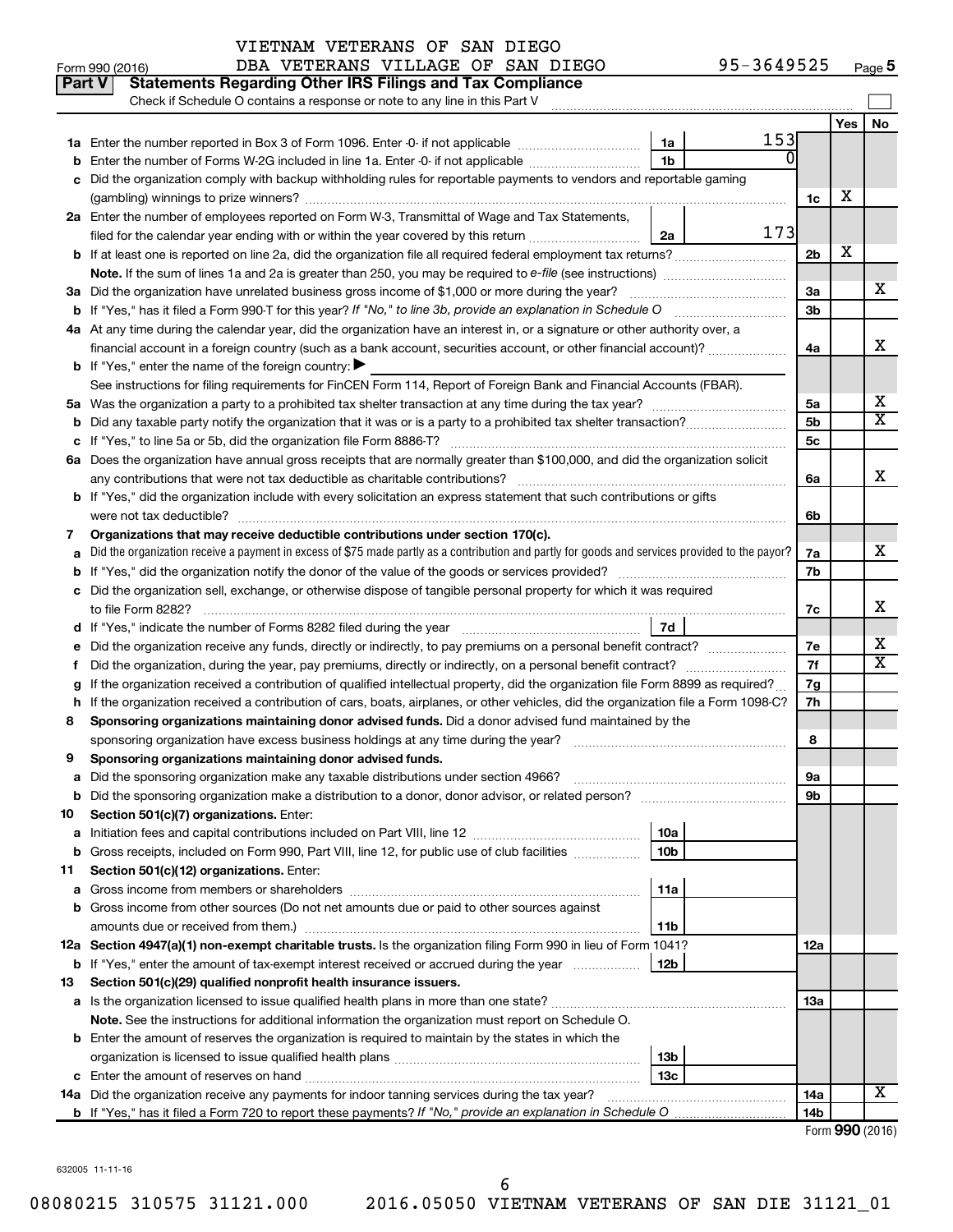|  | VIETNAM VETERANS OF SAN DIEGO |  |  |  |
|--|-------------------------------|--|--|--|
|  |                               |  |  |  |

Form 990 (2016) DBA VETERANS VILLAGE OF SAN DIEGO 95-3649525 <sub>Page</sub> 95-3649525 Page 6

| Part VI   Governance, Management, and Disclosure For each "Yes" response to lines 2 through 7b below, and for a "No" response |
|-------------------------------------------------------------------------------------------------------------------------------|
| to line 8a, 8b, or 10b below, describe the circumstances, processes, or changes in Schedule O. See instructions.              |

|    | Check if Schedule O contains a response or note to any line in this Part VI<br><b>Section A. Governing Body and Management</b>                                                |    |  |    |                 |                         | $\mathbf{X}$ |  |
|----|-------------------------------------------------------------------------------------------------------------------------------------------------------------------------------|----|--|----|-----------------|-------------------------|--------------|--|
|    |                                                                                                                                                                               |    |  |    |                 | Yes                     | No           |  |
|    | <b>1a</b> Enter the number of voting members of the governing body at the end of the tax year                                                                                 | 1a |  | 14 |                 |                         |              |  |
|    | If there are material differences in voting rights among members of the governing body, or if the governing                                                                   |    |  |    |                 |                         |              |  |
|    | body delegated broad authority to an executive committee or similar committee, explain in Schedule O.                                                                         |    |  |    |                 |                         |              |  |
|    |                                                                                                                                                                               |    |  | 13 |                 |                         |              |  |
| b  | Enter the number of voting members included in line 1a, above, who are independent <i>manumum</i>                                                                             | 1b |  |    |                 |                         |              |  |
| 2  | Did any officer, director, trustee, or key employee have a family relationship or a business relationship with any other                                                      |    |  |    |                 |                         |              |  |
|    | officer, director, trustee, or key employee?                                                                                                                                  |    |  |    | 2               |                         |              |  |
| 3  | Did the organization delegate control over management duties customarily performed by or under the direct supervision                                                         |    |  |    |                 |                         |              |  |
|    |                                                                                                                                                                               |    |  |    | 3               |                         |              |  |
| 4  | Did the organization make any significant changes to its governing documents since the prior Form 990 was filed?                                                              |    |  |    | 4               |                         |              |  |
| 5  |                                                                                                                                                                               |    |  |    | 5               |                         |              |  |
| 6  |                                                                                                                                                                               |    |  |    | 6               |                         |              |  |
| 7a | Did the organization have members, stockholders, or other persons who had the power to elect or appoint one or                                                                |    |  |    |                 |                         |              |  |
|    |                                                                                                                                                                               |    |  |    | 7a              |                         |              |  |
|    | <b>b</b> Are any governance decisions of the organization reserved to (or subject to approval by) members, stockholders, or                                                   |    |  |    |                 |                         |              |  |
|    |                                                                                                                                                                               |    |  |    | 7b              |                         |              |  |
| 8  | Did the organization contemporaneously document the meetings held or written actions undertaken during the year by the following:                                             |    |  |    |                 |                         |              |  |
|    |                                                                                                                                                                               |    |  |    | 8а              | х                       |              |  |
| b  |                                                                                                                                                                               |    |  |    | 8b              | х                       |              |  |
| 9  | Is there any officer, director, trustee, or key employee listed in Part VII, Section A, who cannot be reached at the                                                          |    |  |    |                 |                         |              |  |
|    |                                                                                                                                                                               |    |  |    | 9               |                         |              |  |
|    | Section B. Policies (This Section B requests information about policies not required by the Internal Revenue Code.)                                                           |    |  |    |                 |                         |              |  |
|    |                                                                                                                                                                               |    |  |    |                 | Yes                     |              |  |
|    |                                                                                                                                                                               |    |  |    | 10a             |                         |              |  |
|    | b If "Yes," did the organization have written policies and procedures governing the activities of such chapters, affiliates,                                                  |    |  |    |                 |                         |              |  |
|    |                                                                                                                                                                               |    |  |    |                 |                         |              |  |
|    |                                                                                                                                                                               |    |  |    | 10 <sub>b</sub> | X                       |              |  |
|    | 11a Has the organization provided a complete copy of this Form 990 to all members of its governing body before filing the form?                                               |    |  |    | 11a             |                         |              |  |
|    | <b>b</b> Describe in Schedule O the process, if any, used by the organization to review this Form 990.                                                                        |    |  |    |                 |                         |              |  |
|    | 12a Did the organization have a written conflict of interest policy? If "No," go to line 13                                                                                   |    |  |    | 12a             | х                       |              |  |
|    | <b>b</b> Were officers, directors, or trustees, and key employees required to disclose annually interests that could give rise to conflicts?                                  |    |  |    | 12 <sub>b</sub> | X                       |              |  |
|    | c Did the organization regularly and consistently monitor and enforce compliance with the policy? If "Yes," describe                                                          |    |  |    |                 |                         |              |  |
|    | in Schedule O how this was done manufactured and continuum control of the state of the state of the state of t                                                                |    |  |    | 12c             | х                       |              |  |
| 13 |                                                                                                                                                                               |    |  |    | 13              | $\overline{\textbf{x}}$ |              |  |
| 14 | Did the organization have a written document retention and destruction policy? [11] manufaction in the organization have a written document retention and destruction policy? |    |  |    | 14              | $\overline{\textbf{x}}$ |              |  |
| 15 | Did the process for determining compensation of the following persons include a review and approval by independent                                                            |    |  |    |                 |                         |              |  |
|    | persons, comparability data, and contemporaneous substantiation of the deliberation and decision?                                                                             |    |  |    |                 |                         |              |  |
|    |                                                                                                                                                                               |    |  |    | <b>15a</b>      | х                       |              |  |
|    |                                                                                                                                                                               |    |  |    | 15b             | $\overline{\text{X}}$   |              |  |
|    | If "Yes" to line 15a or 15b, describe the process in Schedule O (see instructions).                                                                                           |    |  |    |                 |                         |              |  |
|    | 16a Did the organization invest in, contribute assets to, or participate in a joint venture or similar arrangement with a                                                     |    |  |    |                 |                         |              |  |
|    | taxable entity during the year?                                                                                                                                               |    |  |    | 16a             |                         |              |  |
|    | b If "Yes," did the organization follow a written policy or procedure requiring the organization to evaluate its participation                                                |    |  |    |                 |                         |              |  |
|    | in joint venture arrangements under applicable federal tax law, and take steps to safeguard the organization's                                                                |    |  |    |                 |                         |              |  |
|    | exempt status with respect to such arrangements?                                                                                                                              |    |  |    | 16b             |                         |              |  |
|    | <b>Section C. Disclosure</b>                                                                                                                                                  |    |  |    |                 |                         |              |  |
| 17 | List the states with which a copy of this Form 990 is required to be filed $\blacktriangleright$ CA                                                                           |    |  |    |                 |                         |              |  |
| 18 | Section 6104 requires an organization to make its Forms 1023 (or 1024 if applicable), 990, and 990-T (Section 501(c)(3)s only) available                                      |    |  |    |                 |                         |              |  |
|    | for public inspection. Indicate how you made these available. Check all that apply.                                                                                           |    |  |    |                 |                         |              |  |
|    | X Own website<br>$\lfloor x \rfloor$ Upon request<br>Another's website<br>Other (explain in Schedule O)                                                                       |    |  |    |                 |                         |              |  |
| 19 | Describe in Schedule O whether (and if so, how) the organization made its governing documents, conflict of interest policy, and financial                                     |    |  |    |                 |                         |              |  |
|    | statements available to the public during the tax year.                                                                                                                       |    |  |    |                 |                         |              |  |
| 20 | State the name, address, and telephone number of the person who possesses the organization's books and records:<br>DARREN TUNE - 619-497-0142                                 |    |  |    |                 |                         |              |  |
|    | 4141 PACIFIC HIGHWAY, SAN DIEGO,<br>CA<br>92110                                                                                                                               |    |  |    |                 |                         |              |  |
|    | 632006 11-11-16                                                                                                                                                               |    |  |    |                 | Form 990 (2016)         |              |  |
|    |                                                                                                                                                                               |    |  |    |                 |                         |              |  |
|    | 08080215 310575 31121.000<br>2016.05050 VIETNAM VETERANS OF SAN DIE 31121_01                                                                                                  |    |  |    |                 |                         |              |  |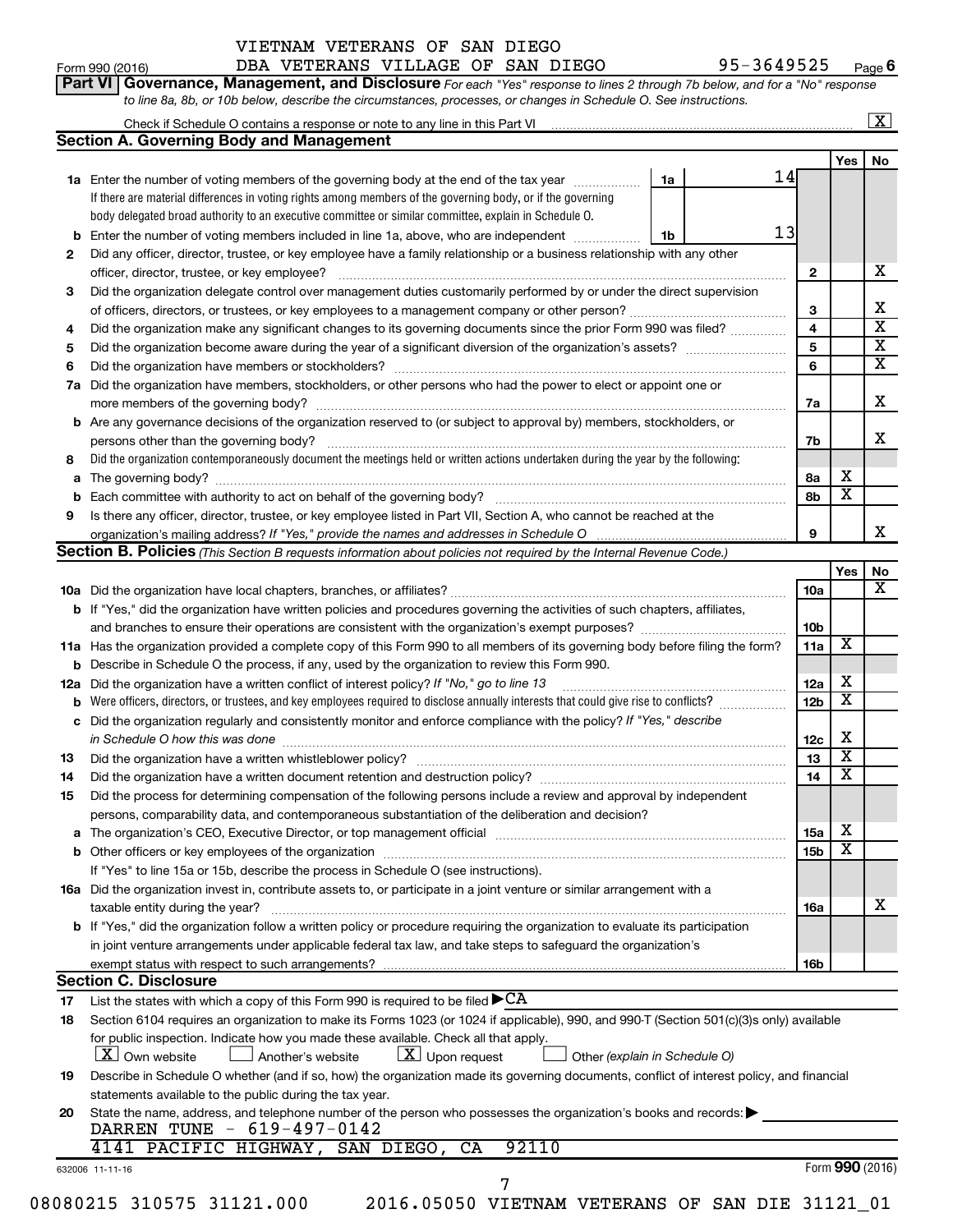| <b>Section A.</b>                                                                                                                                  | Officers, Directors, Trustees, Key Employees, and Highest Compensated Employees |                                   |  |  |  |  |            |        |
|----------------------------------------------------------------------------------------------------------------------------------------------------|---------------------------------------------------------------------------------|-----------------------------------|--|--|--|--|------------|--------|
|                                                                                                                                                    | Check if Schedule O contains a response or note to any line in this Part VII    |                                   |  |  |  |  |            |        |
| <b>Part VII Compensation of Officers, Directors, Trustees, Key Employees, Highest Compensated</b><br><b>Employees, and Independent Contractors</b> |                                                                                 |                                   |  |  |  |  |            |        |
|                                                                                                                                                    |                                                                                 |                                   |  |  |  |  |            |        |
| Form 990 (2016)                                                                                                                                    |                                                                                 | DBA VETERANS VILLAGE OF SAN DIEGO |  |  |  |  | 95-3649525 | Page 7 |

**1a**  Complete this table for all persons required to be listed. Report compensation for the calendar year ending with or within the organization's tax year.

**•** List all of the organization's current officers, directors, trustees (whether individuals or organizations), regardless of amount of compensation. Enter  $-0$ - in columns  $(D)$ ,  $(E)$ , and  $(F)$  if no compensation was paid.

**•** List all of the organization's **current** key employees, if any. See instructions for definition of "key employee."

VIETNAM VETERANS OF SAN DIEGO

**•** List the organization's five current highest compensated employees (other than an officer, director, trustee, or key employee) who received reportable compensation (Box 5 of Form W-2 and/or Box 7 of Form 1099-MISC) of more than \$100,000 from the organization and any related organizations.

**•** List all of the organization's former officers, key employees, and highest compensated employees who received more than \$100,000 of reportable compensation from the organization and any related organizations.

**•** List all of the organization's former directors or trustees that received, in the capacity as a former director or trustee of the organization, more than \$10,000 of reportable compensation from the organization and any related organizations.

List persons in the following order: individual trustees or directors; institutional trustees; officers; key employees; highest compensated employees; and former such persons.

Check this box if neither the organization nor any related organization compensated any current officer, director, or trustee.  $\Box$ 

| Position<br>Name and Title<br>Reportable<br>Average<br>Reportable<br>Estimated<br>(do not check more than one<br>hours per<br>box, unless person is both an<br>compensation<br>compensation<br>amount of<br>officer and a director/trustee)<br>from related<br>other<br>week<br>from<br>Individual trustee or director<br>the<br>(list any<br>organizations<br>compensation<br>hours for<br>organization<br>(W-2/1099-MISC)<br>from the<br>Highest compensated<br>employee<br>trustee<br>(W-2/1099-MISC)<br>related<br>organization<br>Key employee<br>organizations<br>and related<br>Institutional t<br>below<br>organizations<br>Former<br>Officer<br>line)<br>1.00<br>WILLIAM A. KOWBA<br>(1)<br>$\mathbf X$<br>$\mathbf X$<br>$\mathbf 0$ .<br>$\mathbf 0$ .<br>$\mathbf 0$ .<br><b>CHAIRMAN</b><br>1.00<br>(2)<br><b>JAMES WATERS</b><br>$\mathbf X$<br>0.<br>$\mathbf 0$ .<br>$\mathbf X$<br>$\mathbf 0$<br>VICE CHAIRMAN<br>1.00<br>MIKE MADIGAN<br>(3)<br>$\mathbf X$<br>0.<br>$\mathbf 0$ .<br>$\mathbf X$<br>$\mathbf 0$<br><b>SECRETARY</b><br>1.00<br>VICTOR E. BIANCHINI<br>(4)<br>$\mathbf X$<br>$\mathbf 0$ .<br>$\mathbf 0$ .<br>$\mathbf 0$ .<br>1.00<br>JONATHAN TIBBITTS<br>(5)<br>$\mathbf X$<br>$\mathbf 0$ .<br>$\mathbf 0$ .<br>$\mathbf 0$<br><b>DIRECTOR</b><br>1.00<br>(6)<br><b>JOSHUA ARNTSON</b><br>0<br>$\mathbf X$<br>0<br>$\mathbf 0$ .<br><b>DIRECTOR</b><br>1.00<br>(7)<br>STEVE BINDER<br>$\mathbf X$<br>$\mathbf 0$ .<br>$\mathbf 0$ .<br>$\mathbf 0$ .<br><b>DIRECTOR</b><br>1.00<br>NANCY TOMICH<br>(8)<br>$\mathbf X$<br>0.<br>$\mathbf 0$ .<br>$\mathbf 0$ .<br>1.00<br>THOMAS TOPUZES<br>(9)<br>$\mathbf 0$ .<br>$\mathbf 0$ .<br>X<br>$\mathbf 0$ .<br>1.00<br>(10) DR. MITCH HEROMAN<br>$\mathbf X$<br>$\mathbf 0$<br>$\mathbf 0$<br>$\mathbf 0$ .<br><b>DIRECTOR</b><br>1.00<br>(11) DAVID BAIN<br>X<br>$\mathbf 0$<br>$\mathbf 0$ .<br>$\mathbf 0$ .<br>1.00<br>(12) HARRY STEPHENS<br>$\mathbf 0$<br>$\mathbf 0$ .<br>$\mathbf 0$ .<br>$\mathbf X$<br>1.00<br>(13) CHRISTOPHER LAWRENCE<br>$\mathbf 0$ .<br>X<br>$\mathbf 0$ .<br>0.<br>40.00<br>(14) PHIL LANDIS (RETIRED JULY 2017)<br>$\mathbf X$<br>119,358.<br>0.<br>30, 323.<br>PRESIDENT & CEO<br>40.00<br>(15) ANDRE SIMPSON<br>X<br>82,334.<br>0.<br>25,009.<br>EXECUTIVE VP & COO<br>40.00<br>(16) HARRY GUESS<br>85,974.<br>0.<br>13,021.<br>$\mathbf X$<br>VICE PRESIDENT & CFO<br>40.00<br>(17) DARREN TUNE<br>X<br>5,824.<br>0.<br>$\mathbf 0$ .<br>CHIEF FINANCIAL OFFICER | (A)             | (B) |  | (C) |  |  |  | (D) | (E) | (F) |
|------------------------------------------------------------------------------------------------------------------------------------------------------------------------------------------------------------------------------------------------------------------------------------------------------------------------------------------------------------------------------------------------------------------------------------------------------------------------------------------------------------------------------------------------------------------------------------------------------------------------------------------------------------------------------------------------------------------------------------------------------------------------------------------------------------------------------------------------------------------------------------------------------------------------------------------------------------------------------------------------------------------------------------------------------------------------------------------------------------------------------------------------------------------------------------------------------------------------------------------------------------------------------------------------------------------------------------------------------------------------------------------------------------------------------------------------------------------------------------------------------------------------------------------------------------------------------------------------------------------------------------------------------------------------------------------------------------------------------------------------------------------------------------------------------------------------------------------------------------------------------------------------------------------------------------------------------------------------------------------------------------------------------------------------------------------------------------------------------------------------------------------------------------------------------------------------------------------------------------------------------------------------------------------------------------------------------------------------------------------------------------------------------------------------------------------------------------------------------------------|-----------------|-----|--|-----|--|--|--|-----|-----|-----|
|                                                                                                                                                                                                                                                                                                                                                                                                                                                                                                                                                                                                                                                                                                                                                                                                                                                                                                                                                                                                                                                                                                                                                                                                                                                                                                                                                                                                                                                                                                                                                                                                                                                                                                                                                                                                                                                                                                                                                                                                                                                                                                                                                                                                                                                                                                                                                                                                                                                                                          |                 |     |  |     |  |  |  |     |     |     |
|                                                                                                                                                                                                                                                                                                                                                                                                                                                                                                                                                                                                                                                                                                                                                                                                                                                                                                                                                                                                                                                                                                                                                                                                                                                                                                                                                                                                                                                                                                                                                                                                                                                                                                                                                                                                                                                                                                                                                                                                                                                                                                                                                                                                                                                                                                                                                                                                                                                                                          |                 |     |  |     |  |  |  |     |     |     |
|                                                                                                                                                                                                                                                                                                                                                                                                                                                                                                                                                                                                                                                                                                                                                                                                                                                                                                                                                                                                                                                                                                                                                                                                                                                                                                                                                                                                                                                                                                                                                                                                                                                                                                                                                                                                                                                                                                                                                                                                                                                                                                                                                                                                                                                                                                                                                                                                                                                                                          |                 |     |  |     |  |  |  |     |     |     |
|                                                                                                                                                                                                                                                                                                                                                                                                                                                                                                                                                                                                                                                                                                                                                                                                                                                                                                                                                                                                                                                                                                                                                                                                                                                                                                                                                                                                                                                                                                                                                                                                                                                                                                                                                                                                                                                                                                                                                                                                                                                                                                                                                                                                                                                                                                                                                                                                                                                                                          |                 |     |  |     |  |  |  |     |     |     |
|                                                                                                                                                                                                                                                                                                                                                                                                                                                                                                                                                                                                                                                                                                                                                                                                                                                                                                                                                                                                                                                                                                                                                                                                                                                                                                                                                                                                                                                                                                                                                                                                                                                                                                                                                                                                                                                                                                                                                                                                                                                                                                                                                                                                                                                                                                                                                                                                                                                                                          |                 |     |  |     |  |  |  |     |     |     |
|                                                                                                                                                                                                                                                                                                                                                                                                                                                                                                                                                                                                                                                                                                                                                                                                                                                                                                                                                                                                                                                                                                                                                                                                                                                                                                                                                                                                                                                                                                                                                                                                                                                                                                                                                                                                                                                                                                                                                                                                                                                                                                                                                                                                                                                                                                                                                                                                                                                                                          |                 |     |  |     |  |  |  |     |     |     |
|                                                                                                                                                                                                                                                                                                                                                                                                                                                                                                                                                                                                                                                                                                                                                                                                                                                                                                                                                                                                                                                                                                                                                                                                                                                                                                                                                                                                                                                                                                                                                                                                                                                                                                                                                                                                                                                                                                                                                                                                                                                                                                                                                                                                                                                                                                                                                                                                                                                                                          |                 |     |  |     |  |  |  |     |     |     |
|                                                                                                                                                                                                                                                                                                                                                                                                                                                                                                                                                                                                                                                                                                                                                                                                                                                                                                                                                                                                                                                                                                                                                                                                                                                                                                                                                                                                                                                                                                                                                                                                                                                                                                                                                                                                                                                                                                                                                                                                                                                                                                                                                                                                                                                                                                                                                                                                                                                                                          |                 |     |  |     |  |  |  |     |     |     |
|                                                                                                                                                                                                                                                                                                                                                                                                                                                                                                                                                                                                                                                                                                                                                                                                                                                                                                                                                                                                                                                                                                                                                                                                                                                                                                                                                                                                                                                                                                                                                                                                                                                                                                                                                                                                                                                                                                                                                                                                                                                                                                                                                                                                                                                                                                                                                                                                                                                                                          |                 |     |  |     |  |  |  |     |     |     |
|                                                                                                                                                                                                                                                                                                                                                                                                                                                                                                                                                                                                                                                                                                                                                                                                                                                                                                                                                                                                                                                                                                                                                                                                                                                                                                                                                                                                                                                                                                                                                                                                                                                                                                                                                                                                                                                                                                                                                                                                                                                                                                                                                                                                                                                                                                                                                                                                                                                                                          |                 |     |  |     |  |  |  |     |     |     |
|                                                                                                                                                                                                                                                                                                                                                                                                                                                                                                                                                                                                                                                                                                                                                                                                                                                                                                                                                                                                                                                                                                                                                                                                                                                                                                                                                                                                                                                                                                                                                                                                                                                                                                                                                                                                                                                                                                                                                                                                                                                                                                                                                                                                                                                                                                                                                                                                                                                                                          |                 |     |  |     |  |  |  |     |     |     |
|                                                                                                                                                                                                                                                                                                                                                                                                                                                                                                                                                                                                                                                                                                                                                                                                                                                                                                                                                                                                                                                                                                                                                                                                                                                                                                                                                                                                                                                                                                                                                                                                                                                                                                                                                                                                                                                                                                                                                                                                                                                                                                                                                                                                                                                                                                                                                                                                                                                                                          |                 |     |  |     |  |  |  |     |     |     |
|                                                                                                                                                                                                                                                                                                                                                                                                                                                                                                                                                                                                                                                                                                                                                                                                                                                                                                                                                                                                                                                                                                                                                                                                                                                                                                                                                                                                                                                                                                                                                                                                                                                                                                                                                                                                                                                                                                                                                                                                                                                                                                                                                                                                                                                                                                                                                                                                                                                                                          |                 |     |  |     |  |  |  |     |     |     |
|                                                                                                                                                                                                                                                                                                                                                                                                                                                                                                                                                                                                                                                                                                                                                                                                                                                                                                                                                                                                                                                                                                                                                                                                                                                                                                                                                                                                                                                                                                                                                                                                                                                                                                                                                                                                                                                                                                                                                                                                                                                                                                                                                                                                                                                                                                                                                                                                                                                                                          |                 |     |  |     |  |  |  |     |     |     |
|                                                                                                                                                                                                                                                                                                                                                                                                                                                                                                                                                                                                                                                                                                                                                                                                                                                                                                                                                                                                                                                                                                                                                                                                                                                                                                                                                                                                                                                                                                                                                                                                                                                                                                                                                                                                                                                                                                                                                                                                                                                                                                                                                                                                                                                                                                                                                                                                                                                                                          |                 |     |  |     |  |  |  |     |     |     |
|                                                                                                                                                                                                                                                                                                                                                                                                                                                                                                                                                                                                                                                                                                                                                                                                                                                                                                                                                                                                                                                                                                                                                                                                                                                                                                                                                                                                                                                                                                                                                                                                                                                                                                                                                                                                                                                                                                                                                                                                                                                                                                                                                                                                                                                                                                                                                                                                                                                                                          | <b>DIRECTOR</b> |     |  |     |  |  |  |     |     |     |
|                                                                                                                                                                                                                                                                                                                                                                                                                                                                                                                                                                                                                                                                                                                                                                                                                                                                                                                                                                                                                                                                                                                                                                                                                                                                                                                                                                                                                                                                                                                                                                                                                                                                                                                                                                                                                                                                                                                                                                                                                                                                                                                                                                                                                                                                                                                                                                                                                                                                                          |                 |     |  |     |  |  |  |     |     |     |
|                                                                                                                                                                                                                                                                                                                                                                                                                                                                                                                                                                                                                                                                                                                                                                                                                                                                                                                                                                                                                                                                                                                                                                                                                                                                                                                                                                                                                                                                                                                                                                                                                                                                                                                                                                                                                                                                                                                                                                                                                                                                                                                                                                                                                                                                                                                                                                                                                                                                                          |                 |     |  |     |  |  |  |     |     |     |
|                                                                                                                                                                                                                                                                                                                                                                                                                                                                                                                                                                                                                                                                                                                                                                                                                                                                                                                                                                                                                                                                                                                                                                                                                                                                                                                                                                                                                                                                                                                                                                                                                                                                                                                                                                                                                                                                                                                                                                                                                                                                                                                                                                                                                                                                                                                                                                                                                                                                                          |                 |     |  |     |  |  |  |     |     |     |
|                                                                                                                                                                                                                                                                                                                                                                                                                                                                                                                                                                                                                                                                                                                                                                                                                                                                                                                                                                                                                                                                                                                                                                                                                                                                                                                                                                                                                                                                                                                                                                                                                                                                                                                                                                                                                                                                                                                                                                                                                                                                                                                                                                                                                                                                                                                                                                                                                                                                                          |                 |     |  |     |  |  |  |     |     |     |
|                                                                                                                                                                                                                                                                                                                                                                                                                                                                                                                                                                                                                                                                                                                                                                                                                                                                                                                                                                                                                                                                                                                                                                                                                                                                                                                                                                                                                                                                                                                                                                                                                                                                                                                                                                                                                                                                                                                                                                                                                                                                                                                                                                                                                                                                                                                                                                                                                                                                                          |                 |     |  |     |  |  |  |     |     |     |
|                                                                                                                                                                                                                                                                                                                                                                                                                                                                                                                                                                                                                                                                                                                                                                                                                                                                                                                                                                                                                                                                                                                                                                                                                                                                                                                                                                                                                                                                                                                                                                                                                                                                                                                                                                                                                                                                                                                                                                                                                                                                                                                                                                                                                                                                                                                                                                                                                                                                                          |                 |     |  |     |  |  |  |     |     |     |
|                                                                                                                                                                                                                                                                                                                                                                                                                                                                                                                                                                                                                                                                                                                                                                                                                                                                                                                                                                                                                                                                                                                                                                                                                                                                                                                                                                                                                                                                                                                                                                                                                                                                                                                                                                                                                                                                                                                                                                                                                                                                                                                                                                                                                                                                                                                                                                                                                                                                                          |                 |     |  |     |  |  |  |     |     |     |
|                                                                                                                                                                                                                                                                                                                                                                                                                                                                                                                                                                                                                                                                                                                                                                                                                                                                                                                                                                                                                                                                                                                                                                                                                                                                                                                                                                                                                                                                                                                                                                                                                                                                                                                                                                                                                                                                                                                                                                                                                                                                                                                                                                                                                                                                                                                                                                                                                                                                                          | <b>DIRECTOR</b> |     |  |     |  |  |  |     |     |     |
|                                                                                                                                                                                                                                                                                                                                                                                                                                                                                                                                                                                                                                                                                                                                                                                                                                                                                                                                                                                                                                                                                                                                                                                                                                                                                                                                                                                                                                                                                                                                                                                                                                                                                                                                                                                                                                                                                                                                                                                                                                                                                                                                                                                                                                                                                                                                                                                                                                                                                          |                 |     |  |     |  |  |  |     |     |     |
|                                                                                                                                                                                                                                                                                                                                                                                                                                                                                                                                                                                                                                                                                                                                                                                                                                                                                                                                                                                                                                                                                                                                                                                                                                                                                                                                                                                                                                                                                                                                                                                                                                                                                                                                                                                                                                                                                                                                                                                                                                                                                                                                                                                                                                                                                                                                                                                                                                                                                          | <b>DIRECTOR</b> |     |  |     |  |  |  |     |     |     |
|                                                                                                                                                                                                                                                                                                                                                                                                                                                                                                                                                                                                                                                                                                                                                                                                                                                                                                                                                                                                                                                                                                                                                                                                                                                                                                                                                                                                                                                                                                                                                                                                                                                                                                                                                                                                                                                                                                                                                                                                                                                                                                                                                                                                                                                                                                                                                                                                                                                                                          |                 |     |  |     |  |  |  |     |     |     |
|                                                                                                                                                                                                                                                                                                                                                                                                                                                                                                                                                                                                                                                                                                                                                                                                                                                                                                                                                                                                                                                                                                                                                                                                                                                                                                                                                                                                                                                                                                                                                                                                                                                                                                                                                                                                                                                                                                                                                                                                                                                                                                                                                                                                                                                                                                                                                                                                                                                                                          |                 |     |  |     |  |  |  |     |     |     |
|                                                                                                                                                                                                                                                                                                                                                                                                                                                                                                                                                                                                                                                                                                                                                                                                                                                                                                                                                                                                                                                                                                                                                                                                                                                                                                                                                                                                                                                                                                                                                                                                                                                                                                                                                                                                                                                                                                                                                                                                                                                                                                                                                                                                                                                                                                                                                                                                                                                                                          |                 |     |  |     |  |  |  |     |     |     |
|                                                                                                                                                                                                                                                                                                                                                                                                                                                                                                                                                                                                                                                                                                                                                                                                                                                                                                                                                                                                                                                                                                                                                                                                                                                                                                                                                                                                                                                                                                                                                                                                                                                                                                                                                                                                                                                                                                                                                                                                                                                                                                                                                                                                                                                                                                                                                                                                                                                                                          | <b>DIRECTOR</b> |     |  |     |  |  |  |     |     |     |
|                                                                                                                                                                                                                                                                                                                                                                                                                                                                                                                                                                                                                                                                                                                                                                                                                                                                                                                                                                                                                                                                                                                                                                                                                                                                                                                                                                                                                                                                                                                                                                                                                                                                                                                                                                                                                                                                                                                                                                                                                                                                                                                                                                                                                                                                                                                                                                                                                                                                                          |                 |     |  |     |  |  |  |     |     |     |
|                                                                                                                                                                                                                                                                                                                                                                                                                                                                                                                                                                                                                                                                                                                                                                                                                                                                                                                                                                                                                                                                                                                                                                                                                                                                                                                                                                                                                                                                                                                                                                                                                                                                                                                                                                                                                                                                                                                                                                                                                                                                                                                                                                                                                                                                                                                                                                                                                                                                                          | <b>DIRECTOR</b> |     |  |     |  |  |  |     |     |     |
|                                                                                                                                                                                                                                                                                                                                                                                                                                                                                                                                                                                                                                                                                                                                                                                                                                                                                                                                                                                                                                                                                                                                                                                                                                                                                                                                                                                                                                                                                                                                                                                                                                                                                                                                                                                                                                                                                                                                                                                                                                                                                                                                                                                                                                                                                                                                                                                                                                                                                          |                 |     |  |     |  |  |  |     |     |     |
|                                                                                                                                                                                                                                                                                                                                                                                                                                                                                                                                                                                                                                                                                                                                                                                                                                                                                                                                                                                                                                                                                                                                                                                                                                                                                                                                                                                                                                                                                                                                                                                                                                                                                                                                                                                                                                                                                                                                                                                                                                                                                                                                                                                                                                                                                                                                                                                                                                                                                          | <b>DIRECTOR</b> |     |  |     |  |  |  |     |     |     |
|                                                                                                                                                                                                                                                                                                                                                                                                                                                                                                                                                                                                                                                                                                                                                                                                                                                                                                                                                                                                                                                                                                                                                                                                                                                                                                                                                                                                                                                                                                                                                                                                                                                                                                                                                                                                                                                                                                                                                                                                                                                                                                                                                                                                                                                                                                                                                                                                                                                                                          |                 |     |  |     |  |  |  |     |     |     |
|                                                                                                                                                                                                                                                                                                                                                                                                                                                                                                                                                                                                                                                                                                                                                                                                                                                                                                                                                                                                                                                                                                                                                                                                                                                                                                                                                                                                                                                                                                                                                                                                                                                                                                                                                                                                                                                                                                                                                                                                                                                                                                                                                                                                                                                                                                                                                                                                                                                                                          |                 |     |  |     |  |  |  |     |     |     |
|                                                                                                                                                                                                                                                                                                                                                                                                                                                                                                                                                                                                                                                                                                                                                                                                                                                                                                                                                                                                                                                                                                                                                                                                                                                                                                                                                                                                                                                                                                                                                                                                                                                                                                                                                                                                                                                                                                                                                                                                                                                                                                                                                                                                                                                                                                                                                                                                                                                                                          |                 |     |  |     |  |  |  |     |     |     |
|                                                                                                                                                                                                                                                                                                                                                                                                                                                                                                                                                                                                                                                                                                                                                                                                                                                                                                                                                                                                                                                                                                                                                                                                                                                                                                                                                                                                                                                                                                                                                                                                                                                                                                                                                                                                                                                                                                                                                                                                                                                                                                                                                                                                                                                                                                                                                                                                                                                                                          |                 |     |  |     |  |  |  |     |     |     |
|                                                                                                                                                                                                                                                                                                                                                                                                                                                                                                                                                                                                                                                                                                                                                                                                                                                                                                                                                                                                                                                                                                                                                                                                                                                                                                                                                                                                                                                                                                                                                                                                                                                                                                                                                                                                                                                                                                                                                                                                                                                                                                                                                                                                                                                                                                                                                                                                                                                                                          |                 |     |  |     |  |  |  |     |     |     |
|                                                                                                                                                                                                                                                                                                                                                                                                                                                                                                                                                                                                                                                                                                                                                                                                                                                                                                                                                                                                                                                                                                                                                                                                                                                                                                                                                                                                                                                                                                                                                                                                                                                                                                                                                                                                                                                                                                                                                                                                                                                                                                                                                                                                                                                                                                                                                                                                                                                                                          |                 |     |  |     |  |  |  |     |     |     |
|                                                                                                                                                                                                                                                                                                                                                                                                                                                                                                                                                                                                                                                                                                                                                                                                                                                                                                                                                                                                                                                                                                                                                                                                                                                                                                                                                                                                                                                                                                                                                                                                                                                                                                                                                                                                                                                                                                                                                                                                                                                                                                                                                                                                                                                                                                                                                                                                                                                                                          |                 |     |  |     |  |  |  |     |     |     |
|                                                                                                                                                                                                                                                                                                                                                                                                                                                                                                                                                                                                                                                                                                                                                                                                                                                                                                                                                                                                                                                                                                                                                                                                                                                                                                                                                                                                                                                                                                                                                                                                                                                                                                                                                                                                                                                                                                                                                                                                                                                                                                                                                                                                                                                                                                                                                                                                                                                                                          |                 |     |  |     |  |  |  |     |     |     |

632007 11-11-16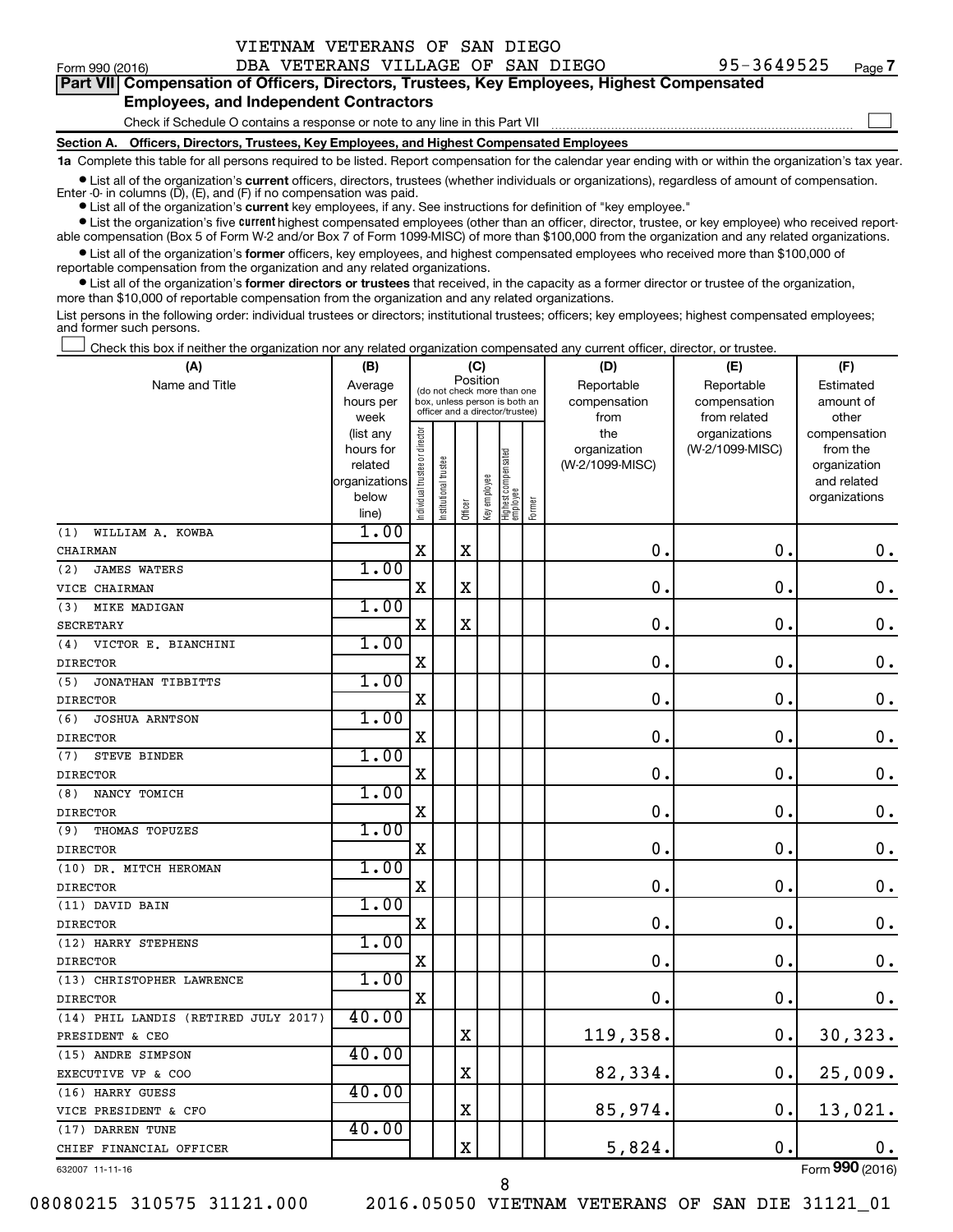| VIETNAM VETERANS OF SAN DIEGO                                                                                                                                                                                                                                                                                                                              |                                                                      |                                |                       |                 |              |                                                                                                 |    |                                                                                      |                                                   |    |                                                                          |                       |  |
|------------------------------------------------------------------------------------------------------------------------------------------------------------------------------------------------------------------------------------------------------------------------------------------------------------------------------------------------------------|----------------------------------------------------------------------|--------------------------------|-----------------------|-----------------|--------------|-------------------------------------------------------------------------------------------------|----|--------------------------------------------------------------------------------------|---------------------------------------------------|----|--------------------------------------------------------------------------|-----------------------|--|
| DBA VETERANS VILLAGE OF SAN DIEGO<br>Form 990 (2016)                                                                                                                                                                                                                                                                                                       |                                                                      |                                |                       |                 |              |                                                                                                 |    |                                                                                      | 95-3649525                                        |    |                                                                          | Page 8                |  |
| <b>Part VII</b><br>Section A. Officers, Directors, Trustees, Key Employees, and Highest Compensated Employees (continued)                                                                                                                                                                                                                                  |                                                                      |                                |                       |                 |              |                                                                                                 |    |                                                                                      |                                                   |    |                                                                          |                       |  |
| (A)<br>Name and title                                                                                                                                                                                                                                                                                                                                      | (B)<br>Average<br>hours per<br>week                                  |                                |                       | (C)<br>Position |              | (do not check more than one<br>box, unless person is both an<br>officer and a director/trustee) |    | (D)<br>Reportable<br>compensation<br>from                                            | (E)<br>Reportable<br>compensation<br>from related |    | (F)<br>Estimated<br>amount of<br>other                                   |                       |  |
|                                                                                                                                                                                                                                                                                                                                                            | (list any<br>hours for<br>related<br>organizations<br>below<br>line) | Individual trustee or director | Institutional trustee | Officer         | Key employee | Highest compensated<br>employee                                                                 |    | the<br>organizations<br>(W-2/1099-MISC)<br>organization<br>(W-2/1099-MISC)<br>Former |                                                   |    | compensation<br>from the<br>organization<br>and related<br>organizations |                       |  |
|                                                                                                                                                                                                                                                                                                                                                            |                                                                      |                                |                       |                 |              |                                                                                                 |    |                                                                                      |                                                   |    |                                                                          |                       |  |
|                                                                                                                                                                                                                                                                                                                                                            |                                                                      |                                |                       |                 |              |                                                                                                 |    |                                                                                      |                                                   |    |                                                                          |                       |  |
|                                                                                                                                                                                                                                                                                                                                                            |                                                                      |                                |                       |                 |              |                                                                                                 |    |                                                                                      |                                                   |    |                                                                          |                       |  |
|                                                                                                                                                                                                                                                                                                                                                            |                                                                      |                                |                       |                 |              |                                                                                                 |    |                                                                                      |                                                   |    |                                                                          |                       |  |
|                                                                                                                                                                                                                                                                                                                                                            |                                                                      |                                |                       |                 |              |                                                                                                 |    |                                                                                      |                                                   |    |                                                                          |                       |  |
|                                                                                                                                                                                                                                                                                                                                                            |                                                                      |                                |                       |                 |              |                                                                                                 |    |                                                                                      |                                                   |    |                                                                          |                       |  |
|                                                                                                                                                                                                                                                                                                                                                            |                                                                      |                                |                       |                 |              |                                                                                                 |    |                                                                                      |                                                   |    |                                                                          |                       |  |
|                                                                                                                                                                                                                                                                                                                                                            |                                                                      |                                |                       |                 |              |                                                                                                 |    |                                                                                      |                                                   |    |                                                                          |                       |  |
|                                                                                                                                                                                                                                                                                                                                                            |                                                                      |                                |                       |                 |              |                                                                                                 |    |                                                                                      |                                                   |    |                                                                          |                       |  |
|                                                                                                                                                                                                                                                                                                                                                            |                                                                      |                                |                       |                 |              |                                                                                                 |    |                                                                                      |                                                   |    |                                                                          |                       |  |
|                                                                                                                                                                                                                                                                                                                                                            |                                                                      |                                |                       |                 |              |                                                                                                 |    |                                                                                      |                                                   |    |                                                                          |                       |  |
| 293,490.<br>$\overline{0}$ .<br>1b Sub-total<br>$\overline{0}$ .                                                                                                                                                                                                                                                                                           |                                                                      |                                |                       |                 |              |                                                                                                 | σ. |                                                                                      | 68, 353.<br>$\overline{0}$ .                      |    |                                                                          |                       |  |
|                                                                                                                                                                                                                                                                                                                                                            |                                                                      |                                |                       |                 |              |                                                                                                 |    | 293,490.                                                                             |                                                   | σ. |                                                                          | 68, 353.              |  |
| Total number of individuals (including but not limited to those listed above) who received more than \$100,000 of reportable<br>2                                                                                                                                                                                                                          |                                                                      |                                |                       |                 |              |                                                                                                 |    |                                                                                      |                                                   |    |                                                                          |                       |  |
| compensation from the organization $\blacktriangleright$                                                                                                                                                                                                                                                                                                   |                                                                      |                                |                       |                 |              |                                                                                                 |    |                                                                                      |                                                   |    |                                                                          | 1                     |  |
|                                                                                                                                                                                                                                                                                                                                                            |                                                                      |                                |                       |                 |              |                                                                                                 |    |                                                                                      |                                                   |    |                                                                          | No<br>Yes             |  |
| Did the organization list any former officer, director, or trustee, key employee, or highest compensated employee on<br>З<br>line 1a? If "Yes," complete Schedule J for such individual manufactured content to the content of the content of the Schedule J for such individual manufactured content of the 120 ft of the 120 ft of the 120 ft of the 120 |                                                                      |                                |                       |                 |              |                                                                                                 |    |                                                                                      |                                                   |    | З                                                                        | $\overline{\text{X}}$ |  |
| For any individual listed on line 1a, is the sum of reportable compensation and other compensation from the organization<br>4                                                                                                                                                                                                                              |                                                                      |                                |                       |                 |              |                                                                                                 |    |                                                                                      |                                                   |    | 4                                                                        | x.                    |  |
| Did any person listed on line 1a receive or accrue compensation from any unrelated organization or individual for services<br>5                                                                                                                                                                                                                            |                                                                      |                                |                       |                 |              |                                                                                                 |    |                                                                                      |                                                   |    |                                                                          |                       |  |
| <b>Section B. Independent Contractors</b>                                                                                                                                                                                                                                                                                                                  |                                                                      |                                |                       |                 |              |                                                                                                 |    |                                                                                      |                                                   |    | 5                                                                        | x                     |  |
| Complete this table for your five highest compensated independent contractors that received more than \$100,000 of compensation from<br>1                                                                                                                                                                                                                  |                                                                      |                                |                       |                 |              |                                                                                                 |    |                                                                                      |                                                   |    |                                                                          |                       |  |
| the organization. Report compensation for the calendar year ending with or within the organization's tax year.<br>(A)                                                                                                                                                                                                                                      |                                                                      |                                |                       |                 |              |                                                                                                 |    | (B)                                                                                  |                                                   |    | (C)                                                                      |                       |  |
| Name and business address                                                                                                                                                                                                                                                                                                                                  |                                                                      |                                | <b>NONE</b>           |                 |              |                                                                                                 |    | Description of services                                                              |                                                   |    | Compensation                                                             |                       |  |
|                                                                                                                                                                                                                                                                                                                                                            |                                                                      |                                |                       |                 |              |                                                                                                 |    |                                                                                      |                                                   |    |                                                                          |                       |  |
|                                                                                                                                                                                                                                                                                                                                                            |                                                                      |                                |                       |                 |              |                                                                                                 |    |                                                                                      |                                                   |    |                                                                          |                       |  |
|                                                                                                                                                                                                                                                                                                                                                            |                                                                      |                                |                       |                 |              |                                                                                                 |    |                                                                                      |                                                   |    |                                                                          |                       |  |
|                                                                                                                                                                                                                                                                                                                                                            |                                                                      |                                |                       |                 |              |                                                                                                 |    |                                                                                      |                                                   |    |                                                                          |                       |  |
|                                                                                                                                                                                                                                                                                                                                                            |                                                                      |                                |                       |                 |              |                                                                                                 |    |                                                                                      |                                                   |    |                                                                          |                       |  |
| Total number of independent contractors (including but not limited to those listed above) who received more than<br>2                                                                                                                                                                                                                                      |                                                                      |                                |                       |                 |              |                                                                                                 |    |                                                                                      |                                                   |    |                                                                          |                       |  |
| \$100,000 of compensation from the organization                                                                                                                                                                                                                                                                                                            |                                                                      |                                |                       |                 |              | 0                                                                                               |    |                                                                                      |                                                   |    |                                                                          | Form 990 (2016)       |  |

632008 11-11-16

Form **990** (2016)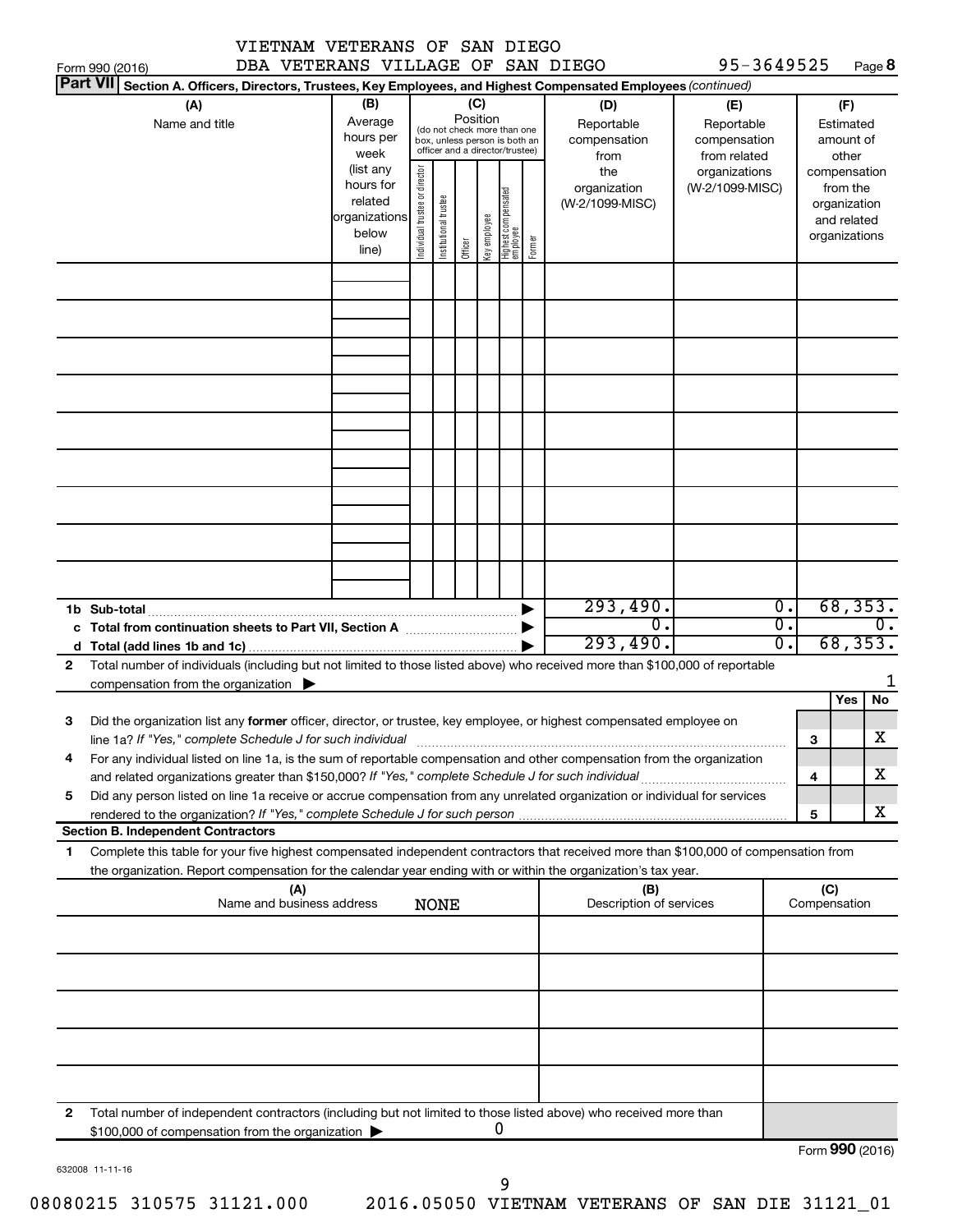#### Form 990 (2016) DBA VETERANS VILLAGE OF SAN DIEGO 95-3649525 Page VIETNAM VETERANS OF SAN DIEGO

|                                                           | <b>Part VIII</b> | <b>Statement of Revenue</b>                                                                                          |                |                                |                      |                                                 |                                         |                                                                      |
|-----------------------------------------------------------|------------------|----------------------------------------------------------------------------------------------------------------------|----------------|--------------------------------|----------------------|-------------------------------------------------|-----------------------------------------|----------------------------------------------------------------------|
|                                                           |                  |                                                                                                                      |                |                                |                      |                                                 |                                         |                                                                      |
|                                                           |                  |                                                                                                                      |                |                                | (A)<br>Total revenue | (B)<br>Related or<br>exempt function<br>revenue | (C)<br>Unrelated<br>business<br>revenue | (D)<br>Revenue excluded<br>from tax under<br>sections<br>$512 - 514$ |
| Contributions, Gifts, Grants<br>and Other Similar Amounts |                  | 1 a Federated campaigns                                                                                              | 1a<br>.        |                                |                      |                                                 |                                         |                                                                      |
|                                                           |                  | <b>b</b> Membership dues                                                                                             | 1 <sub>b</sub> |                                |                      |                                                 |                                         |                                                                      |
|                                                           |                  | c Fundraising events                                                                                                 | 1c             |                                |                      |                                                 |                                         |                                                                      |
|                                                           |                  | d Related organizations                                                                                              | 1d<br>.        |                                |                      |                                                 |                                         |                                                                      |
|                                                           |                  | e Government grants (contributions)                                                                                  | 1e             | 8,454,663.                     |                      |                                                 |                                         |                                                                      |
|                                                           |                  | f All other contributions, gifts, grants, and                                                                        |                |                                |                      |                                                 |                                         |                                                                      |
|                                                           |                  | similar amounts not included above                                                                                   | 1f             | 1,317,986.                     |                      |                                                 |                                         |                                                                      |
|                                                           |                  | g Noncash contributions included in lines 1a-1f: \$                                                                  |                | 466,769.                       |                      |                                                 |                                         |                                                                      |
|                                                           |                  |                                                                                                                      |                |                                | 9,772,649.           |                                                 |                                         |                                                                      |
|                                                           |                  | <b>RENT REVENUE</b>                                                                                                  |                | <b>Business Code</b><br>900099 | 368,650.             | 368,650                                         |                                         |                                                                      |
|                                                           | 2 a<br>b         | FOOD STAMP REVENUE                                                                                                   |                | 900099                         | 64,297.              | 64,297.                                         |                                         |                                                                      |
| Program Service<br>Revenue                                |                  | OTHER PROGRAM REVENUE                                                                                                |                | 900099                         | 20,286.              | 20,286                                          |                                         |                                                                      |
|                                                           | d                |                                                                                                                      |                |                                |                      |                                                 |                                         |                                                                      |
|                                                           |                  |                                                                                                                      |                |                                |                      |                                                 |                                         |                                                                      |
|                                                           |                  | f All other program service revenue                                                                                  |                |                                |                      |                                                 |                                         |                                                                      |
|                                                           |                  |                                                                                                                      |                |                                | 453,233              |                                                 |                                         |                                                                      |
|                                                           | З                | Investment income (including dividends, interest, and                                                                |                |                                |                      |                                                 |                                         |                                                                      |
|                                                           |                  |                                                                                                                      |                |                                | 332.                 |                                                 |                                         | 332.                                                                 |
|                                                           | 4                | Income from investment of tax-exempt bond proceeds                                                                   |                |                                |                      |                                                 |                                         |                                                                      |
|                                                           | 5                |                                                                                                                      |                |                                |                      |                                                 |                                         |                                                                      |
|                                                           |                  |                                                                                                                      | (i) Real       | (ii) Personal                  |                      |                                                 |                                         |                                                                      |
|                                                           |                  | 6 a Gross rents                                                                                                      |                |                                |                      |                                                 |                                         |                                                                      |
|                                                           | b                | Less: rental expenses                                                                                                |                |                                |                      |                                                 |                                         |                                                                      |
|                                                           |                  | c Rental income or (loss)                                                                                            |                |                                |                      |                                                 |                                         |                                                                      |
|                                                           |                  | <b>d</b> Net rental income or (loss)                                                                                 |                |                                |                      |                                                 |                                         |                                                                      |
|                                                           |                  | 7 a Gross amount from sales of                                                                                       | (i) Securities | (ii) Other                     |                      |                                                 |                                         |                                                                      |
|                                                           |                  | assets other than inventory                                                                                          |                | 1,300.                         |                      |                                                 |                                         |                                                                      |
|                                                           |                  | <b>b</b> Less: cost or other basis                                                                                   |                |                                |                      |                                                 |                                         |                                                                      |
|                                                           |                  | and sales expenses                                                                                                   |                | 2,285.<br>$-985.$              |                      |                                                 |                                         |                                                                      |
|                                                           |                  |                                                                                                                      |                |                                |                      |                                                 |                                         | $-985.$                                                              |
|                                                           |                  |                                                                                                                      |                | $\blacktriangleright$          | $-985.$              |                                                 |                                         |                                                                      |
| <b>Other Revenue</b>                                      |                  | 8 a Gross income from fundraising events (not<br>including \$<br><u> 1990 - Jan Barbara Barat, p</u>                 |                |                                |                      |                                                 |                                         |                                                                      |
|                                                           |                  | contributions reported on line 1c). See                                                                              |                |                                |                      |                                                 |                                         |                                                                      |
|                                                           |                  |                                                                                                                      |                |                                |                      |                                                 |                                         |                                                                      |
|                                                           |                  |                                                                                                                      |                |                                |                      |                                                 |                                         |                                                                      |
|                                                           |                  | 9 a Gross income from gaming activities. See                                                                         |                |                                |                      |                                                 |                                         |                                                                      |
|                                                           |                  |                                                                                                                      |                |                                |                      |                                                 |                                         |                                                                      |
|                                                           |                  |                                                                                                                      |                |                                |                      |                                                 |                                         |                                                                      |
|                                                           |                  |                                                                                                                      |                |                                |                      |                                                 |                                         |                                                                      |
|                                                           |                  | 10 a Gross sales of inventory, less returns                                                                          |                |                                |                      |                                                 |                                         |                                                                      |
|                                                           |                  |                                                                                                                      |                |                                |                      |                                                 |                                         |                                                                      |
|                                                           |                  | <b>b</b> Less: cost of goods sold $\ldots$ <b>b</b>                                                                  |                |                                |                      |                                                 |                                         |                                                                      |
|                                                           |                  | c Net income or (loss) from sales of inventory                                                                       |                |                                |                      |                                                 |                                         |                                                                      |
|                                                           |                  | Miscellaneous Revenue                                                                                                |                | <b>Business Code</b>           |                      |                                                 |                                         |                                                                      |
|                                                           | 11 $a$           |                                                                                                                      |                |                                |                      |                                                 |                                         |                                                                      |
|                                                           | b                | <u> 1989 - Johann John Stein, markin fan it ferstjer fan de ferstjer fan it ferstjer fan it ferstjer fan it fers</u> |                |                                |                      |                                                 |                                         |                                                                      |
|                                                           | с                | the control of the control of the control of the control of the control of                                           |                |                                |                      |                                                 |                                         |                                                                      |
|                                                           |                  |                                                                                                                      |                |                                |                      |                                                 |                                         |                                                                      |
|                                                           | 12               |                                                                                                                      |                |                                | 10, 225, 229.        | 453,233.                                        | 0.                                      | $-653.$                                                              |
|                                                           | 632009 11-11-16  |                                                                                                                      |                |                                |                      |                                                 |                                         | Form 990 (2016)                                                      |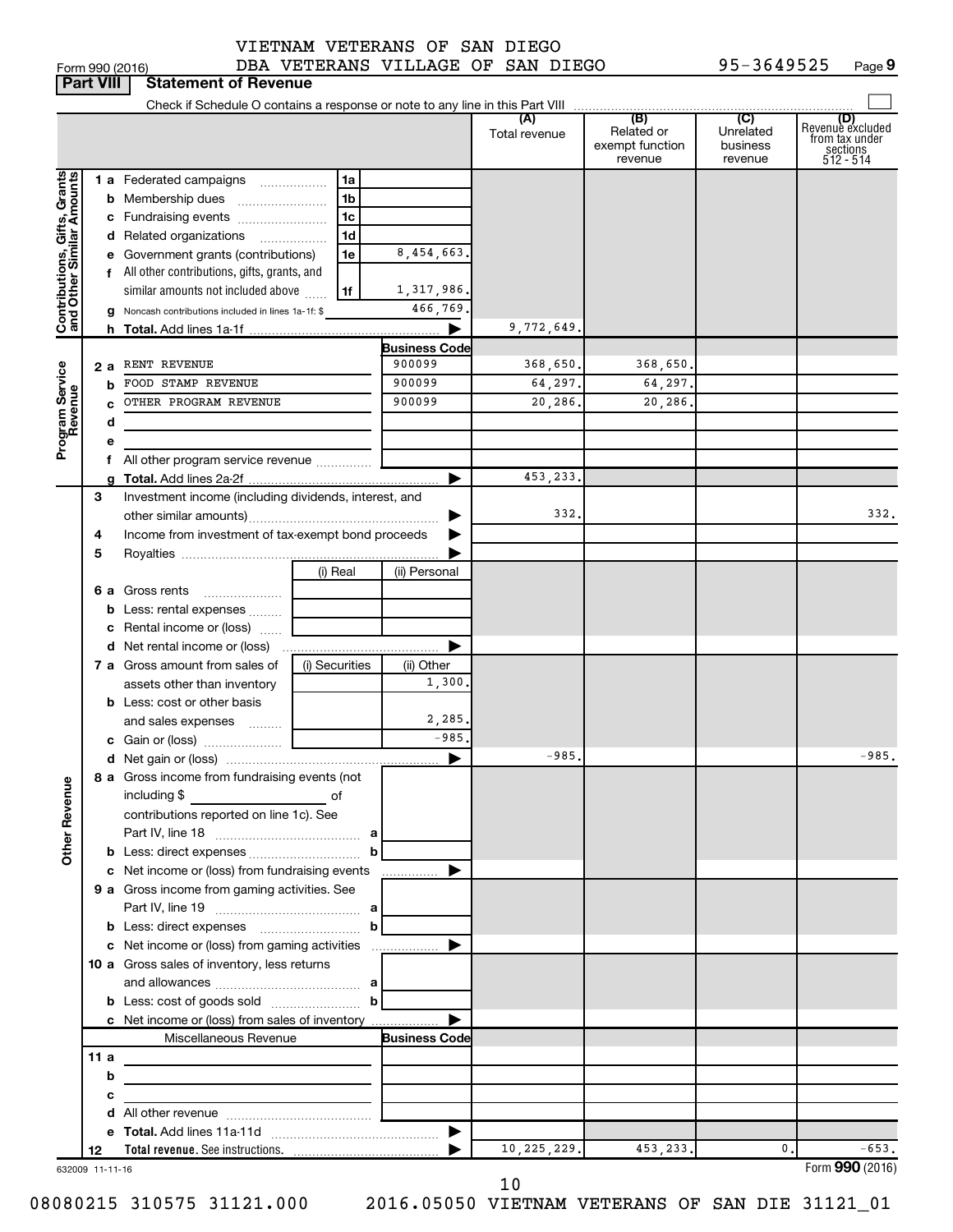#### $\epsilon$  Form 990 (2016) DBA VETERANS VILLAGE OF SAN DIEGO  $\epsilon$  95-3649525  $\epsilon$  Page VIETNAM VETERANS OF SAN DIEGO DBA VETERANS VILLAGE OF SAN DIEGO 95-3649525

95-3649525 Page 10

|          | Part IX Statement of Functional Expenses                                                                                                                                                                    |                       |                                    |                                           |                                |  |  |  |  |  |  |
|----------|-------------------------------------------------------------------------------------------------------------------------------------------------------------------------------------------------------------|-----------------------|------------------------------------|-------------------------------------------|--------------------------------|--|--|--|--|--|--|
|          | Section 501(c)(3) and 501(c)(4) organizations must complete all columns. All other organizations must complete column (A).                                                                                  |                       |                                    |                                           |                                |  |  |  |  |  |  |
|          | Check if Schedule O contains a response or note to any line in this Part IX                                                                                                                                 |                       |                                    |                                           |                                |  |  |  |  |  |  |
|          | Do not include amounts reported on lines 6b,<br>7b, 8b, 9b, and 10b of Part VIII.                                                                                                                           | (A)<br>Total expenses | (B)<br>Program service<br>expenses | (C)<br>Management and<br>general expenses | (D)<br>Fundraising<br>expenses |  |  |  |  |  |  |
| 1.       | Grants and other assistance to domestic organizations                                                                                                                                                       |                       |                                    |                                           |                                |  |  |  |  |  |  |
|          | and domestic governments. See Part IV, line 21                                                                                                                                                              | 900.                  | 900.                               |                                           |                                |  |  |  |  |  |  |
| 2        | Grants and other assistance to domestic                                                                                                                                                                     |                       |                                    |                                           |                                |  |  |  |  |  |  |
|          | individuals. See Part IV, line 22                                                                                                                                                                           |                       |                                    |                                           |                                |  |  |  |  |  |  |
| 3        | Grants and other assistance to foreign                                                                                                                                                                      |                       |                                    |                                           |                                |  |  |  |  |  |  |
|          | organizations, foreign governments, and foreign                                                                                                                                                             |                       |                                    |                                           |                                |  |  |  |  |  |  |
|          | individuals. See Part IV, lines 15 and 16                                                                                                                                                                   |                       |                                    |                                           |                                |  |  |  |  |  |  |
| 4        | Benefits paid to or for members                                                                                                                                                                             |                       |                                    |                                           |                                |  |  |  |  |  |  |
| 5        | Compensation of current officers, directors,                                                                                                                                                                | 407,184.              | 113,720.                           | 293,464.                                  |                                |  |  |  |  |  |  |
|          | trustees, and key employees                                                                                                                                                                                 |                       |                                    |                                           |                                |  |  |  |  |  |  |
| 6        | Compensation not included above, to disqualified                                                                                                                                                            |                       |                                    |                                           |                                |  |  |  |  |  |  |
|          | persons (as defined under section 4958(f)(1)) and<br>persons described in section 4958(c)(3)(B)                                                                                                             |                       |                                    |                                           |                                |  |  |  |  |  |  |
| 7        | Other salaries and wages                                                                                                                                                                                    | 4,064,532.            | 3,563,948.                         | 407,651.                                  | 92,933.                        |  |  |  |  |  |  |
| 8        | Pension plan accruals and contributions (include                                                                                                                                                            |                       |                                    |                                           |                                |  |  |  |  |  |  |
|          | section 401(k) and 403(b) employer contributions)                                                                                                                                                           | 169,322.              | 146,759.                           | 19,897.                                   |                                |  |  |  |  |  |  |
| 9        | Other employee benefits                                                                                                                                                                                     | 604, 610.             | 524,042.                           | 71,049.                                   | $\frac{2,666}{9,519}$          |  |  |  |  |  |  |
| 10       |                                                                                                                                                                                                             | 361, 132.             | 313,009.                           | 42,437.                                   | 5,686.                         |  |  |  |  |  |  |
| 11       | Fees for services (non-employees):                                                                                                                                                                          |                       |                                    |                                           |                                |  |  |  |  |  |  |
| a        |                                                                                                                                                                                                             |                       |                                    |                                           |                                |  |  |  |  |  |  |
| b        |                                                                                                                                                                                                             | 138,472.              | 138,472.                           |                                           |                                |  |  |  |  |  |  |
| с        |                                                                                                                                                                                                             | 93,376.               | 93,376.                            |                                           |                                |  |  |  |  |  |  |
| d        |                                                                                                                                                                                                             |                       |                                    |                                           |                                |  |  |  |  |  |  |
|          | Professional fundraising services. See Part IV, line 17                                                                                                                                                     | 6,527.                |                                    |                                           | 6,527.                         |  |  |  |  |  |  |
| f        | Investment management fees                                                                                                                                                                                  |                       |                                    |                                           |                                |  |  |  |  |  |  |
| a        | Other. (If line 11g amount exceeds 10% of line 25,                                                                                                                                                          |                       |                                    |                                           |                                |  |  |  |  |  |  |
|          | column (A) amount, list line 11g expenses on Sch O.)                                                                                                                                                        | 361,078.              | 286,062.                           | 75,016.                                   |                                |  |  |  |  |  |  |
| 12       |                                                                                                                                                                                                             | 24,972.               | $\overline{22,903}$ .              | 2,069.                                    |                                |  |  |  |  |  |  |
| 13       |                                                                                                                                                                                                             | 342, 160.             | 276,804.                           | 65, 356.                                  |                                |  |  |  |  |  |  |
| 14       |                                                                                                                                                                                                             |                       |                                    |                                           |                                |  |  |  |  |  |  |
| 15       |                                                                                                                                                                                                             | 444,362.              | 421,742.                           | 22,620.                                   |                                |  |  |  |  |  |  |
| 16       |                                                                                                                                                                                                             | 73, 175.              | 54,545.                            | 18,630.                                   |                                |  |  |  |  |  |  |
| 17<br>18 | Travel<br>Payments of travel or entertainment expenses                                                                                                                                                      |                       |                                    |                                           |                                |  |  |  |  |  |  |
|          | for any federal, state, or local public officials                                                                                                                                                           |                       |                                    |                                           |                                |  |  |  |  |  |  |
| 19       | Conferences, conventions, and meetings                                                                                                                                                                      |                       |                                    |                                           |                                |  |  |  |  |  |  |
| 20       | Interest                                                                                                                                                                                                    | 79,789.               | 79,789.                            |                                           |                                |  |  |  |  |  |  |
| 21       |                                                                                                                                                                                                             |                       |                                    |                                           |                                |  |  |  |  |  |  |
| 22       | Depreciation, depletion, and amortization                                                                                                                                                                   | 738,028.              | 697,732.                           | 40, 296.                                  |                                |  |  |  |  |  |  |
| 23       | Insurance                                                                                                                                                                                                   | 126,823.              | 92, 158.                           | 34,665.                                   |                                |  |  |  |  |  |  |
| 24       | Other expenses. Itemize expenses not covered<br>above. (List miscellaneous expenses in line 24e. If line<br>24e amount exceeds 10% of line 25, column (A)<br>amount, list line 24e expenses on Schedule O.) |                       |                                    |                                           |                                |  |  |  |  |  |  |
| a        | PARTICIPANT SUPPORT                                                                                                                                                                                         | 1,589,502.            | 1,589,502.                         | 0.                                        | 0.                             |  |  |  |  |  |  |
| b        | FOOD/KITCHEN SUPPLIES                                                                                                                                                                                       | 544,814.              | 544, 269.                          | 545.                                      | $\overline{0}$ .               |  |  |  |  |  |  |
| C        | REPAIRS & MAINTENANCE                                                                                                                                                                                       | 314,560.              | 240,800.                           | 73,760.                                   | $\overline{0}$ .               |  |  |  |  |  |  |
| d        | <b>EQUIPMENT</b><br><b>EXPENSE</b>                                                                                                                                                                          | 93, 242.              | 90,437.                            | 2,805.                                    | $\overline{0}$ .               |  |  |  |  |  |  |
|          | e All other expenses                                                                                                                                                                                        | 162,861.              | 158,669.                           | 1,483.                                    | 2,709.                         |  |  |  |  |  |  |
| 25       | Total functional expenses. Add lines 1 through 24e                                                                                                                                                          | 10,741,421.           | 9,449,638.                         | 1,171,743.                                | 120,040.                       |  |  |  |  |  |  |
| 26       | Joint costs. Complete this line only if the organization                                                                                                                                                    |                       |                                    |                                           |                                |  |  |  |  |  |  |
|          | reported in column (B) joint costs from a combined<br>educational campaign and fundraising solicitation.                                                                                                    |                       |                                    |                                           |                                |  |  |  |  |  |  |
|          | Check here<br>if following SOP 98-2 (ASC 958-720)                                                                                                                                                           |                       |                                    |                                           |                                |  |  |  |  |  |  |
|          |                                                                                                                                                                                                             |                       |                                    |                                           |                                |  |  |  |  |  |  |

632010 11-11-16

Form (2016) **990**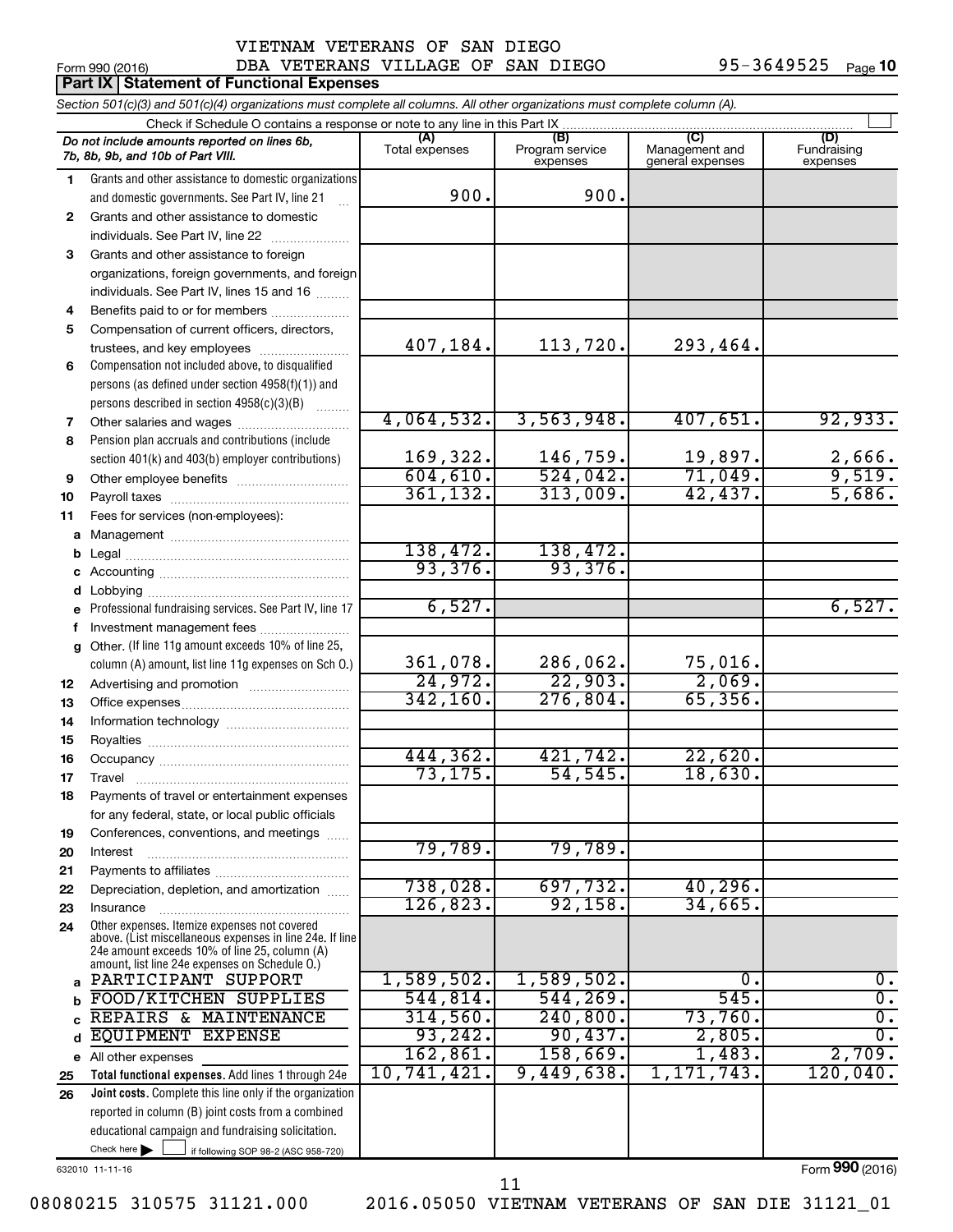| Form 990 (2016) |                               |
|-----------------|-------------------------------|
|                 | <b>Part X   Balance Sheet</b> |

#### Form 990 (2016) DBA VETERANS VILLAGE OF SAN DIEGO 95-3649525 Page VIETNAM VETERANS OF SAN DIEGO

95-3649525 <sub>Page</sub> 11

 $\perp$ Check if Schedule O contains a response or note to any line in this Part X **(A) (B)** Beginning of year | | End of year  $264, 279.$  118,618. **1 1** Cash - non-interest-bearing ~~~~~~~~~~~~~~~~~~~~~~~~~  $1,397,007$ .  $2$  603,343. **2 2** Savings and temporary cash investments ~~~~~~~~~~~~~~~~~~ 830,597. 769,505. **3 3** Pledges and grants receivable, net ~~~~~~~~~~~~~~~~~~~~~ **4 4** Accounts receivable, net ~~~~~~~~~~~~~~~~~~~~~~~~~~ **5** Loans and other receivables from current and former officers, directors, trustees, key employees, and highest compensated employees. Complete **5** Part II of Schedule L ~~~~~~~~~~~~~~~~~~~~~~~~~~~~ **6** Loans and other receivables from other disqualified persons (as defined under section 4958(f)(1)), persons described in section 4958(c)(3)(B), and contributing employers and sponsoring organizations of section 501(c)(9) voluntary employees' beneficiary organizations (see instr). Complete Part II of Sch L ...... **6 Assets 7 7** Notes and loans receivable, net ~~~~~~~~~~~~~~~~~~~~~~~ **8 8** Inventories for sale or use ~~~~~~~~~~~~~~~~~~~~~~~~~~  $155,779.$  9 510,167. **9 9** Prepaid expenses and deferred charges ~~~~~~~~~~~~~~~~~~ **10 a** Land, buildings, and equipment: cost or other 38,636,647. basis. Complete Part VI of Schedule D  $\frac{1}{10}$  10a  $6,163,552.$  33,177,940.  $10c$  32,473,095. **10c b** Less: accumulated depreciation  $\ldots$  [10b **11 11** Investments - publicly traded securities ~~~~~~~~~~~~~~~~~~~ **12 12** Investments - other securities. See Part IV, line 11 ~~~~~~~~~~~~~~ **13 13** Investments - program-related. See Part IV, line 11 ~~~~~~~~~~~~~ **14 14** Intangible assets ~~~~~~~~~~~~~~~~~~~~~~~~~~~~~~  $1,039,975.$   $15$  3,513,772. **15 15** Other assets. See Part IV, line 11  $\ldots$   $\ldots$   $\ldots$   $\ldots$   $\ldots$   $\ldots$   $\ldots$   $\ldots$   $\ldots$   $\ldots$   $\ldots$   $\ldots$   $\ldots$   $\ldots$   $\ldots$   $\ldots$   $\ldots$   $\ldots$   $\ldots$   $\ldots$   $\ldots$   $\ldots$   $\ldots$   $\ldots$   $\ldots$   $\ldots$   $\ldots$   $\ldots$   $\ldots$   $\ldots$   $\$ 36,865,577. 16 37,988,500. **16 16 Total assets.**  Add lines 1 through 15 (must equal line 34)  $694,702.$   $17$  891,776. **17 17** Accounts payable and accrued expenses ~~~~~~~~~~~~~~~~~~  $656,500.$  18 642,582. **18 18** Grants payable ~~~~~~~~~~~~~~~~~~~~~~~~~~~~~~~  $161, 513.$  19 86,960. **19 19** Deferred revenue ~~~~~~~~~~~~~~~~~~~~~~~~~~~~~~ **20 20** Tax-exempt bond liabilities ~~~~~~~~~~~~~~~~~~~~~~~~~ **21 21** Escrow or custodial account liability. Complete Part IV of Schedule D ........... **22** Loans and other payables to current and former officers, directors, trustees, **Liabilities** key employees, highest compensated employees, and disqualified persons. Complete Part II of Schedule L ~~~~~~~~~~~~~~~~~~~~~~~ **22** 21,845,893. 23,962,839. Secured mortgages and notes payable to unrelated third parties  $\ldots$  ................. **23 23 24** Unsecured notes and loans payable to unrelated third parties ~~~~~~~~ **24 25** Other liabilities (including federal income tax, payables to related third parties, and other liabilities not included on lines 17-24). Complete Part X of  $646, 434. |25|$  60,000. Schedule D ~~~~~~~~~~~~~~~~~~~~~~~~~~~~~~~~ **25**  $24,005,042.$   $26$   $25,644,157.$ **26 26 Total liabilities.**  Add lines 17 through 25 Organizations that follow SFAS 117 (ASC 958), check here  $\blacktriangleright$   $\boxed{X}$  and **complete lines 27 through 29, and lines 33 and 34. Vet Assets or Fund Balances Net Assets or Fund Balances**  $12,721,188.$   $27$  11,814,021. **27 27** Unrestricted net assets ~~~~~~~~~~~~~~~~~~~~~~~~~~~  $139,347. |28| 530,322.$ **28 28** Temporarily restricted net assets ~~~~~~~~~~~~~~~~~~~~~~ **29 29** Permanently restricted net assets ~~~~~~~~~~~~~~~~~~~~~ **Organizations that do not follow SFAS 117 (ASC 958), check here** | † **and complete lines 30 through 34. 30 30** Capital stock or trust principal, or current funds ~~~~~~~~~~~~~~~ **31 31** Paid-in or capital surplus, or land, building, or equipment fund ...................... **32 32** Retained earnings, endowment, accumulated income, or other funds ............  $12,860,535.$   $33$  12, 344, 343. **33** Total net assets or fund balances ~~~~~~~~~~~~~~~~~~~~~~ **33** 36,865,577. 37,988,500. **34 34** Total liabilities and net assets/fund balances

Form (2016) **990**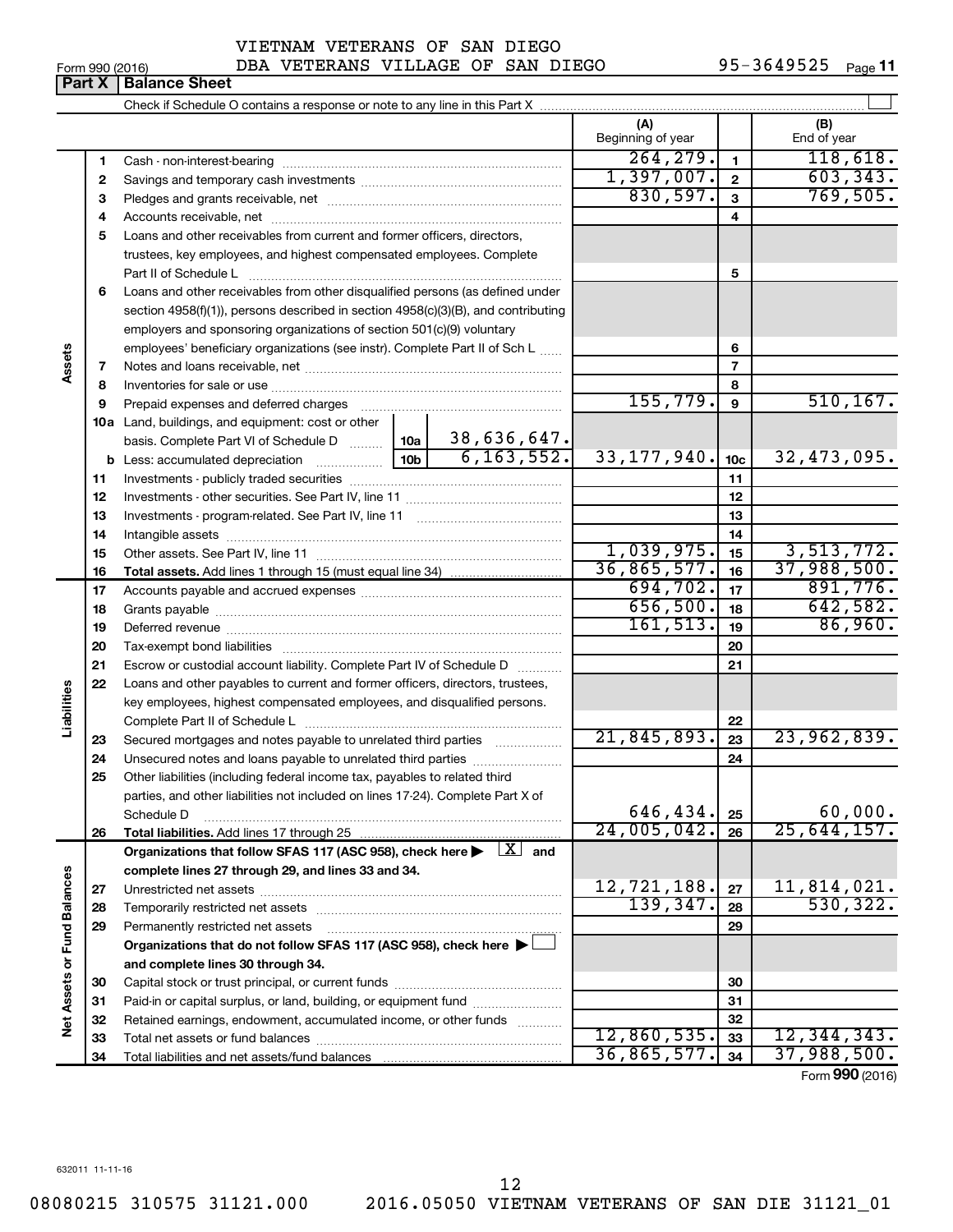| 95-3649525<br>Page 12<br>Form 990 (2016)<br><b>Part XI Reconciliation of Net Assets</b><br>10,225,229.<br>$\mathbf{1}$<br>1<br>10, 741, 421.<br>$\overline{2}$<br>2<br>$-516, 192.$<br>3<br>З<br>12,860,535.<br>$\overline{\mathbf{4}}$<br>4<br>5<br>Net unrealized gains (losses) on investments [11] matter than the control of the state of the state of the state of the state of the state of the state of the state of the state of the state of the state of the state of th<br>5<br>6<br>Donated services and use of facilities<br>6<br>$\overline{7}$<br>7<br>Investment expenses<br>8<br>8<br>Prior period adjustments<br>9<br>9<br>Net assets or fund balances at end of year. Combine lines 3 through 9 (must equal Part X, line 33,<br>10<br>12,344,343.<br>10 <sup>10</sup><br>column (B))<br><b>Part XII Financial Statements and Reporting</b><br>Yes<br>$\lfloor x \rfloor$ Accrual<br>Accounting method used to prepare the Form 990: $\Box$ Cash<br>Other<br>1<br>If the organization changed its method of accounting from a prior year or checked "Other," explain in Schedule O. | VIETNAM VETERANS OF SAN DIEGO     |  |    |  |                  |  |  |
|--------------------------------------------------------------------------------------------------------------------------------------------------------------------------------------------------------------------------------------------------------------------------------------------------------------------------------------------------------------------------------------------------------------------------------------------------------------------------------------------------------------------------------------------------------------------------------------------------------------------------------------------------------------------------------------------------------------------------------------------------------------------------------------------------------------------------------------------------------------------------------------------------------------------------------------------------------------------------------------------------------------------------------------------------------------------------------------------------------|-----------------------------------|--|----|--|------------------|--|--|
|                                                                                                                                                                                                                                                                                                                                                                                                                                                                                                                                                                                                                                                                                                                                                                                                                                                                                                                                                                                                                                                                                                        | DBA VETERANS VILLAGE OF SAN DIEGO |  |    |  |                  |  |  |
|                                                                                                                                                                                                                                                                                                                                                                                                                                                                                                                                                                                                                                                                                                                                                                                                                                                                                                                                                                                                                                                                                                        |                                   |  |    |  |                  |  |  |
|                                                                                                                                                                                                                                                                                                                                                                                                                                                                                                                                                                                                                                                                                                                                                                                                                                                                                                                                                                                                                                                                                                        |                                   |  |    |  |                  |  |  |
|                                                                                                                                                                                                                                                                                                                                                                                                                                                                                                                                                                                                                                                                                                                                                                                                                                                                                                                                                                                                                                                                                                        |                                   |  |    |  |                  |  |  |
|                                                                                                                                                                                                                                                                                                                                                                                                                                                                                                                                                                                                                                                                                                                                                                                                                                                                                                                                                                                                                                                                                                        |                                   |  |    |  |                  |  |  |
|                                                                                                                                                                                                                                                                                                                                                                                                                                                                                                                                                                                                                                                                                                                                                                                                                                                                                                                                                                                                                                                                                                        |                                   |  |    |  |                  |  |  |
|                                                                                                                                                                                                                                                                                                                                                                                                                                                                                                                                                                                                                                                                                                                                                                                                                                                                                                                                                                                                                                                                                                        |                                   |  |    |  |                  |  |  |
|                                                                                                                                                                                                                                                                                                                                                                                                                                                                                                                                                                                                                                                                                                                                                                                                                                                                                                                                                                                                                                                                                                        |                                   |  |    |  |                  |  |  |
|                                                                                                                                                                                                                                                                                                                                                                                                                                                                                                                                                                                                                                                                                                                                                                                                                                                                                                                                                                                                                                                                                                        |                                   |  |    |  |                  |  |  |
|                                                                                                                                                                                                                                                                                                                                                                                                                                                                                                                                                                                                                                                                                                                                                                                                                                                                                                                                                                                                                                                                                                        |                                   |  |    |  |                  |  |  |
|                                                                                                                                                                                                                                                                                                                                                                                                                                                                                                                                                                                                                                                                                                                                                                                                                                                                                                                                                                                                                                                                                                        |                                   |  |    |  |                  |  |  |
|                                                                                                                                                                                                                                                                                                                                                                                                                                                                                                                                                                                                                                                                                                                                                                                                                                                                                                                                                                                                                                                                                                        |                                   |  |    |  |                  |  |  |
|                                                                                                                                                                                                                                                                                                                                                                                                                                                                                                                                                                                                                                                                                                                                                                                                                                                                                                                                                                                                                                                                                                        |                                   |  |    |  | $\overline{0}$ . |  |  |
|                                                                                                                                                                                                                                                                                                                                                                                                                                                                                                                                                                                                                                                                                                                                                                                                                                                                                                                                                                                                                                                                                                        |                                   |  |    |  |                  |  |  |
|                                                                                                                                                                                                                                                                                                                                                                                                                                                                                                                                                                                                                                                                                                                                                                                                                                                                                                                                                                                                                                                                                                        |                                   |  |    |  |                  |  |  |
|                                                                                                                                                                                                                                                                                                                                                                                                                                                                                                                                                                                                                                                                                                                                                                                                                                                                                                                                                                                                                                                                                                        |                                   |  |    |  |                  |  |  |
|                                                                                                                                                                                                                                                                                                                                                                                                                                                                                                                                                                                                                                                                                                                                                                                                                                                                                                                                                                                                                                                                                                        |                                   |  |    |  |                  |  |  |
|                                                                                                                                                                                                                                                                                                                                                                                                                                                                                                                                                                                                                                                                                                                                                                                                                                                                                                                                                                                                                                                                                                        |                                   |  |    |  | <b>No</b>        |  |  |
|                                                                                                                                                                                                                                                                                                                                                                                                                                                                                                                                                                                                                                                                                                                                                                                                                                                                                                                                                                                                                                                                                                        |                                   |  |    |  |                  |  |  |
|                                                                                                                                                                                                                                                                                                                                                                                                                                                                                                                                                                                                                                                                                                                                                                                                                                                                                                                                                                                                                                                                                                        |                                   |  |    |  |                  |  |  |
|                                                                                                                                                                                                                                                                                                                                                                                                                                                                                                                                                                                                                                                                                                                                                                                                                                                                                                                                                                                                                                                                                                        |                                   |  | 2a |  | x                |  |  |
| If "Yes," check a box below to indicate whether the financial statements for the year were compiled or reviewed on a                                                                                                                                                                                                                                                                                                                                                                                                                                                                                                                                                                                                                                                                                                                                                                                                                                                                                                                                                                                   |                                   |  |    |  |                  |  |  |
| separate basis, consolidated basis, or both:                                                                                                                                                                                                                                                                                                                                                                                                                                                                                                                                                                                                                                                                                                                                                                                                                                                                                                                                                                                                                                                           |                                   |  |    |  |                  |  |  |
| Separate basis<br>Consolidated basis<br>Both consolidated and separate basis                                                                                                                                                                                                                                                                                                                                                                                                                                                                                                                                                                                                                                                                                                                                                                                                                                                                                                                                                                                                                           |                                   |  |    |  |                  |  |  |
| х<br>2 <sub>b</sub>                                                                                                                                                                                                                                                                                                                                                                                                                                                                                                                                                                                                                                                                                                                                                                                                                                                                                                                                                                                                                                                                                    |                                   |  |    |  |                  |  |  |
| If "Yes," check a box below to indicate whether the financial statements for the year were audited on a separate basis,                                                                                                                                                                                                                                                                                                                                                                                                                                                                                                                                                                                                                                                                                                                                                                                                                                                                                                                                                                                |                                   |  |    |  |                  |  |  |
| consolidated basis, or both:                                                                                                                                                                                                                                                                                                                                                                                                                                                                                                                                                                                                                                                                                                                                                                                                                                                                                                                                                                                                                                                                           |                                   |  |    |  |                  |  |  |
| $\boxed{\textbf{X}}$ Consolidated basis<br>Both consolidated and separate basis<br>Separate basis                                                                                                                                                                                                                                                                                                                                                                                                                                                                                                                                                                                                                                                                                                                                                                                                                                                                                                                                                                                                      |                                   |  |    |  |                  |  |  |
| c If "Yes" to line 2a or 2b, does the organization have a committee that assumes responsibility for oversight of the audit,                                                                                                                                                                                                                                                                                                                                                                                                                                                                                                                                                                                                                                                                                                                                                                                                                                                                                                                                                                            |                                   |  |    |  |                  |  |  |
| х<br>2c                                                                                                                                                                                                                                                                                                                                                                                                                                                                                                                                                                                                                                                                                                                                                                                                                                                                                                                                                                                                                                                                                                |                                   |  |    |  |                  |  |  |
| If the organization changed either its oversight process or selection process during the tax year, explain in Schedule O.                                                                                                                                                                                                                                                                                                                                                                                                                                                                                                                                                                                                                                                                                                                                                                                                                                                                                                                                                                              |                                   |  |    |  |                  |  |  |
| 3a As a result of a federal award, was the organization required to undergo an audit or audits as set forth in the Single Audit                                                                                                                                                                                                                                                                                                                                                                                                                                                                                                                                                                                                                                                                                                                                                                                                                                                                                                                                                                        |                                   |  |    |  |                  |  |  |
| x<br>За                                                                                                                                                                                                                                                                                                                                                                                                                                                                                                                                                                                                                                                                                                                                                                                                                                                                                                                                                                                                                                                                                                |                                   |  |    |  |                  |  |  |
| b If "Yes," did the organization undergo the required audit or audits? If the organization did not undergo the required audit                                                                                                                                                                                                                                                                                                                                                                                                                                                                                                                                                                                                                                                                                                                                                                                                                                                                                                                                                                          |                                   |  |    |  |                  |  |  |
| х<br>3b<br>ההה                                                                                                                                                                                                                                                                                                                                                                                                                                                                                                                                                                                                                                                                                                                                                                                                                                                                                                                                                                                                                                                                                         |                                   |  |    |  |                  |  |  |

Form (2016) **990**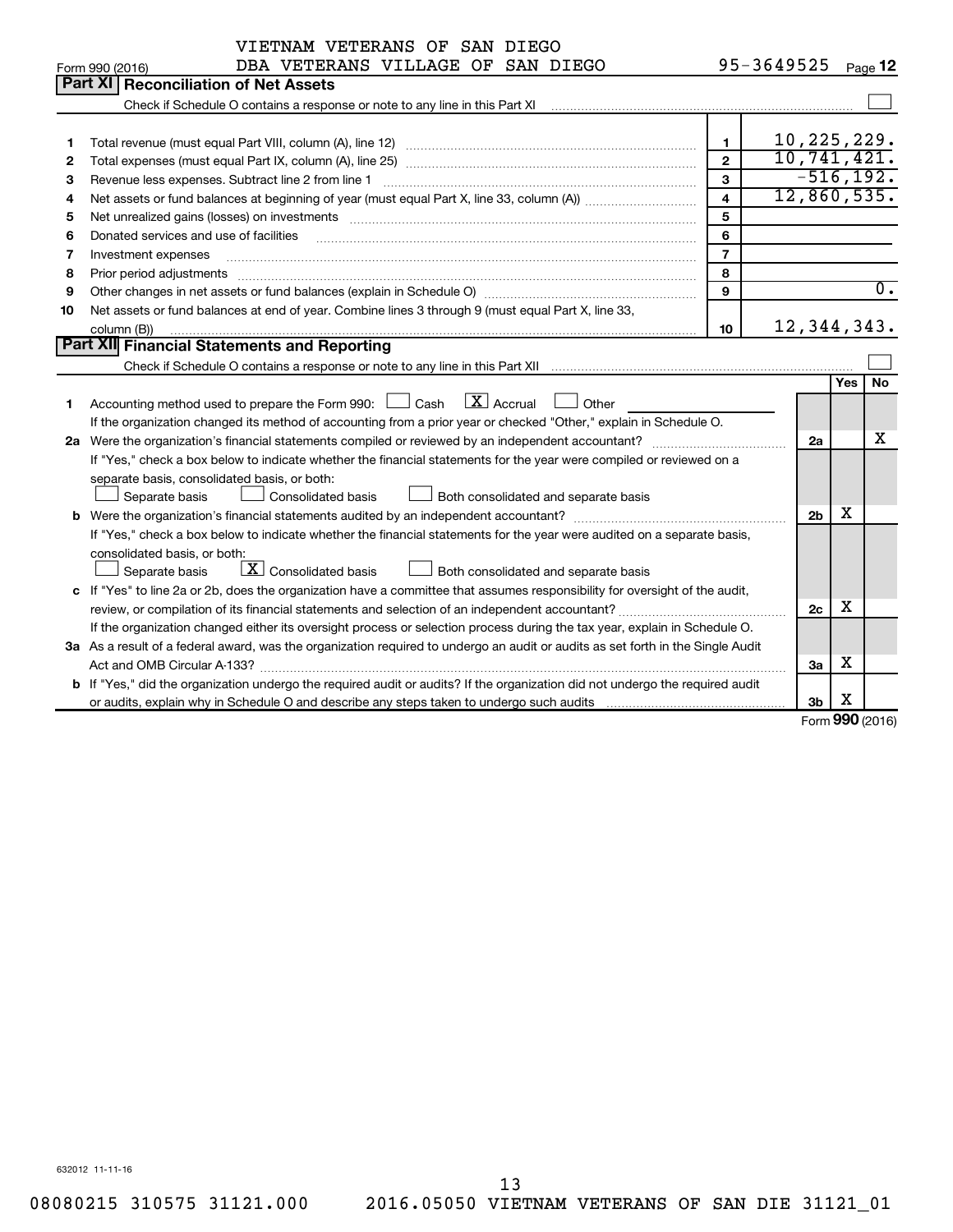| <b>SCHEDULE A</b>                                                                                                                                                                                                                                                                      |                                                                                                                           |                                                                        |                                                                                                                                                                                                               |                                    |    |                            |  | OMB No. 1545-0047                     |  |  |
|----------------------------------------------------------------------------------------------------------------------------------------------------------------------------------------------------------------------------------------------------------------------------------------|---------------------------------------------------------------------------------------------------------------------------|------------------------------------------------------------------------|---------------------------------------------------------------------------------------------------------------------------------------------------------------------------------------------------------------|------------------------------------|----|----------------------------|--|---------------------------------------|--|--|
| (Form 990 or 990-EZ)                                                                                                                                                                                                                                                                   |                                                                                                                           |                                                                        | <b>Public Charity Status and Public Support</b>                                                                                                                                                               |                                    |    |                            |  |                                       |  |  |
|                                                                                                                                                                                                                                                                                        |                                                                                                                           |                                                                        | Complete if the organization is a section 501(c)(3) organization or a section<br>4947(a)(1) nonexempt charitable trust.                                                                                       |                                    |    |                            |  |                                       |  |  |
| Department of the Treasury                                                                                                                                                                                                                                                             |                                                                                                                           |                                                                        | Attach to Form 990 or Form 990-EZ.                                                                                                                                                                            |                                    |    |                            |  | <b>Open to Public</b>                 |  |  |
| Internal Revenue Service                                                                                                                                                                                                                                                               |                                                                                                                           |                                                                        | Information about Schedule A (Form 990 or 990-EZ) and its instructions is at WWW.irs.gov/form990.                                                                                                             |                                    |    |                            |  | Inspection                            |  |  |
| Name of the organization                                                                                                                                                                                                                                                               |                                                                                                                           |                                                                        | VIETNAM VETERANS OF SAN DIEGO                                                                                                                                                                                 |                                    |    |                            |  | <b>Employer identification number</b> |  |  |
|                                                                                                                                                                                                                                                                                        |                                                                                                                           |                                                                        | DBA VETERANS VILLAGE OF SAN DIEGO                                                                                                                                                                             |                                    |    |                            |  | 95-3649525                            |  |  |
| Part I                                                                                                                                                                                                                                                                                 |                                                                                                                           |                                                                        | Reason for Public Charity Status (All organizations must complete this part.) See instructions.                                                                                                               |                                    |    |                            |  |                                       |  |  |
| The organization is not a private foundation because it is: (For lines 1 through 12, check only one box.)                                                                                                                                                                              |                                                                                                                           |                                                                        |                                                                                                                                                                                                               |                                    |    |                            |  |                                       |  |  |
| 1                                                                                                                                                                                                                                                                                      |                                                                                                                           |                                                                        | A church, convention of churches, or association of churches described in section 170(b)(1)(A)(i).                                                                                                            |                                    |    |                            |  |                                       |  |  |
| 2                                                                                                                                                                                                                                                                                      |                                                                                                                           |                                                                        | A school described in section 170(b)(1)(A)(ii). (Attach Schedule E (Form 990 or 990-EZ).)                                                                                                                     |                                    |    |                            |  |                                       |  |  |
| 3                                                                                                                                                                                                                                                                                      |                                                                                                                           |                                                                        | A hospital or a cooperative hospital service organization described in section 170(b)(1)(A)(iii).                                                                                                             |                                    |    |                            |  |                                       |  |  |
| 4                                                                                                                                                                                                                                                                                      |                                                                                                                           |                                                                        | A medical research organization operated in conjunction with a hospital described in section 170(b)(1)(A)(iii). Enter the hospital's name,                                                                    |                                    |    |                            |  |                                       |  |  |
| city, and state:                                                                                                                                                                                                                                                                       |                                                                                                                           |                                                                        |                                                                                                                                                                                                               |                                    |    |                            |  |                                       |  |  |
| 5                                                                                                                                                                                                                                                                                      | An organization operated for the benefit of a college or university owned or operated by a governmental unit described in |                                                                        |                                                                                                                                                                                                               |                                    |    |                            |  |                                       |  |  |
|                                                                                                                                                                                                                                                                                        |                                                                                                                           | section 170(b)(1)(A)(iv). (Complete Part II.)                          |                                                                                                                                                                                                               |                                    |    |                            |  |                                       |  |  |
| 6                                                                                                                                                                                                                                                                                      |                                                                                                                           |                                                                        | A federal, state, or local government or governmental unit described in section 170(b)(1)(A)(v).                                                                                                              |                                    |    |                            |  |                                       |  |  |
| 7                                                                                                                                                                                                                                                                                      |                                                                                                                           |                                                                        | An organization that normally receives a substantial part of its support from a governmental unit or from the general public described in                                                                     |                                    |    |                            |  |                                       |  |  |
| 8                                                                                                                                                                                                                                                                                      |                                                                                                                           | section 170(b)(1)(A)(vi). (Complete Part II.)                          |                                                                                                                                                                                                               |                                    |    |                            |  |                                       |  |  |
| 9                                                                                                                                                                                                                                                                                      |                                                                                                                           |                                                                        | A community trust described in section 170(b)(1)(A)(vi). (Complete Part II.)<br>An agricultural research organization described in section 170(b)(1)(A)(ix) operated in conjunction with a land-grant college |                                    |    |                            |  |                                       |  |  |
|                                                                                                                                                                                                                                                                                        |                                                                                                                           |                                                                        | or university or a non-land-grant college of agriculture (see instructions). Enter the name, city, and state of the college or                                                                                |                                    |    |                            |  |                                       |  |  |
| university:                                                                                                                                                                                                                                                                            |                                                                                                                           |                                                                        |                                                                                                                                                                                                               |                                    |    |                            |  |                                       |  |  |
| $\boxed{\text{X}}$<br>10                                                                                                                                                                                                                                                               |                                                                                                                           |                                                                        | An organization that normally receives: (1) more than 33 1/3% of its support from contributions, membership fees, and gross receipts from                                                                     |                                    |    |                            |  |                                       |  |  |
|                                                                                                                                                                                                                                                                                        |                                                                                                                           |                                                                        |                                                                                                                                                                                                               |                                    |    |                            |  |                                       |  |  |
| activities related to its exempt functions - subject to certain exceptions, and (2) no more than 33 1/3% of its support from gross investment<br>income and unrelated business taxable income (less section 511 tax) from businesses acquired by the organization after June 30, 1975. |                                                                                                                           |                                                                        |                                                                                                                                                                                                               |                                    |    |                            |  |                                       |  |  |
|                                                                                                                                                                                                                                                                                        | See section 509(a)(2). (Complete Part III.)                                                                               |                                                                        |                                                                                                                                                                                                               |                                    |    |                            |  |                                       |  |  |
| 11                                                                                                                                                                                                                                                                                     |                                                                                                                           |                                                                        | An organization organized and operated exclusively to test for public safety. See section 509(a)(4).                                                                                                          |                                    |    |                            |  |                                       |  |  |
| 12                                                                                                                                                                                                                                                                                     |                                                                                                                           |                                                                        | An organization organized and operated exclusively for the benefit of, to perform the functions of, or to carry out the purposes of one or                                                                    |                                    |    |                            |  |                                       |  |  |
|                                                                                                                                                                                                                                                                                        |                                                                                                                           |                                                                        | more publicly supported organizations described in section 509(a)(1) or section 509(a)(2). See section 509(a)(3). Check the box in                                                                            |                                    |    |                            |  |                                       |  |  |
|                                                                                                                                                                                                                                                                                        |                                                                                                                           |                                                                        | lines 12a through 12d that describes the type of supporting organization and complete lines 12e, 12f, and 12g.                                                                                                |                                    |    |                            |  |                                       |  |  |
| a                                                                                                                                                                                                                                                                                      |                                                                                                                           |                                                                        | Type I. A supporting organization operated, supervised, or controlled by its supported organization(s), typically by giving                                                                                   |                                    |    |                            |  |                                       |  |  |
|                                                                                                                                                                                                                                                                                        |                                                                                                                           |                                                                        | the supported organization(s) the power to regularly appoint or elect a majority of the directors or trustees of the supporting                                                                               |                                    |    |                            |  |                                       |  |  |
|                                                                                                                                                                                                                                                                                        |                                                                                                                           | organization. You must complete Part IV, Sections A and B.             |                                                                                                                                                                                                               |                                    |    |                            |  |                                       |  |  |
| b                                                                                                                                                                                                                                                                                      |                                                                                                                           |                                                                        | Type II. A supporting organization supervised or controlled in connection with its supported organization(s), by having                                                                                       |                                    |    |                            |  |                                       |  |  |
|                                                                                                                                                                                                                                                                                        |                                                                                                                           |                                                                        | control or management of the supporting organization vested in the same persons that control or manage the supported                                                                                          |                                    |    |                            |  |                                       |  |  |
|                                                                                                                                                                                                                                                                                        |                                                                                                                           | organization(s). You must complete Part IV, Sections A and C.          |                                                                                                                                                                                                               |                                    |    |                            |  |                                       |  |  |
| с                                                                                                                                                                                                                                                                                      |                                                                                                                           |                                                                        | Type III functionally integrated. A supporting organization operated in connection with, and functionally integrated with,                                                                                    |                                    |    |                            |  |                                       |  |  |
|                                                                                                                                                                                                                                                                                        |                                                                                                                           |                                                                        | its supported organization(s) (see instructions). You must complete Part IV, Sections A, D, and E.                                                                                                            |                                    |    |                            |  |                                       |  |  |
| d                                                                                                                                                                                                                                                                                      |                                                                                                                           |                                                                        | Type III non-functionally integrated. A supporting organization operated in connection with its supported organization(s)                                                                                     |                                    |    |                            |  |                                       |  |  |
|                                                                                                                                                                                                                                                                                        |                                                                                                                           |                                                                        | that is not functionally integrated. The organization generally must satisfy a distribution requirement and an attentiveness                                                                                  |                                    |    |                            |  |                                       |  |  |
|                                                                                                                                                                                                                                                                                        |                                                                                                                           |                                                                        | requirement (see instructions). You must complete Part IV, Sections A and D, and Part V.                                                                                                                      |                                    |    |                            |  |                                       |  |  |
| е                                                                                                                                                                                                                                                                                      |                                                                                                                           |                                                                        | Check this box if the organization received a written determination from the IRS that it is a Type I, Type II, Type III                                                                                       |                                    |    |                            |  |                                       |  |  |
| f Enter the number of supported organizations                                                                                                                                                                                                                                          |                                                                                                                           |                                                                        | functionally integrated, or Type III non-functionally integrated supporting organization.                                                                                                                     |                                    |    |                            |  |                                       |  |  |
|                                                                                                                                                                                                                                                                                        |                                                                                                                           | Provide the following information about the supported organization(s). |                                                                                                                                                                                                               |                                    |    |                            |  |                                       |  |  |
| g<br>(i) Name of supported                                                                                                                                                                                                                                                             |                                                                                                                           | (ii) EIN                                                               | (iii) Type of organization                                                                                                                                                                                    | (iv) Is the organization listed    |    | (v) Amount of monetary     |  | (vi) Amount of other                  |  |  |
| organization                                                                                                                                                                                                                                                                           |                                                                                                                           |                                                                        | (described on lines 1-10                                                                                                                                                                                      | in your governing document?<br>Yes | No | support (see instructions) |  | support (see instructions)            |  |  |
|                                                                                                                                                                                                                                                                                        |                                                                                                                           |                                                                        | above (see instructions))                                                                                                                                                                                     |                                    |    |                            |  |                                       |  |  |
|                                                                                                                                                                                                                                                                                        |                                                                                                                           |                                                                        |                                                                                                                                                                                                               |                                    |    |                            |  |                                       |  |  |
|                                                                                                                                                                                                                                                                                        |                                                                                                                           |                                                                        |                                                                                                                                                                                                               |                                    |    |                            |  |                                       |  |  |
|                                                                                                                                                                                                                                                                                        |                                                                                                                           |                                                                        |                                                                                                                                                                                                               |                                    |    |                            |  |                                       |  |  |
|                                                                                                                                                                                                                                                                                        |                                                                                                                           |                                                                        |                                                                                                                                                                                                               |                                    |    |                            |  |                                       |  |  |
|                                                                                                                                                                                                                                                                                        |                                                                                                                           |                                                                        |                                                                                                                                                                                                               |                                    |    |                            |  |                                       |  |  |
|                                                                                                                                                                                                                                                                                        |                                                                                                                           |                                                                        |                                                                                                                                                                                                               |                                    |    |                            |  |                                       |  |  |
|                                                                                                                                                                                                                                                                                        |                                                                                                                           |                                                                        |                                                                                                                                                                                                               |                                    |    |                            |  |                                       |  |  |
|                                                                                                                                                                                                                                                                                        |                                                                                                                           |                                                                        |                                                                                                                                                                                                               |                                    |    |                            |  |                                       |  |  |
|                                                                                                                                                                                                                                                                                        |                                                                                                                           |                                                                        |                                                                                                                                                                                                               |                                    |    |                            |  |                                       |  |  |
| <b>Total</b>                                                                                                                                                                                                                                                                           |                                                                                                                           |                                                                        |                                                                                                                                                                                                               |                                    |    |                            |  |                                       |  |  |
| LHA For Paperwork Reduction Act Notice, see the Instructions for Form 990 or 990-EZ. 632021 09-21-16                                                                                                                                                                                   |                                                                                                                           |                                                                        | 14                                                                                                                                                                                                            |                                    |    |                            |  | Schedule A (Form 990 or 990-EZ) 2016  |  |  |

| 08080215 310575 31121.000 |  |
|---------------------------|--|
|---------------------------|--|

2016.05050 VIETNAM VETERANS OF SAN DIE 31121\_01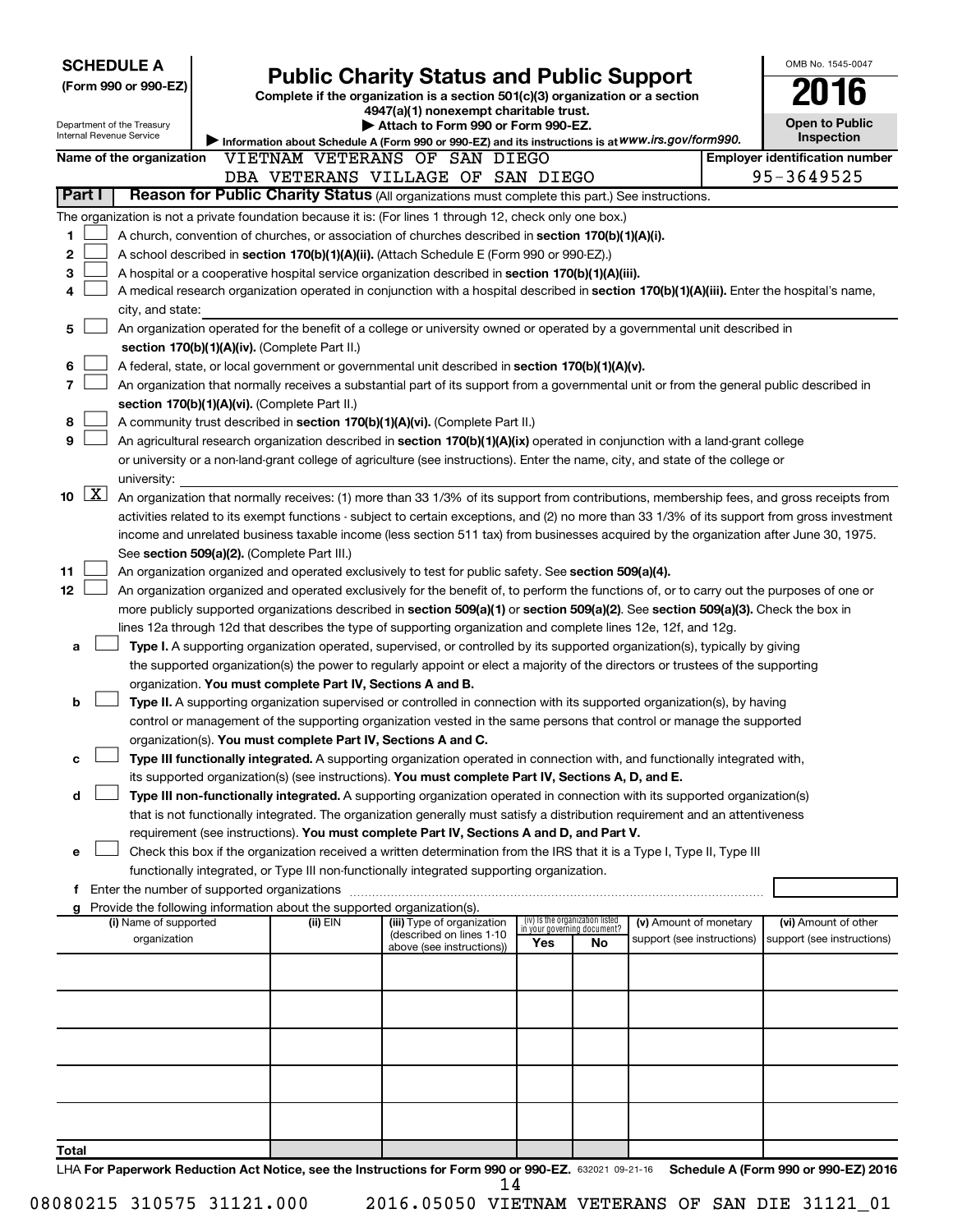Schedule A (Form 990 or 990-EZ) 2016 DBA VETERANS VILLAGE OF SAN DIEGO  $95-3649525$  Page **Part II** | Support Schedule for Organizations Described in Sections 170(b)(1)(A)(iv) and 170(b)(1)(A)(vi)

95-3649525 Page 2

(Complete only if you checked the box on line 5, 7, or 8 of Part I or if the organization failed to qualify under Part III. If the organization fails to qualify under the tests listed below, please complete Part III.)

|    | <b>Section A. Public Support</b>                                                                                                                                                                                               |          |          |            |            |          |                                      |
|----|--------------------------------------------------------------------------------------------------------------------------------------------------------------------------------------------------------------------------------|----------|----------|------------|------------|----------|--------------------------------------|
|    | Calendar year (or fiscal year beginning in)                                                                                                                                                                                    | (a) 2012 | (b) 2013 | $(c)$ 2014 | $(d)$ 2015 | (e) 2016 | (f) Total                            |
|    | 1 Gifts, grants, contributions, and                                                                                                                                                                                            |          |          |            |            |          |                                      |
|    | membership fees received. (Do not                                                                                                                                                                                              |          |          |            |            |          |                                      |
|    | include any "unusual grants.")                                                                                                                                                                                                 |          |          |            |            |          |                                      |
|    | 2 Tax revenues levied for the organ-                                                                                                                                                                                           |          |          |            |            |          |                                      |
|    | ization's benefit and either paid to                                                                                                                                                                                           |          |          |            |            |          |                                      |
|    | or expended on its behalf                                                                                                                                                                                                      |          |          |            |            |          |                                      |
|    | 3 The value of services or facilities                                                                                                                                                                                          |          |          |            |            |          |                                      |
|    | furnished by a governmental unit to                                                                                                                                                                                            |          |          |            |            |          |                                      |
|    | the organization without charge                                                                                                                                                                                                |          |          |            |            |          |                                      |
|    | 4 Total. Add lines 1 through 3                                                                                                                                                                                                 |          |          |            |            |          |                                      |
|    | 5 The portion of total contributions                                                                                                                                                                                           |          |          |            |            |          |                                      |
|    | by each person (other than a                                                                                                                                                                                                   |          |          |            |            |          |                                      |
|    | governmental unit or publicly                                                                                                                                                                                                  |          |          |            |            |          |                                      |
|    | supported organization) included                                                                                                                                                                                               |          |          |            |            |          |                                      |
|    | on line 1 that exceeds 2% of the                                                                                                                                                                                               |          |          |            |            |          |                                      |
|    | amount shown on line 11,                                                                                                                                                                                                       |          |          |            |            |          |                                      |
|    | column (f)                                                                                                                                                                                                                     |          |          |            |            |          |                                      |
|    | 6 Public support. Subtract line 5 from line 4.                                                                                                                                                                                 |          |          |            |            |          |                                      |
|    | <b>Section B. Total Support</b>                                                                                                                                                                                                |          |          |            |            |          |                                      |
|    | Calendar year (or fiscal year beginning in)                                                                                                                                                                                    | (a) 2012 | (b) 2013 | $(c)$ 2014 | $(d)$ 2015 | (e) 2016 | (f) Total                            |
|    | 7 Amounts from line 4                                                                                                                                                                                                          |          |          |            |            |          |                                      |
|    | 8 Gross income from interest,                                                                                                                                                                                                  |          |          |            |            |          |                                      |
|    | dividends, payments received on                                                                                                                                                                                                |          |          |            |            |          |                                      |
|    | securities loans, rents, royalties                                                                                                                                                                                             |          |          |            |            |          |                                      |
|    | and income from similar sources                                                                                                                                                                                                |          |          |            |            |          |                                      |
| 9  | Net income from unrelated business                                                                                                                                                                                             |          |          |            |            |          |                                      |
|    | activities, whether or not the                                                                                                                                                                                                 |          |          |            |            |          |                                      |
|    | business is regularly carried on                                                                                                                                                                                               |          |          |            |            |          |                                      |
|    | 10 Other income. Do not include gain                                                                                                                                                                                           |          |          |            |            |          |                                      |
|    | or loss from the sale of capital                                                                                                                                                                                               |          |          |            |            |          |                                      |
|    | assets (Explain in Part VI.)                                                                                                                                                                                                   |          |          |            |            |          |                                      |
|    | 11 Total support. Add lines 7 through 10                                                                                                                                                                                       |          |          |            |            |          |                                      |
|    | <b>12</b> Gross receipts from related activities, etc. (see instructions)                                                                                                                                                      |          |          |            |            | 12       |                                      |
|    | 13 First five years. If the Form 990 is for the organization's first, second, third, fourth, or fifth tax year as a section 501(c)(3)                                                                                          |          |          |            |            |          |                                      |
|    | organization, check this box and stop here                                                                                                                                                                                     |          |          |            |            |          |                                      |
|    | <b>Section C. Computation of Public Support Percentage</b>                                                                                                                                                                     |          |          |            |            |          |                                      |
|    |                                                                                                                                                                                                                                |          |          |            |            | 14       | %                                    |
|    |                                                                                                                                                                                                                                |          |          |            |            | 15       | %                                    |
|    | 16a 33 1/3% support test - 2016. If the organization did not check the box on line 13, and line 14 is 33 1/3% or more, check this box and                                                                                      |          |          |            |            |          |                                      |
|    | stop here. The organization qualifies as a publicly supported organization manufactured content and the support of the state of the state of the state of the state of the state of the state of the state of the state of the |          |          |            |            |          |                                      |
|    | b 33 1/3% support test - 2015. If the organization did not check a box on line 13 or 16a, and line 15 is 33 1/3% or more, check this box                                                                                       |          |          |            |            |          |                                      |
|    |                                                                                                                                                                                                                                |          |          |            |            |          |                                      |
|    | 17a 10% -facts-and-circumstances test - 2016. If the organization did not check a box on line 13, 16a, or 16b, and line 14 is 10% or more,                                                                                     |          |          |            |            |          |                                      |
|    | and if the organization meets the "facts-and-circumstances" test, check this box and stop here. Explain in Part VI how the organization                                                                                        |          |          |            |            |          |                                      |
|    |                                                                                                                                                                                                                                |          |          |            |            |          |                                      |
|    | <b>b 10%</b> -facts-and-circumstances test - 2015. If the organization did not check a box on line 13, 16a, 16b, or 17a, and line 15 is 10% or                                                                                 |          |          |            |            |          |                                      |
|    | more, and if the organization meets the "facts-and-circumstances" test, check this box and stop here. Explain in Part VI how the                                                                                               |          |          |            |            |          |                                      |
|    | organization meets the "facts-and-circumstances" test. The organization qualifies as a publicly supported organization                                                                                                         |          |          |            |            |          |                                      |
| 18 | Private foundation. If the organization did not check a box on line 13, 16a, 16b, 17a, or 17b, check this box and see instructions.                                                                                            |          |          |            |            |          |                                      |
|    |                                                                                                                                                                                                                                |          |          |            |            |          | Schodule A (Form 000 or 000 F7) 2016 |

**Schedule A (Form 990 or 990-EZ) 2016**

632022 09-21-16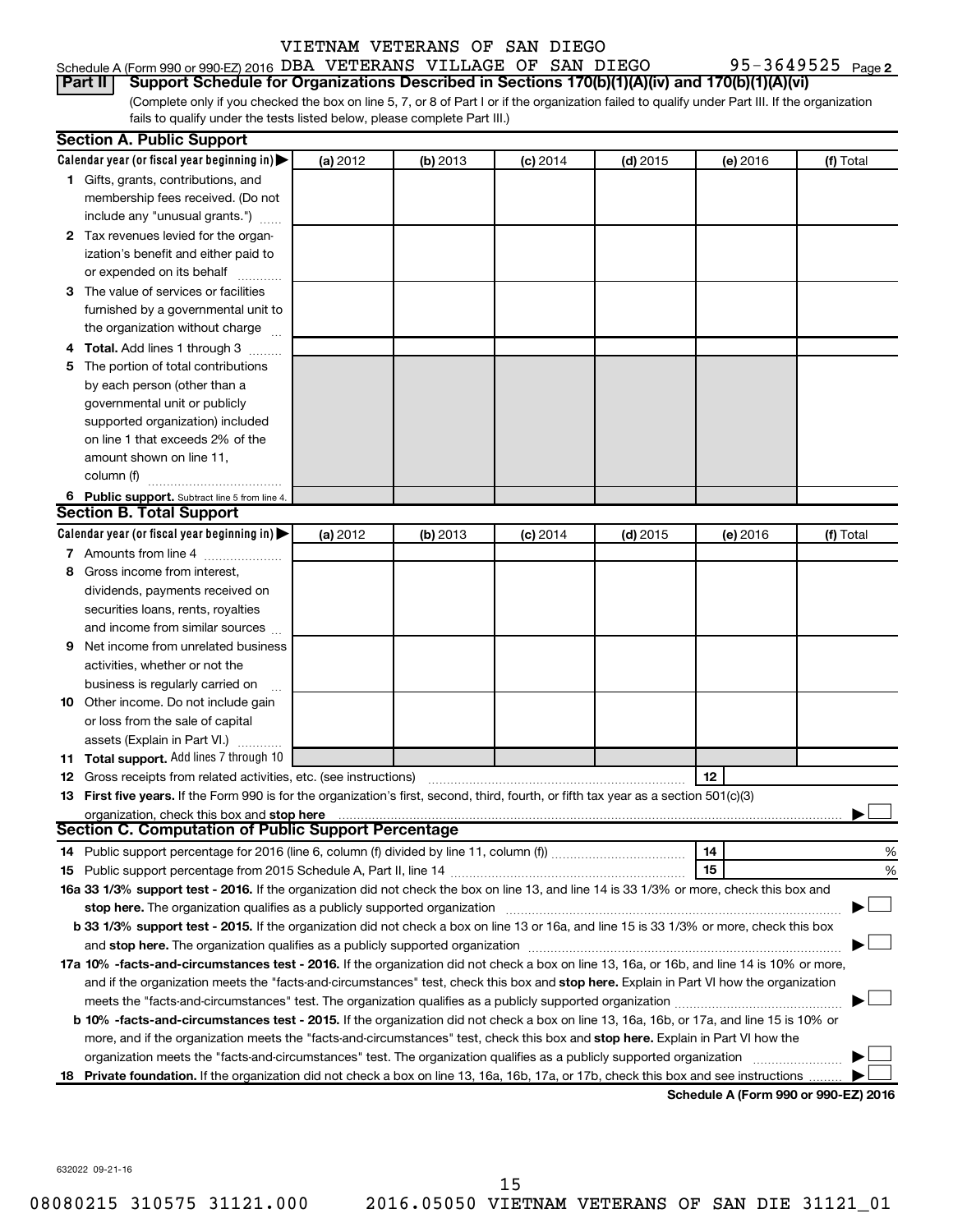#### Schedule A (Form 990 or 990-EZ) 2016 DBA VETERANS VILLAGE OF SAN DIEGO  $95-3649525$  Page **Part III | Support Schedule for Organizations Described in Section 509(a)(2)**

(Complete only if you checked the box on line 10 of Part I or if the organization failed to qualify under Part II. If the organization fails to qualify under the tests listed below, please complete Part II.)

| Calendar year (or fiscal year beginning in)                                                                                                                                                                                                                                            | (a) 2012           | (b) 2013                                        | $(c)$ 2014            | $(d)$ 2015                                                                 | (e) 2016 | (f) Total                            |
|----------------------------------------------------------------------------------------------------------------------------------------------------------------------------------------------------------------------------------------------------------------------------------------|--------------------|-------------------------------------------------|-----------------------|----------------------------------------------------------------------------|----------|--------------------------------------|
| 1 Gifts, grants, contributions, and                                                                                                                                                                                                                                                    |                    |                                                 |                       |                                                                            |          |                                      |
| membership fees received. (Do not                                                                                                                                                                                                                                                      |                    |                                                 |                       |                                                                            |          |                                      |
| include any "unusual grants.")                                                                                                                                                                                                                                                         |                    | 9370022.10143206.                               |                       | 9465252.10115152.                                                          |          | 9772649.48866281.                    |
| 2 Gross receipts from admissions,<br>merchandise sold or services per-<br>formed, or facilities furnished in<br>any activity that is related to the<br>organization's tax-exempt purpose                                                                                               | 359,035.           |                                                 | $486, 153.$ 594, 105. | 565, 567.                                                                  | 453,233. | 2458093.                             |
| 3 Gross receipts from activities that                                                                                                                                                                                                                                                  |                    |                                                 |                       |                                                                            |          |                                      |
| are not an unrelated trade or bus-                                                                                                                                                                                                                                                     |                    |                                                 |                       |                                                                            |          |                                      |
| iness under section 513                                                                                                                                                                                                                                                                |                    |                                                 |                       |                                                                            |          |                                      |
| 4 Tax revenues levied for the organ-<br>ization's benefit and either paid to                                                                                                                                                                                                           |                    |                                                 |                       |                                                                            |          |                                      |
| or expended on its behalf                                                                                                                                                                                                                                                              |                    |                                                 |                       |                                                                            |          |                                      |
| 5 The value of services or facilities<br>furnished by a governmental unit to                                                                                                                                                                                                           |                    |                                                 |                       |                                                                            |          |                                      |
| the organization without charge                                                                                                                                                                                                                                                        |                    |                                                 |                       |                                                                            |          |                                      |
| 6 Total. Add lines 1 through 5                                                                                                                                                                                                                                                         |                    |                                                 |                       | .10225882.51324374.html .10059357.10680719.10225882.51324374.              |          |                                      |
| 7a Amounts included on lines 1, 2, and<br>3 received from disqualified persons                                                                                                                                                                                                         |                    |                                                 |                       |                                                                            |          | 0.                                   |
| <b>b</b> Amounts included on lines 2 and 3 received<br>from other than disqualified persons that<br>exceed the greater of \$5,000 or 1% of the                                                                                                                                         |                    |                                                 |                       |                                                                            |          | $\mathbf 0$ .                        |
| amount on line 13 for the year                                                                                                                                                                                                                                                         |                    |                                                 |                       |                                                                            |          | $\overline{0}$ .                     |
| c Add lines 7a and 7b                                                                                                                                                                                                                                                                  |                    |                                                 |                       |                                                                            |          | 51324374.                            |
| 8 Public support. (Subtract line 7c from line 6.)<br><b>Section B. Total Support</b>                                                                                                                                                                                                   |                    |                                                 |                       |                                                                            |          |                                      |
|                                                                                                                                                                                                                                                                                        |                    |                                                 |                       |                                                                            |          |                                      |
| Calendar year (or fiscal year beginning in)<br>9 Amounts from line 6                                                                                                                                                                                                                   | (a) 2012           | (b) 2013                                        | $(c)$ 2014            | $(d)$ 2015<br><u>9729057.10629359.10059357.10680719.10225882.51324374.</u> | (e) 2016 | (f) Total                            |
| <b>10a</b> Gross income from interest,<br>dividends, payments received on<br>securities loans, rents, royalties                                                                                                                                                                        |                    |                                                 |                       |                                                                            |          |                                      |
| and income from similar sources                                                                                                                                                                                                                                                        | 213.               | 349.                                            | 1,461.                | 356.                                                                       | 332.     | 2,711.                               |
| <b>b</b> Unrelated business taxable income                                                                                                                                                                                                                                             |                    |                                                 |                       |                                                                            |          |                                      |
| (less section 511 taxes) from businesses                                                                                                                                                                                                                                               |                    |                                                 |                       |                                                                            |          |                                      |
| acquired after June 30, 1975                                                                                                                                                                                                                                                           |                    |                                                 |                       |                                                                            |          |                                      |
| c Add lines 10a and 10b<br>11 Net income from unrelated business<br>activities not included in line 10b,<br>whether or not the business is<br>regularly carried on                                                                                                                     | $\overline{213}$ . | 349.                                            | 1,461.                | 356.                                                                       | 332.     | 2,711.                               |
| 12 Other income. Do not include gain<br>or loss from the sale of capital<br>assets (Explain in Part VI.)                                                                                                                                                                               |                    |                                                 |                       |                                                                            |          |                                      |
| 13 Total support. (Add lines 9, 10c, 11, and 12.)                                                                                                                                                                                                                                      |                    |                                                 |                       | 9729270.10629708.10060818.10681075.10226214.51327085.                      |          |                                      |
| 14 First five years. If the Form 990 is for the organization's first, second, third, fourth, or fifth tax year as a section 501(c)(3) organization,<br>check this box and stop here                                                                                                    |                    |                                                 |                       |                                                                            |          |                                      |
| Section C. Computation of Public Support Percentage                                                                                                                                                                                                                                    |                    |                                                 |                       |                                                                            |          |                                      |
|                                                                                                                                                                                                                                                                                        |                    |                                                 |                       |                                                                            | 15       | 99.99<br>%                           |
|                                                                                                                                                                                                                                                                                        |                    |                                                 |                       |                                                                            | 16       | 99.96<br>$\%$                        |
| Section D. Computation of Investment Income Percentage                                                                                                                                                                                                                                 |                    |                                                 |                       |                                                                            |          |                                      |
|                                                                                                                                                                                                                                                                                        |                    |                                                 |                       |                                                                            | 17       | .01<br>%                             |
| 18 Investment income percentage from 2015 Schedule A, Part III, line 17                                                                                                                                                                                                                |                    |                                                 |                       |                                                                            | 18       | $\%$                                 |
| 19a 33 1/3% support tests - 2016. If the organization did not check the box on line 14, and line 15 is more than 33 1/3%, and line 17 is not                                                                                                                                           |                    |                                                 |                       |                                                                            |          |                                      |
| more than 33 1/3%, check this box and stop here. The organization qualifies as a publicly supported organization <i>marroummanness</i><br><b>b 33 1/3% support tests - 2015.</b> If the organization did not check a box on line 14 or line 19a, and line 16 is more than 33 1/3%, and |                    |                                                 |                       |                                                                            |          | $\blacktriangleright$ $\mathbf{X}$   |
| line 18 is not more than 33 1/3%, check this box and stop here. The organization qualifies as a publicly supported organization                                                                                                                                                        |                    |                                                 |                       |                                                                            |          |                                      |
|                                                                                                                                                                                                                                                                                        |                    |                                                 |                       |                                                                            |          |                                      |
| 632023 09-21-16                                                                                                                                                                                                                                                                        |                    |                                                 |                       |                                                                            |          | Schedule A (Form 990 or 990-EZ) 2016 |
|                                                                                                                                                                                                                                                                                        |                    |                                                 | 16                    |                                                                            |          |                                      |
| 08080215 310575 31121.000                                                                                                                                                                                                                                                              |                    | 2016.05050 VIETNAM VETERANS OF SAN DIE 31121_01 |                       |                                                                            |          |                                      |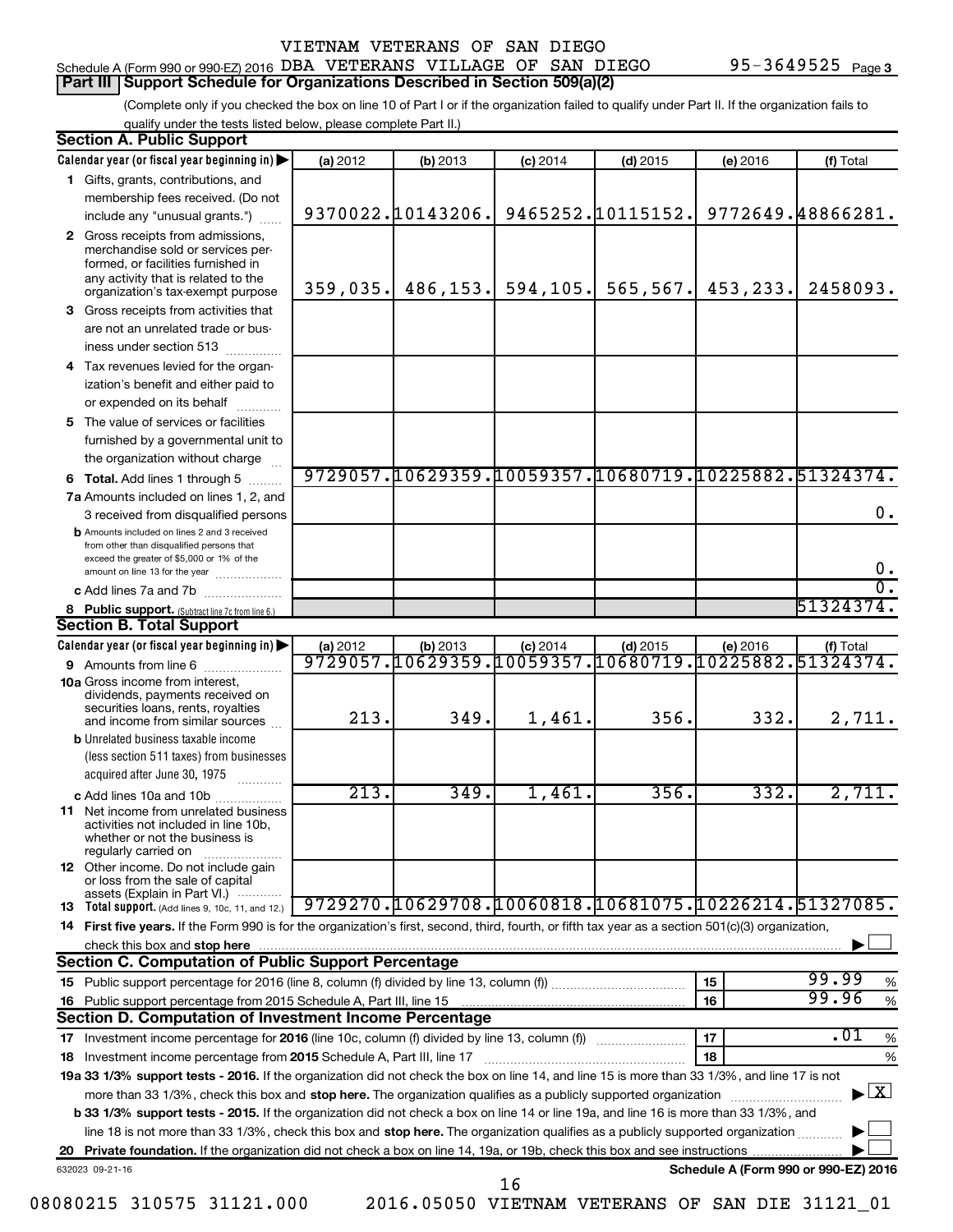# Schedule A (Form 990 or 990-EZ) 2016 DBA VETERANS VILLAGE OF SAN DIEGO  $95-3649525$  Page

**1**

**2**

**3a**

**3b**

**3c**

**4a**

**4b**

**4c**

**5a**

**5b 5c**

**6**

**7**

**8**

**9a**

**9b**

**9c**

**10a**

**10b**

**Yes No**

#### **Part IV Supporting Organizations**

(Complete only if you checked a box in line 12 on Part I. If you checked 12a of Part I, complete Sections A and B. If you checked 12b of Part I, complete Sections A and C. If you checked 12c of Part I, complete Sections A, D, and E. If you checked 12d of Part I, complete Sections A and D, and complete Part V.)

#### **Section A. All Supporting Organizations**

- **1** Are all of the organization's supported organizations listed by name in the organization's governing documents? If "No," describe in Part VI how the supported organizations are designated. If designated by *class or purpose, describe the designation. If historic and continuing relationship, explain.*
- **2** Did the organization have any supported organization that does not have an IRS determination of status under section 509(a)(1) or (2)? If "Yes," explain in Part VI how the organization determined that the supported *organization was described in section 509(a)(1) or (2).*
- **3a** Did the organization have a supported organization described in section 501(c)(4), (5), or (6)? If "Yes," answer *(b) and (c) below.*
- **b** Did the organization confirm that each supported organization qualified under section 501(c)(4), (5), or (6) and satisfied the public support tests under section 509(a)(2)? If "Yes," describe in Part VI when and how the *organization made the determination.*
- **c** Did the organization ensure that all support to such organizations was used exclusively for section 170(c)(2)(B) purposes? If "Yes," explain in Part VI what controls the organization put in place to ensure such use.
- **4 a** *If* Was any supported organization not organized in the United States ("foreign supported organization")? *"Yes," and if you checked 12a or 12b in Part I, answer (b) and (c) below.*
- **b** Did the organization have ultimate control and discretion in deciding whether to make grants to the foreign supported organization? If "Yes," describe in Part VI how the organization had such control and discretion *despite being controlled or supervised by or in connection with its supported organizations.*
- **c** Did the organization support any foreign supported organization that does not have an IRS determination under sections 501(c)(3) and 509(a)(1) or (2)? If "Yes," explain in Part VI what controls the organization used *to ensure that all support to the foreign supported organization was used exclusively for section 170(c)(2)(B) purposes.*
- **5a** Did the organization add, substitute, or remove any supported organizations during the tax year? If "Yes," answer (b) and (c) below (if applicable). Also, provide detail in Part VI, including (i) the names and EIN *numbers of the supported organizations added, substituted, or removed; (ii) the reasons for each such action; (iii) the authority under the organization's organizing document authorizing such action; and (iv) how the action was accomplished (such as by amendment to the organizing document).*
- **b Type I or Type II only.** Was any added or substituted supported organization part of a class already designated in the organization's organizing document?
- **c Substitutions only.**  Was the substitution the result of an event beyond the organization's control?
- **6** Did the organization provide support (whether in the form of grants or the provision of services or facilities) to support or benefit one or more of the filing organization's supported organizations? If "Yes," provide detail in anyone other than (i) its supported organizations, (ii) individuals that are part of the charitable class benefited by one or more of its supported organizations, or (iii) other supporting organizations that also *Part VI.*
- **7** Did the organization provide a grant, loan, compensation, or other similar payment to a substantial contributor regard to a substantial contributor? If "Yes," complete Part I of Schedule L (Form 990 or 990-EZ). (defined in section 4958(c)(3)(C)), a family member of a substantial contributor, or a 35% controlled entity with
- **8** Did the organization make a loan to a disqualified person (as defined in section 4958) not described in line 7? *If "Yes," complete Part I of Schedule L (Form 990 or 990-EZ).*
- **9 a** Was the organization controlled directly or indirectly at any time during the tax year by one or more in section 509(a)(1) or (2))? If "Yes," provide detail in **Part VI.** disqualified persons as defined in section 4946 (other than foundation managers and organizations described
- **b** Did one or more disqualified persons (as defined in line 9a) hold a controlling interest in any entity in which the supporting organization had an interest? If "Yes," provide detail in Part VI.
- **c** Did a disqualified person (as defined in line 9a) have an ownership interest in, or derive any personal benefit from, assets in which the supporting organization also had an interest? If "Yes," provide detail in Part VI.
- **10 a** Was the organization subject to the excess business holdings rules of section 4943 because of section supporting organizations)? If "Yes," answer 10b below. 4943(f) (regarding certain Type II supporting organizations, and all Type III non-functionally integrated
	- **b** Did the organization have any excess business holdings in the tax year? (Use Schedule C, Form 4720, to *determine whether the organization had excess business holdings.)*

632024 09-21-16

**Schedule A (Form 990 or 990-EZ) 2016**

08080215 310575 31121.000 2016.05050 VIETNAM VETERANS OF SAN DIE 31121\_01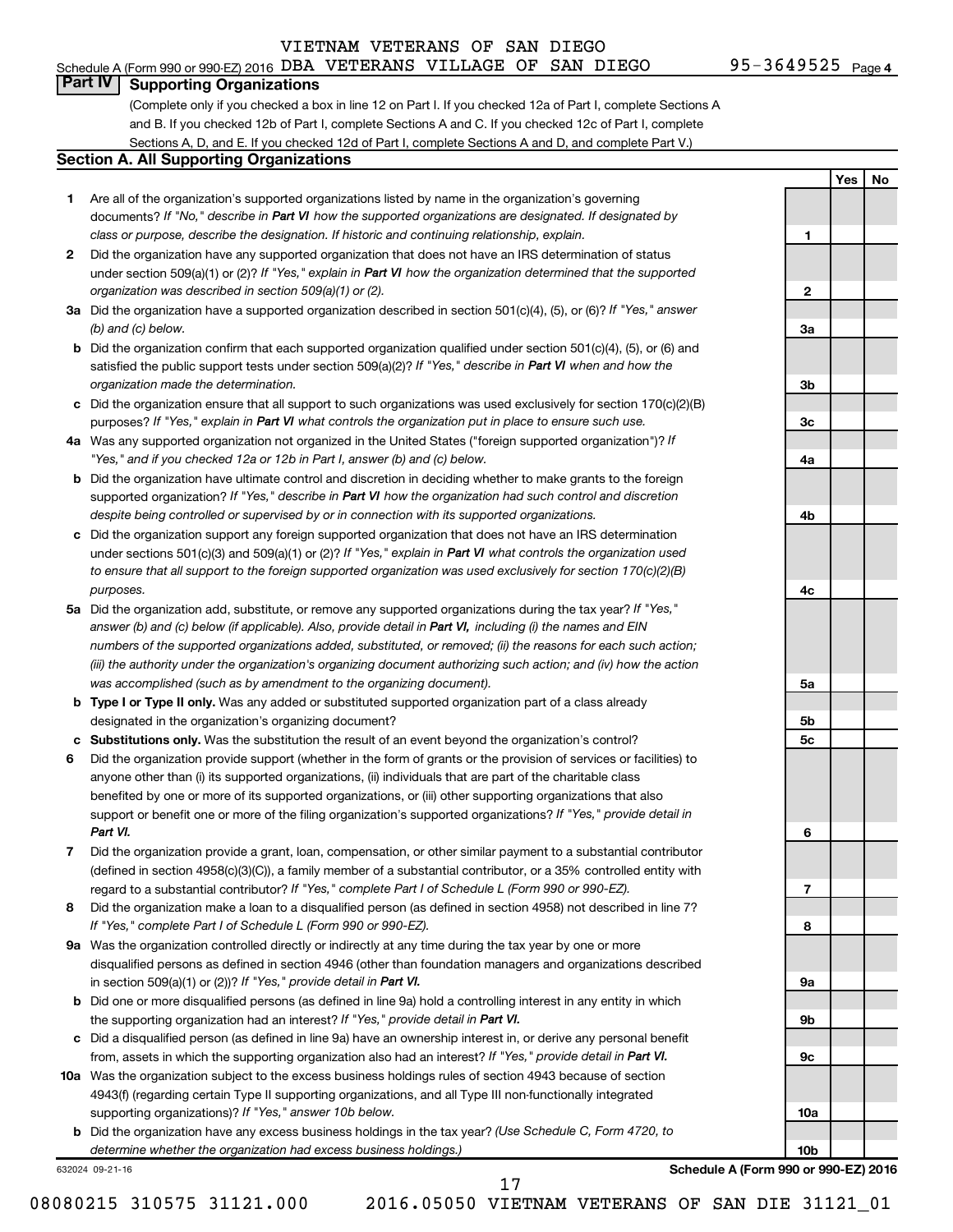Schedule A (Form 990 or 990-EZ) 2016 Page DBA VETERANS VILLAGE OF SAN DIEGO 95-3649525

|    | Part IV<br><b>Supporting Organizations (continued)</b>                                                                          |                 |     |    |
|----|---------------------------------------------------------------------------------------------------------------------------------|-----------------|-----|----|
|    |                                                                                                                                 |                 | Yes | No |
| 11 | Has the organization accepted a gift or contribution from any of the following persons?                                         |                 |     |    |
|    | a A person who directly or indirectly controls, either alone or together with persons described in (b) and (c)                  |                 |     |    |
|    | below, the governing body of a supported organization?                                                                          | 11a             |     |    |
|    | <b>b</b> A family member of a person described in (a) above?                                                                    | 11 <sub>b</sub> |     |    |
|    | c A 35% controlled entity of a person described in (a) or (b) above? If "Yes" to a, b, or c, provide detail in Part VI.         | 11c             |     |    |
|    | <b>Section B. Type I Supporting Organizations</b>                                                                               |                 |     |    |
|    |                                                                                                                                 |                 | Yes | No |
| 1  | Did the directors, trustees, or membership of one or more supported organizations have the power to                             |                 |     |    |
|    | regularly appoint or elect at least a majority of the organization's directors or trustees at all times during the              |                 |     |    |
|    |                                                                                                                                 |                 |     |    |
|    | tax year? If "No," describe in Part VI how the supported organization(s) effectively operated, supervised, or                   |                 |     |    |
|    | controlled the organization's activities. If the organization had more than one supported organization,                         |                 |     |    |
|    | describe how the powers to appoint and/or remove directors or trustees were allocated among the supported                       |                 |     |    |
|    | organizations and what conditions or restrictions, if any, applied to such powers during the tax year.                          | 1               |     |    |
| 2  | Did the organization operate for the benefit of any supported organization other than the supported                             |                 |     |    |
|    | organization(s) that operated, supervised, or controlled the supporting organization? If "Yes," explain in                      |                 |     |    |
|    | Part VI how providing such benefit carried out the purposes of the supported organization(s) that operated,                     |                 |     |    |
|    | supervised, or controlled the supporting organization.                                                                          | $\mathbf{2}$    |     |    |
|    | <b>Section C. Type II Supporting Organizations</b>                                                                              |                 |     |    |
|    |                                                                                                                                 |                 | Yes | No |
| 1. | Were a majority of the organization's directors or trustees during the tax year also a majority of the directors                |                 |     |    |
|    | or trustees of each of the organization's supported organization(s)? If "No," describe in Part VI how control                   |                 |     |    |
|    | or management of the supporting organization was vested in the same persons that controlled or managed                          |                 |     |    |
|    | the supported organization(s).                                                                                                  | 1               |     |    |
|    | <b>Section D. All Type III Supporting Organizations</b>                                                                         |                 |     |    |
|    |                                                                                                                                 |                 | Yes | No |
| 1  | Did the organization provide to each of its supported organizations, by the last day of the fifth month of the                  |                 |     |    |
|    | organization's tax year, (i) a written notice describing the type and amount of support provided during the prior tax           |                 |     |    |
|    | year, (ii) a copy of the Form 990 that was most recently filed as of the date of notification, and (iii) copies of the          |                 |     |    |
|    | organization's governing documents in effect on the date of notification, to the extent not previously provided?                | 1               |     |    |
| 2  | Were any of the organization's officers, directors, or trustees either (i) appointed or elected by the supported                |                 |     |    |
|    | organization(s) or (ii) serving on the governing body of a supported organization? If "No," explain in Part VI how              |                 |     |    |
|    | the organization maintained a close and continuous working relationship with the supported organization(s).                     | 2               |     |    |
| 3  | By reason of the relationship described in (2), did the organization's supported organizations have a                           |                 |     |    |
|    | significant voice in the organization's investment policies and in directing the use of the organization's                      |                 |     |    |
|    | income or assets at all times during the tax year? If "Yes," describe in Part VI the role the organization's                    |                 |     |    |
|    |                                                                                                                                 |                 |     |    |
|    | supported organizations played in this regard.                                                                                  | з               |     |    |
|    | Section E. Type III Functionally Integrated Supporting Organizations                                                            |                 |     |    |
| 1  | Check the box next to the method that the organization used to satisfy the Integral Part Test during the yea(see instructions). |                 |     |    |
| а  | The organization satisfied the Activities Test. Complete line 2 below.                                                          |                 |     |    |
| b  | The organization is the parent of each of its supported organizations. Complete line 3 below.                                   |                 |     |    |
| с  | The organization supported a governmental entity. Describe in Part VI how you supported a government entity (see instructions). |                 |     |    |
| 2  | Activities Test. Answer (a) and (b) below.                                                                                      |                 | Yes | No |
| а  | Did substantially all of the organization's activities during the tax year directly further the exempt purposes of              |                 |     |    |
|    | the supported organization(s) to which the organization was responsive? If "Yes," then in Part VI identify                      |                 |     |    |
|    | those supported organizations and explain<br>how these activities directly furthered their exempt purposes,                     |                 |     |    |
|    | how the organization was responsive to those supported organizations, and how the organization determined                       |                 |     |    |
|    | that these activities constituted substantially all of its activities.                                                          | 2a              |     |    |
| b  | Did the activities described in (a) constitute activities that, but for the organization's involvement, one or more             |                 |     |    |
|    | of the organization's supported organization(s) would have been engaged in? If "Yes," explain in Part VI the                    |                 |     |    |
|    | reasons for the organization's position that its supported organization(s) would have engaged in these                          |                 |     |    |
|    | activities but for the organization's involvement.                                                                              | 2b              |     |    |
| 3  | Parent of Supported Organizations. Answer (a) and (b) below.                                                                    |                 |     |    |
| а  | Did the organization have the power to regularly appoint or elect a majority of the officers, directors, or                     |                 |     |    |
|    | trustees of each of the supported organizations? Provide details in Part VI.                                                    | За              |     |    |
|    | <b>b</b> Did the organization exercise a substantial degree of direction over the policies, programs, and activities of each    |                 |     |    |
|    | of its supported organizations? If "Yes," describe in Part VI the role played by the organization in this regard.               | Зb              |     |    |
|    | Schedule A (Form 990 or 990-EZ) 2016<br>632025 09-21-16                                                                         |                 |     |    |
|    | 18                                                                                                                              |                 |     |    |

<sup>08080215 310575 31121.000 2016.05050</sup> VIETNAM VETERANS OF SAN DIE 31121\_01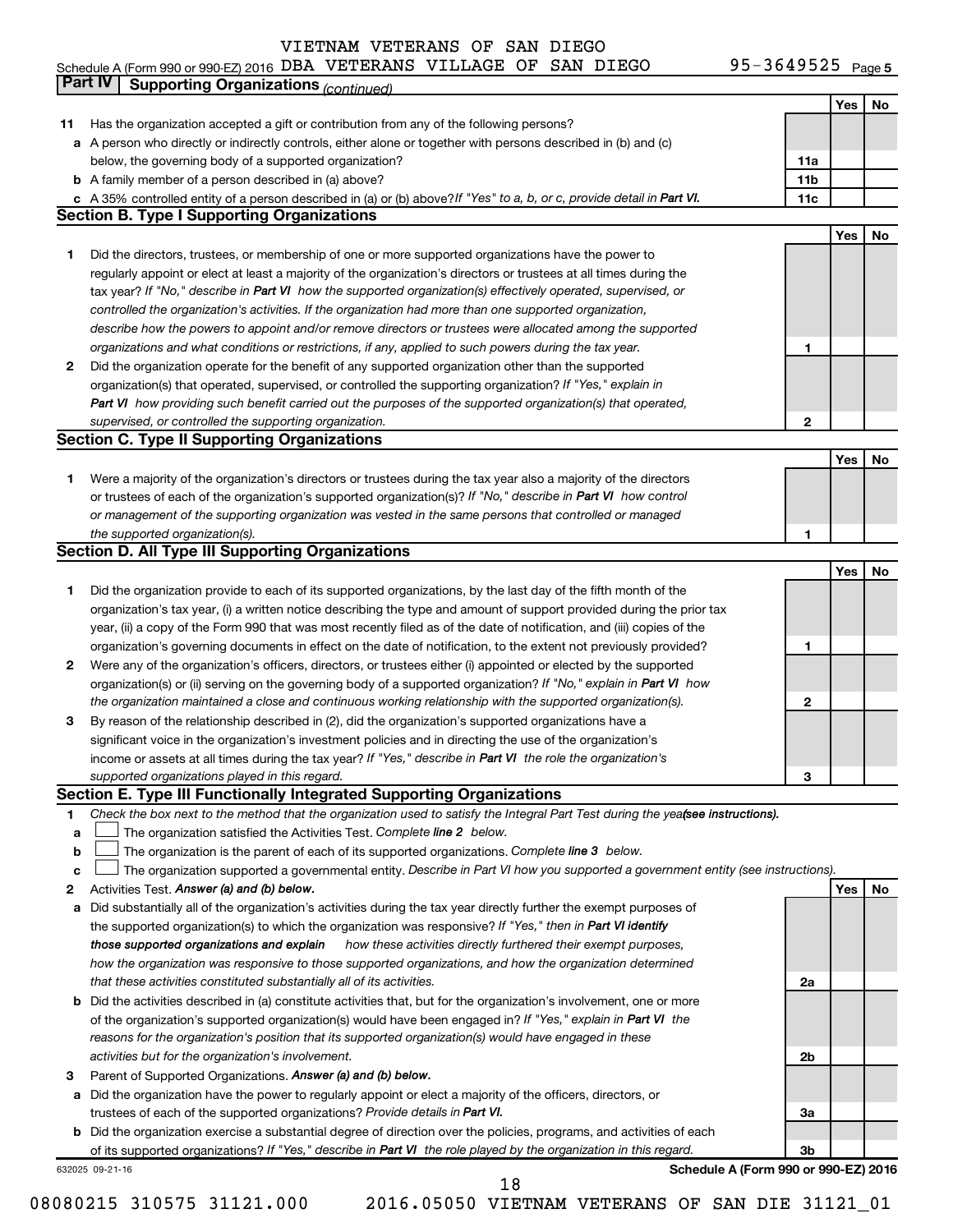#### Schedule A (Form 990 or 990-EZ) 2016 DBA VETERANS VILLAGE OF SAN DIEGO  $95-3649525$  Page **Part V Type III Non-Functionally Integrated 509(a)(3) Supporting Organizations**

1 **Letter See instructions.** All Check here if the organization satisfied the Integral Part Test as a qualifying trust on Nov. 20, 1970 (explain in Part VI.) See instructions. All other Type III non-functionally integrated supporting organizations must complete Sections A through E.

|    | Section A - Adjusted Net Income                                              |                | (A) Prior Year | (B) Current Year<br>(optional) |
|----|------------------------------------------------------------------------------|----------------|----------------|--------------------------------|
| 1. | Net short-term capital gain                                                  | 1              |                |                                |
| 2  | Recoveries of prior-year distributions                                       | $\overline{2}$ |                |                                |
| 3  | Other gross income (see instructions)                                        | 3              |                |                                |
| 4  | Add lines 1 through 3                                                        | 4              |                |                                |
| 5  | Depreciation and depletion                                                   | 5              |                |                                |
| 6  | Portion of operating expenses paid or incurred for production or             |                |                |                                |
|    | collection of gross income or for management, conservation, or               |                |                |                                |
|    | maintenance of property held for production of income (see instructions)     | 6              |                |                                |
| 7  | Other expenses (see instructions)                                            | $\overline{7}$ |                |                                |
| 8  | Adjusted Net Income (subtract lines 5, 6, and 7 from line 4)                 | 8              |                |                                |
|    | <b>Section B - Minimum Asset Amount</b>                                      |                | (A) Prior Year | (B) Current Year<br>(optional) |
| 1  | Aggregate fair market value of all non-exempt-use assets (see                |                |                |                                |
|    | instructions for short tax year or assets held for part of year):            |                |                |                                |
|    | a Average monthly value of securities                                        | 1a             |                |                                |
|    | <b>b</b> Average monthly cash balances                                       | 1 <sub>b</sub> |                |                                |
|    | c Fair market value of other non-exempt-use assets                           | 1c             |                |                                |
|    | <b>d</b> Total (add lines 1a, 1b, and 1c)                                    | 1d             |                |                                |
|    | e Discount claimed for blockage or other                                     |                |                |                                |
|    | factors (explain in detail in <b>Part VI</b> ):                              |                |                |                                |
| 2  | Acquisition indebtedness applicable to non-exempt-use assets                 | $\mathbf{2}$   |                |                                |
| З  | Subtract line 2 from line 1d                                                 | 3              |                |                                |
| 4  | Cash deemed held for exempt use. Enter 1-1/2% of line 3 (for greater amount, |                |                |                                |
|    | see instructions)                                                            | 4              |                |                                |
| 5  | Net value of non-exempt-use assets (subtract line 4 from line 3)             | 5              |                |                                |
| 6  | Multiply line 5 by .035                                                      | 6              |                |                                |
| 7  | Recoveries of prior-year distributions                                       | $\overline{7}$ |                |                                |
| 8  | Minimum Asset Amount (add line 7 to line 6)                                  | 8              |                |                                |
|    | <b>Section C - Distributable Amount</b>                                      |                |                | <b>Current Year</b>            |
| 1  | Adjusted net income for prior year (from Section A, line 8, Column A)        | 1              |                |                                |
| 2  | Enter 85% of line 1                                                          | $\overline{2}$ |                |                                |
| 3  | Minimum asset amount for prior year (from Section B, line 8, Column A)       | 3              |                |                                |
| 4  | Enter greater of line 2 or line 3                                            | 4              |                |                                |
| 5  | Income tax imposed in prior year                                             | 5              |                |                                |
| 6  | Distributable Amount. Subtract line 5 from line 4, unless subject to         |                |                |                                |
|    | emergency temporary reduction (see instructions)                             | 6              |                |                                |
|    |                                                                              |                |                |                                |

**7** Check here if the current year is the organization's first as a non-functionally integrated Type III supporting organization (see † instructions).

**Schedule A (Form 990 or 990-EZ) 2016**

632026 09-21-16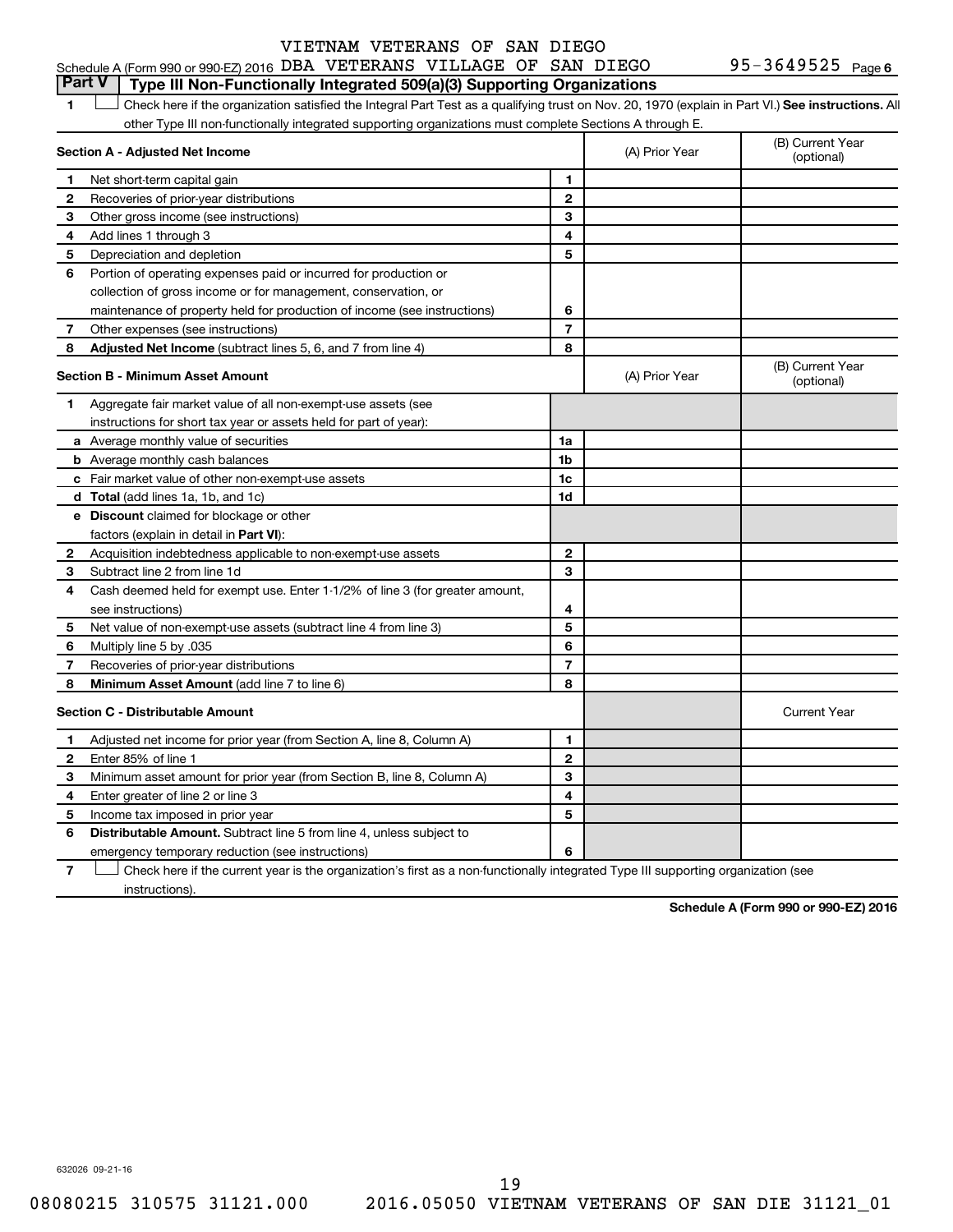#### **Section D - Distributions Current Year 1 2 3 4 5 6 7 8 9 10** Other distributions (describe in Part VI). See instructions **Total annual distributions.** Add lines 1 through 6 (provide details in Part VI). See instructions **(i) Excess Distributions (ii) Underdistributions Pre-2016 (iii) Distributable Section E - Distribution Allocations (see instructions) 1 2 3 4 5 6** Remaining underdistributions for 2016. Subtract lines 3h **7 8** Breakdown of line 7: **a b c** From 2013 **d** From 2014 **e** From 2015 **f Total**  of lines 3a through e **g** Applied to underdistributions of prior years **h** Applied to 2016 distributable amount **i** Carryover from 2011 not applied (see instructions) **j a** Applied to underdistributions of prior years **b** Applied to 2016 distributable amount **c** Remainder. Subtract lines 4a and 4b from 4 **Excess distributions carryover to 2017.**  Add lines 3j **a b** Excess from 2013 **c** Excess from 2014 **d** Excess from 2015 **e** Excess from 2016 Schedule A (Form 990 or 990-EZ) 2016 DBA VETERANS VILLAGE OF SAN DIEGO  $95-3649525$  Page Amounts paid to supported organizations to accomplish exempt purposes Amounts paid to perform activity that directly furthers exempt purposes of supported organizations, in excess of income from activity Administrative expenses paid to accomplish exempt purposes of supported organizations Amounts paid to acquire exempt-use assets Qualified set-aside amounts (prior IRS approval required) Distributions to attentive supported organizations to which the organization is responsive Distributable amount for 2016 from Section C, line 6 Line 8 amount divided by Line 9 amount Distributable amount for 2016 from Section C, line 6 Underdistributions, if any, for years prior to 2016 (reasonable cause required- explain in Part VI). See instructions Excess distributions carryover, if any, to 2016: Remainder. Subtract lines 3g, 3h, and 3i from 3f. Distributions for 2016 from Section D,  $line 7:$   $\$ Remaining underdistributions for years prior to 2016, if any. Subtract lines 3g and 4a from line 2. For result greater than zero, explain in Part VI. See instructions and 4b from line 1. For result greater than zero, explain in Part VI. See instructions and 4c **Part V Type III Non-Functionally Integrated 509(a)(3) Supporting Organizations** *(continued)*

**Schedule A (Form 990 or 990-EZ) 2016**

632027 09-21-16

08080215 310575 31121.000 2016.05050 VIETNAM VETERANS OF SAN DIE 31121\_01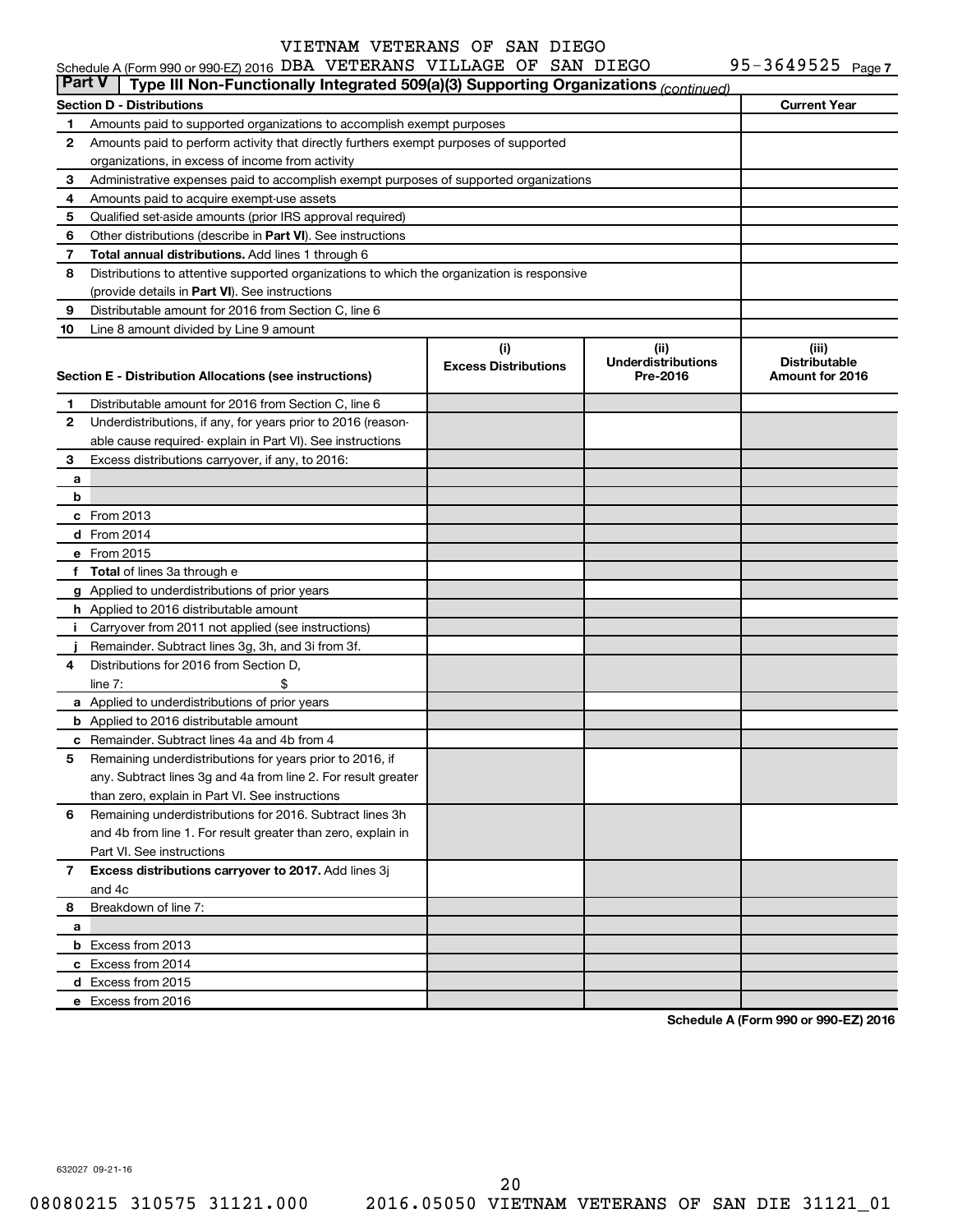| Schedule A (Form 990 or 990-EZ) 2016 DBA VETERANS VILLAGE OF SAN DIEGO<br>Supplemental Information. Provide the explanations required by Part II, line 10; Part II, line 17a or 17b; Part III, line 12;<br>Part IV, Section A, lines 1, 2, 3b, 3c, 4b, 4c, 5a, 6, 9a, 9b, 9c, 11a, 11b, and 11c; Part IV, Section B, lines 1 and 2; Part IV, Section C,<br>line 1; Part IV, Section D, lines 2 and 3; Part IV, Section E, lines 1c, 2a, 2b, 3a, and 3b; Part V, line 1; Part V, Section B, line 1e; Part V,<br>Section D, lines 5, 6, and 8; and Part V, Section E, lines 2, 5, and 6. Also complete this part for any additional information.<br>(See instructions.) |  |  |  |    |  | 95-3649525 Page 8 |                                                                                                                      |
|-----------------------------------------------------------------------------------------------------------------------------------------------------------------------------------------------------------------------------------------------------------------------------------------------------------------------------------------------------------------------------------------------------------------------------------------------------------------------------------------------------------------------------------------------------------------------------------------------------------------------------------------------------------------------|--|--|--|----|--|-------------------|----------------------------------------------------------------------------------------------------------------------|
|                                                                                                                                                                                                                                                                                                                                                                                                                                                                                                                                                                                                                                                                       |  |  |  |    |  |                   |                                                                                                                      |
|                                                                                                                                                                                                                                                                                                                                                                                                                                                                                                                                                                                                                                                                       |  |  |  |    |  |                   |                                                                                                                      |
|                                                                                                                                                                                                                                                                                                                                                                                                                                                                                                                                                                                                                                                                       |  |  |  |    |  |                   |                                                                                                                      |
|                                                                                                                                                                                                                                                                                                                                                                                                                                                                                                                                                                                                                                                                       |  |  |  |    |  |                   |                                                                                                                      |
|                                                                                                                                                                                                                                                                                                                                                                                                                                                                                                                                                                                                                                                                       |  |  |  |    |  |                   |                                                                                                                      |
|                                                                                                                                                                                                                                                                                                                                                                                                                                                                                                                                                                                                                                                                       |  |  |  |    |  |                   |                                                                                                                      |
|                                                                                                                                                                                                                                                                                                                                                                                                                                                                                                                                                                                                                                                                       |  |  |  |    |  |                   |                                                                                                                      |
|                                                                                                                                                                                                                                                                                                                                                                                                                                                                                                                                                                                                                                                                       |  |  |  |    |  |                   |                                                                                                                      |
|                                                                                                                                                                                                                                                                                                                                                                                                                                                                                                                                                                                                                                                                       |  |  |  |    |  |                   |                                                                                                                      |
|                                                                                                                                                                                                                                                                                                                                                                                                                                                                                                                                                                                                                                                                       |  |  |  |    |  |                   |                                                                                                                      |
|                                                                                                                                                                                                                                                                                                                                                                                                                                                                                                                                                                                                                                                                       |  |  |  |    |  |                   |                                                                                                                      |
|                                                                                                                                                                                                                                                                                                                                                                                                                                                                                                                                                                                                                                                                       |  |  |  |    |  |                   |                                                                                                                      |
|                                                                                                                                                                                                                                                                                                                                                                                                                                                                                                                                                                                                                                                                       |  |  |  |    |  |                   |                                                                                                                      |
|                                                                                                                                                                                                                                                                                                                                                                                                                                                                                                                                                                                                                                                                       |  |  |  |    |  |                   |                                                                                                                      |
|                                                                                                                                                                                                                                                                                                                                                                                                                                                                                                                                                                                                                                                                       |  |  |  |    |  |                   |                                                                                                                      |
|                                                                                                                                                                                                                                                                                                                                                                                                                                                                                                                                                                                                                                                                       |  |  |  |    |  |                   |                                                                                                                      |
|                                                                                                                                                                                                                                                                                                                                                                                                                                                                                                                                                                                                                                                                       |  |  |  |    |  |                   |                                                                                                                      |
|                                                                                                                                                                                                                                                                                                                                                                                                                                                                                                                                                                                                                                                                       |  |  |  |    |  |                   |                                                                                                                      |
|                                                                                                                                                                                                                                                                                                                                                                                                                                                                                                                                                                                                                                                                       |  |  |  |    |  |                   |                                                                                                                      |
|                                                                                                                                                                                                                                                                                                                                                                                                                                                                                                                                                                                                                                                                       |  |  |  |    |  |                   |                                                                                                                      |
|                                                                                                                                                                                                                                                                                                                                                                                                                                                                                                                                                                                                                                                                       |  |  |  |    |  |                   |                                                                                                                      |
|                                                                                                                                                                                                                                                                                                                                                                                                                                                                                                                                                                                                                                                                       |  |  |  |    |  |                   |                                                                                                                      |
|                                                                                                                                                                                                                                                                                                                                                                                                                                                                                                                                                                                                                                                                       |  |  |  |    |  |                   |                                                                                                                      |
|                                                                                                                                                                                                                                                                                                                                                                                                                                                                                                                                                                                                                                                                       |  |  |  |    |  |                   |                                                                                                                      |
|                                                                                                                                                                                                                                                                                                                                                                                                                                                                                                                                                                                                                                                                       |  |  |  |    |  |                   |                                                                                                                      |
|                                                                                                                                                                                                                                                                                                                                                                                                                                                                                                                                                                                                                                                                       |  |  |  |    |  |                   |                                                                                                                      |
|                                                                                                                                                                                                                                                                                                                                                                                                                                                                                                                                                                                                                                                                       |  |  |  |    |  |                   |                                                                                                                      |
|                                                                                                                                                                                                                                                                                                                                                                                                                                                                                                                                                                                                                                                                       |  |  |  |    |  |                   |                                                                                                                      |
|                                                                                                                                                                                                                                                                                                                                                                                                                                                                                                                                                                                                                                                                       |  |  |  |    |  |                   |                                                                                                                      |
|                                                                                                                                                                                                                                                                                                                                                                                                                                                                                                                                                                                                                                                                       |  |  |  |    |  |                   |                                                                                                                      |
|                                                                                                                                                                                                                                                                                                                                                                                                                                                                                                                                                                                                                                                                       |  |  |  |    |  |                   |                                                                                                                      |
|                                                                                                                                                                                                                                                                                                                                                                                                                                                                                                                                                                                                                                                                       |  |  |  |    |  |                   |                                                                                                                      |
|                                                                                                                                                                                                                                                                                                                                                                                                                                                                                                                                                                                                                                                                       |  |  |  |    |  |                   |                                                                                                                      |
|                                                                                                                                                                                                                                                                                                                                                                                                                                                                                                                                                                                                                                                                       |  |  |  |    |  |                   |                                                                                                                      |
|                                                                                                                                                                                                                                                                                                                                                                                                                                                                                                                                                                                                                                                                       |  |  |  |    |  |                   |                                                                                                                      |
|                                                                                                                                                                                                                                                                                                                                                                                                                                                                                                                                                                                                                                                                       |  |  |  |    |  |                   |                                                                                                                      |
|                                                                                                                                                                                                                                                                                                                                                                                                                                                                                                                                                                                                                                                                       |  |  |  |    |  |                   |                                                                                                                      |
|                                                                                                                                                                                                                                                                                                                                                                                                                                                                                                                                                                                                                                                                       |  |  |  |    |  |                   |                                                                                                                      |
|                                                                                                                                                                                                                                                                                                                                                                                                                                                                                                                                                                                                                                                                       |  |  |  |    |  |                   |                                                                                                                      |
|                                                                                                                                                                                                                                                                                                                                                                                                                                                                                                                                                                                                                                                                       |  |  |  |    |  |                   |                                                                                                                      |
|                                                                                                                                                                                                                                                                                                                                                                                                                                                                                                                                                                                                                                                                       |  |  |  |    |  |                   |                                                                                                                      |
|                                                                                                                                                                                                                                                                                                                                                                                                                                                                                                                                                                                                                                                                       |  |  |  |    |  |                   |                                                                                                                      |
|                                                                                                                                                                                                                                                                                                                                                                                                                                                                                                                                                                                                                                                                       |  |  |  |    |  |                   |                                                                                                                      |
|                                                                                                                                                                                                                                                                                                                                                                                                                                                                                                                                                                                                                                                                       |  |  |  |    |  |                   |                                                                                                                      |
|                                                                                                                                                                                                                                                                                                                                                                                                                                                                                                                                                                                                                                                                       |  |  |  |    |  |                   |                                                                                                                      |
|                                                                                                                                                                                                                                                                                                                                                                                                                                                                                                                                                                                                                                                                       |  |  |  |    |  |                   |                                                                                                                      |
|                                                                                                                                                                                                                                                                                                                                                                                                                                                                                                                                                                                                                                                                       |  |  |  |    |  |                   |                                                                                                                      |
|                                                                                                                                                                                                                                                                                                                                                                                                                                                                                                                                                                                                                                                                       |  |  |  |    |  |                   |                                                                                                                      |
|                                                                                                                                                                                                                                                                                                                                                                                                                                                                                                                                                                                                                                                                       |  |  |  |    |  |                   |                                                                                                                      |
|                                                                                                                                                                                                                                                                                                                                                                                                                                                                                                                                                                                                                                                                       |  |  |  |    |  |                   |                                                                                                                      |
|                                                                                                                                                                                                                                                                                                                                                                                                                                                                                                                                                                                                                                                                       |  |  |  |    |  |                   |                                                                                                                      |
|                                                                                                                                                                                                                                                                                                                                                                                                                                                                                                                                                                                                                                                                       |  |  |  |    |  |                   |                                                                                                                      |
|                                                                                                                                                                                                                                                                                                                                                                                                                                                                                                                                                                                                                                                                       |  |  |  |    |  |                   |                                                                                                                      |
|                                                                                                                                                                                                                                                                                                                                                                                                                                                                                                                                                                                                                                                                       |  |  |  |    |  |                   |                                                                                                                      |
|                                                                                                                                                                                                                                                                                                                                                                                                                                                                                                                                                                                                                                                                       |  |  |  |    |  |                   |                                                                                                                      |
|                                                                                                                                                                                                                                                                                                                                                                                                                                                                                                                                                                                                                                                                       |  |  |  |    |  |                   |                                                                                                                      |
|                                                                                                                                                                                                                                                                                                                                                                                                                                                                                                                                                                                                                                                                       |  |  |  |    |  |                   |                                                                                                                      |
|                                                                                                                                                                                                                                                                                                                                                                                                                                                                                                                                                                                                                                                                       |  |  |  | 21 |  |                   | Schedule A (Form 990 or 990-EZ) 2016<br>08080215 310575 31121.000<br>2016.05050 VIETNAM VETERANS OF SAN DIE 31121_01 |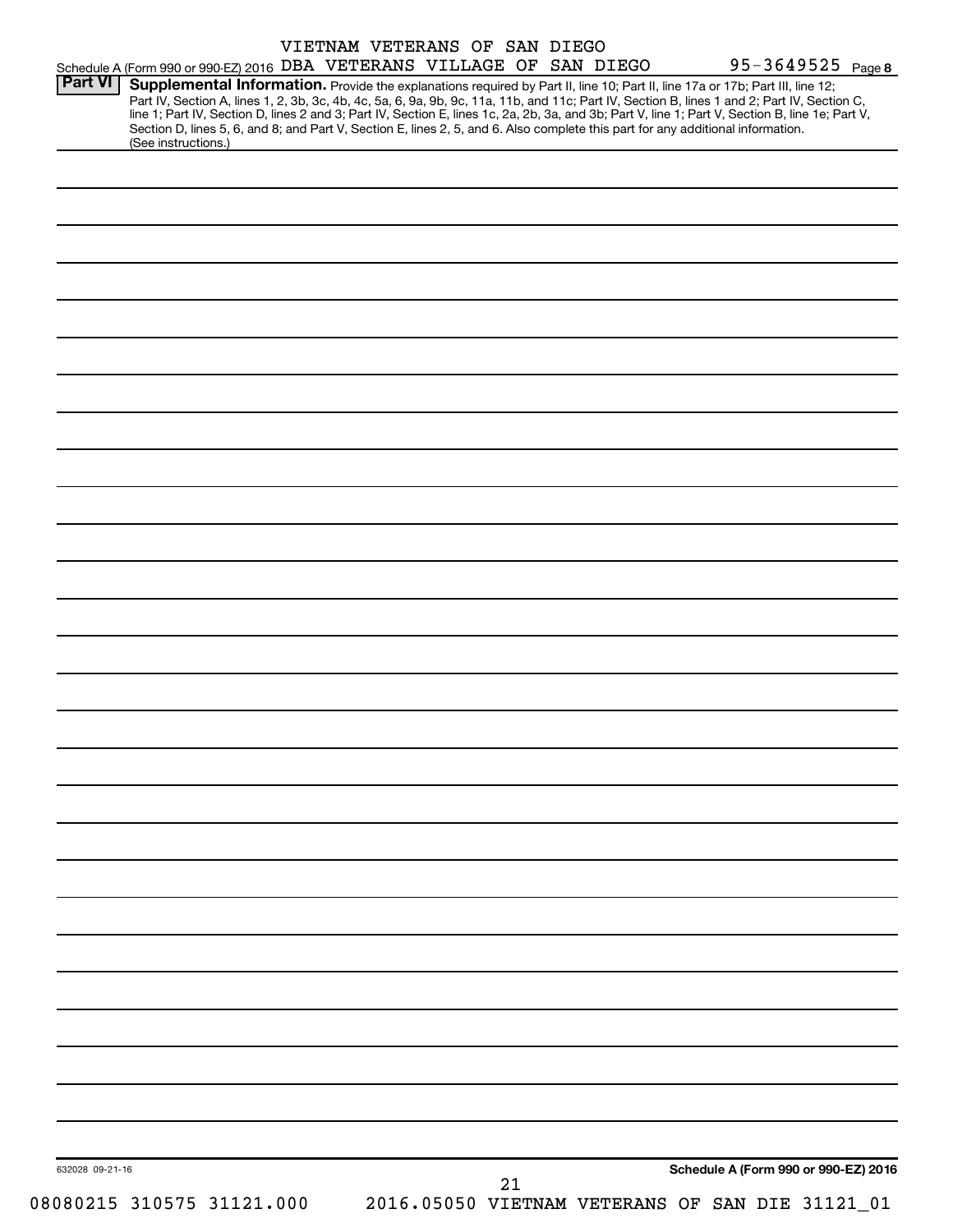Department of the Treasury **(Form 990, 990-EZ,**

Internal Revenue Service

#### \*\* PUBLIC DISCLOSURE COPY \*\*

# **Schedule B Schedule of Contributors**

**or 990-PF) | Attach to Form 990, Form 990-EZ, or Form 990-PF. | Information about Schedule B (Form 990, 990-EZ, or 990-PF) and** its instructions is at www.irs.gov/form990.

OMB No. 1545-0047

**2016**

**Name of the organization Employer identification number**

| VIETNAM VETERANS OF SAN DIEGO |                                   |            |
|-------------------------------|-----------------------------------|------------|
|                               | DBA VETERANS VILLAGE OF SAN DIEGO | 95-3649525 |

|  | Organization type (check one): |
|--|--------------------------------|
|--|--------------------------------|

| Filers of:         | Section:                                                                  |
|--------------------|---------------------------------------------------------------------------|
| Form 990 or 990-EZ | $\lfloor \underline{X} \rfloor$ 501(c)( 3) (enter number) organization    |
|                    | 4947(a)(1) nonexempt charitable trust not treated as a private foundation |
|                    | 527 political organization                                                |
| Form 990-PF        | 501(c)(3) exempt private foundation                                       |
|                    | 4947(a)(1) nonexempt charitable trust treated as a private foundation     |
|                    | 501(c)(3) taxable private foundation                                      |

Check if your organization is covered by the General Rule or a Special Rule.

**Note:**  Only a section 501(c)(7), (8), or (10) organization can check boxes for both the General Rule and a Special Rule. See instructions.

#### **General Rule**

**K** For an organization filing Form 990, 990-EZ, or 990-PF that received, during the year, contributions totaling \$5,000 or more (in money or property) from any one contributor. Complete Parts I and II. See instructions for determining a contributor's total contributions.

#### **Special Rules**

 $\Box$ 

any one contributor, during the year, total contributions of the greater of **(1)** \$5,000 or **(2)** 2% of the amount on (i) Form 990, Part VIII, line 1h, For an organization described in section 501(c)(3) filing Form 990 or 990-EZ that met the 33 1/3% support test of the regulations under sections 509(a)(1) and 170(b)(1)(A)(vi), that checked Schedule A (Form 990 or 990-EZ), Part II, line 13, 16a, or 16b, and that received from or (ii) Form 990-EZ, line 1. Complete Parts I and II.  $\Box$ 

year, total contributions of more than \$1,000 *exclusively* for religious, charitable, scientific, literary, or educational purposes, or for For an organization described in section 501(c)(7), (8), or (10) filing Form 990 or 990-EZ that received from any one contributor, during the the prevention of cruelty to children or animals. Complete Parts I, II, and III.  $\Box$ 

purpose. Don't complete any of the parts unless the General Rule applies to this organization because it received nonexclusively year, contributions exclusively for religious, charitable, etc., purposes, but no such contributions totaled more than \$1,000. If this box is checked, enter here the total contributions that were received during the year for an exclusively religious, charitable, etc., For an organization described in section 501(c)(7), (8), or (10) filing Form 990 or 990-EZ that received from any one contributor, during the religious, charitable, etc., contributions totaling \$5,000 or more during the year  $\ldots$  $\ldots$  $\ldots$  $\ldots$  $\ldots$  $\ldots$ 

**Caution:**  An organization that isn't covered by the General Rule and/or the Special Rules doesn't file Schedule B (Form 990, 990-EZ, or 990-PF),  **must** but it answer "No" on Part IV, line 2, of its Form 990; or check the box on line H of its Form 990-EZ or on its Form 990-PF, Part I, line 2, to certify that it doesn't meet the filing requirements of Schedule B (Form 990, 990-EZ, or 990-PF).

LHA For Paperwork Reduction Act Notice, see the Instructions for Form 990, 990-EZ, or 990-PF. Schedule B (Form 990, 990-EZ, or 990-PF) (2016)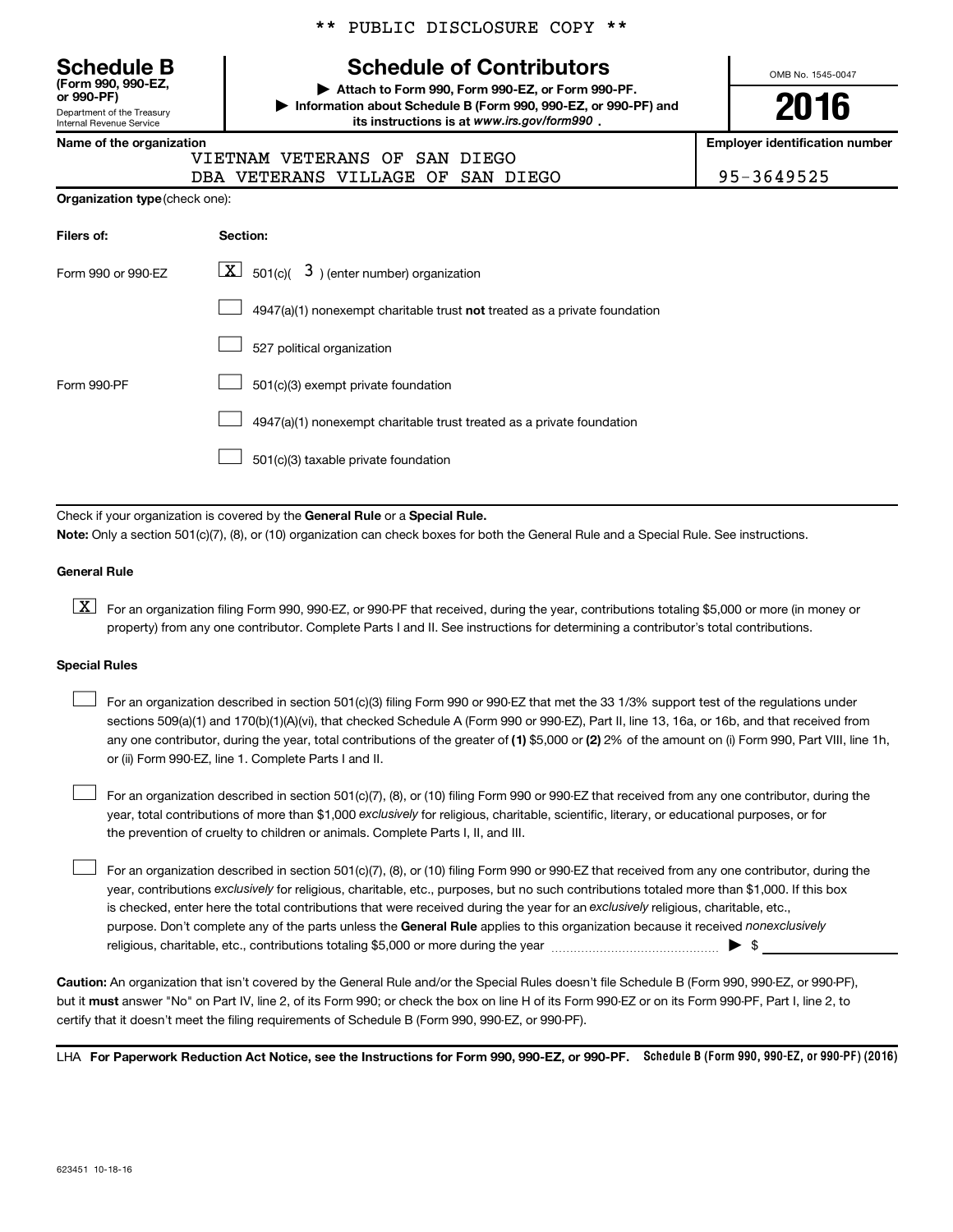| Schedule B (Form 990, 990-EZ, or 990-PF) (2016)<br>. , , , , , , , , , | Page |
|------------------------------------------------------------------------|------|
|------------------------------------------------------------------------|------|

**Name of organization Employer identification number**

| Part I               | <b>Contributors</b> (See instructions). Use duplicate copies of Part I if additional space is needed. |                                   |                                                                                                                                                              |
|----------------------|-------------------------------------------------------------------------------------------------------|-----------------------------------|--------------------------------------------------------------------------------------------------------------------------------------------------------------|
| (a)<br>No.           | (b)<br>Name, address, and ZIP + 4                                                                     | (c)<br><b>Total contributions</b> | (d)<br>Type of contribution                                                                                                                                  |
| $\mathbf 1$          |                                                                                                       | 10,000.<br>\$                     | $\overline{\mathbf{X}}$<br>Person<br>Payroll<br>Noncash<br>(Complete Part II for<br>noncash contributions.)                                                  |
| (a)<br>No.           | (b)<br>Name, address, and ZIP + 4                                                                     | (c)<br><b>Total contributions</b> | (d)<br>Type of contribution                                                                                                                                  |
| 2                    |                                                                                                       | 13,291.<br>\$                     | $\overline{\mathbf{X}}$<br>Person<br>Payroll<br>Noncash<br>(Complete Part II for<br>noncash contributions.)                                                  |
| (a)<br>No.           | (b)<br>Name, address, and ZIP + 4                                                                     | (c)<br><b>Total contributions</b> | (d)<br>Type of contribution                                                                                                                                  |
| 3                    |                                                                                                       | 10,000.<br>\$                     | $\overline{\mathbf{X}}$<br>Person<br>Payroll<br>Noncash<br>(Complete Part II for<br>noncash contributions.)                                                  |
| (a)<br>No.           | (b)<br>Name, address, and ZIP + 4                                                                     | (c)<br><b>Total contributions</b> | (d)<br>Type of contribution                                                                                                                                  |
|                      |                                                                                                       |                                   |                                                                                                                                                              |
| 4                    |                                                                                                       | 10,000.<br>\$                     | $\overline{\mathbf{X}}$<br>Person<br>Payroll<br>Noncash<br>(Complete Part II for<br>noncash contributions.)                                                  |
| (a)<br>No.           | (b)<br>Name, address, and ZIP + 4                                                                     | (c)<br><b>Total contributions</b> | (d)<br>Type of contribution                                                                                                                                  |
| 5                    |                                                                                                       | 15,000.<br>\$                     | $\overline{\text{X}}$<br>Person<br>Payroll<br>Noncash<br>(Complete Part II for<br>noncash contributions.)                                                    |
| (a)<br>No.           | (b)<br>Name, address, and ZIP + 4                                                                     | (c)<br><b>Total contributions</b> | (d)<br>Type of contribution                                                                                                                                  |
| 6<br>623452 10-18-16 |                                                                                                       | 23,594.<br>\$                     | $\overline{\text{X}}$<br>Person<br>Payroll<br>Noncash<br>(Complete Part II for<br>noncash contributions.)<br>Schedule B (Form 990, 990-EZ, or 990-PF) (2016) |

08080215 310575 31121.000 2016.05050 VIETNAM VETERANS OF SAN DIE 31121\_01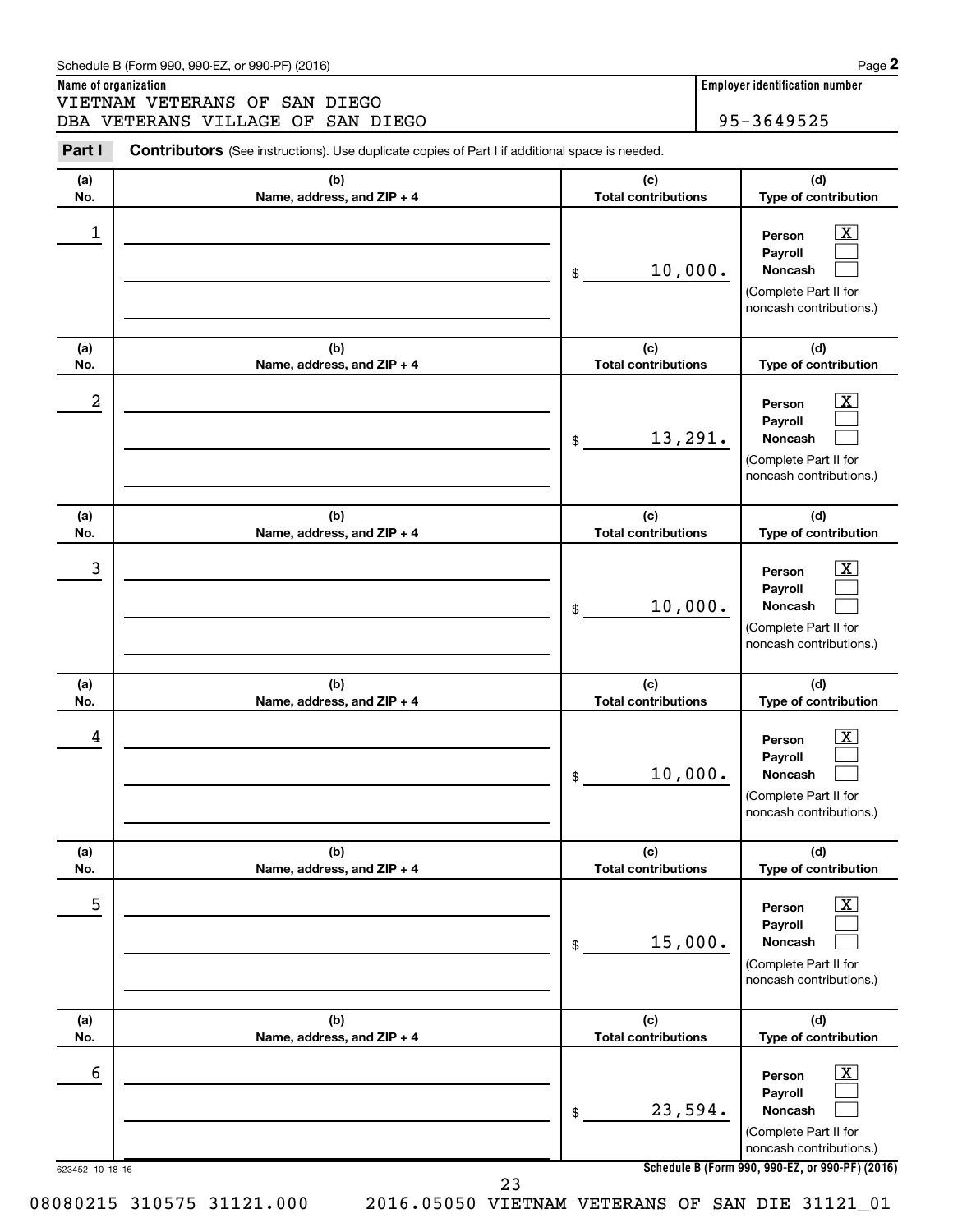| Schedule B (Form 990, 990-EZ, or 990-PF) (2016)<br>. , , , , , , , , , | Page |
|------------------------------------------------------------------------|------|
|------------------------------------------------------------------------|------|

**Name of organization Employer identification number**

| (a) | (b)                        | (c)                        | (d)                                                                                                                |
|-----|----------------------------|----------------------------|--------------------------------------------------------------------------------------------------------------------|
| No. | Name, address, and ZIP + 4 | <b>Total contributions</b> | Type of contribution                                                                                               |
| 7   |                            | 15,000.<br>\$              | $\overline{\mathbf{X}}$<br>Person<br>Payroll<br><b>Noncash</b><br>(Complete Part II for<br>noncash contributions.) |
| (a) | (b)                        | (c)                        | (d)                                                                                                                |
| No. | Name, address, and ZIP + 4 | <b>Total contributions</b> | Type of contribution                                                                                               |
| 8   |                            | 10,000.<br>\$              | $\overline{\text{X}}$<br>Person<br>Payroll<br><b>Noncash</b><br>(Complete Part II for<br>noncash contributions.)   |
| (a) | (b)                        | (c)                        | (d)                                                                                                                |
| No. | Name, address, and ZIP + 4 | <b>Total contributions</b> | Type of contribution                                                                                               |
| 9   |                            | 20,000.<br>\$              | $\overline{\mathbf{X}}$<br>Person<br>Payroll<br><b>Noncash</b><br>(Complete Part II for<br>noncash contributions.) |
| (a) | (b)                        | (c)                        | (d)                                                                                                                |
| No. | Name, address, and ZIP + 4 | <b>Total contributions</b> | Type of contribution                                                                                               |
| 10  |                            | 6,000.<br>\$               | $\overline{\text{X}}$<br>Person<br>Payroll<br><b>Noncash</b><br>(Complete Part II for<br>noncash contributions.)   |
| (a) | (b)                        | (c)                        | (d)                                                                                                                |
| No. | Name, address, and ZIP + 4 | <b>Total contributions</b> | Type of contribution                                                                                               |
| 11  |                            | 5,000.<br>\$               | $\overline{\mathbf{X}}$<br>Person<br>Payroll<br><b>Noncash</b><br>(Complete Part II for<br>noncash contributions.) |
| (a) | (b)                        | (c)                        | (d)                                                                                                                |
| No. | Name, address, and ZIP + 4 | <b>Total contributions</b> | Type of contribution                                                                                               |
| 12  |                            | 5,000.<br>\$               | $\mathbf{X}$<br>Person<br>Payroll<br><b>Noncash</b><br>(Complete Part II for<br>noncash contributions.)            |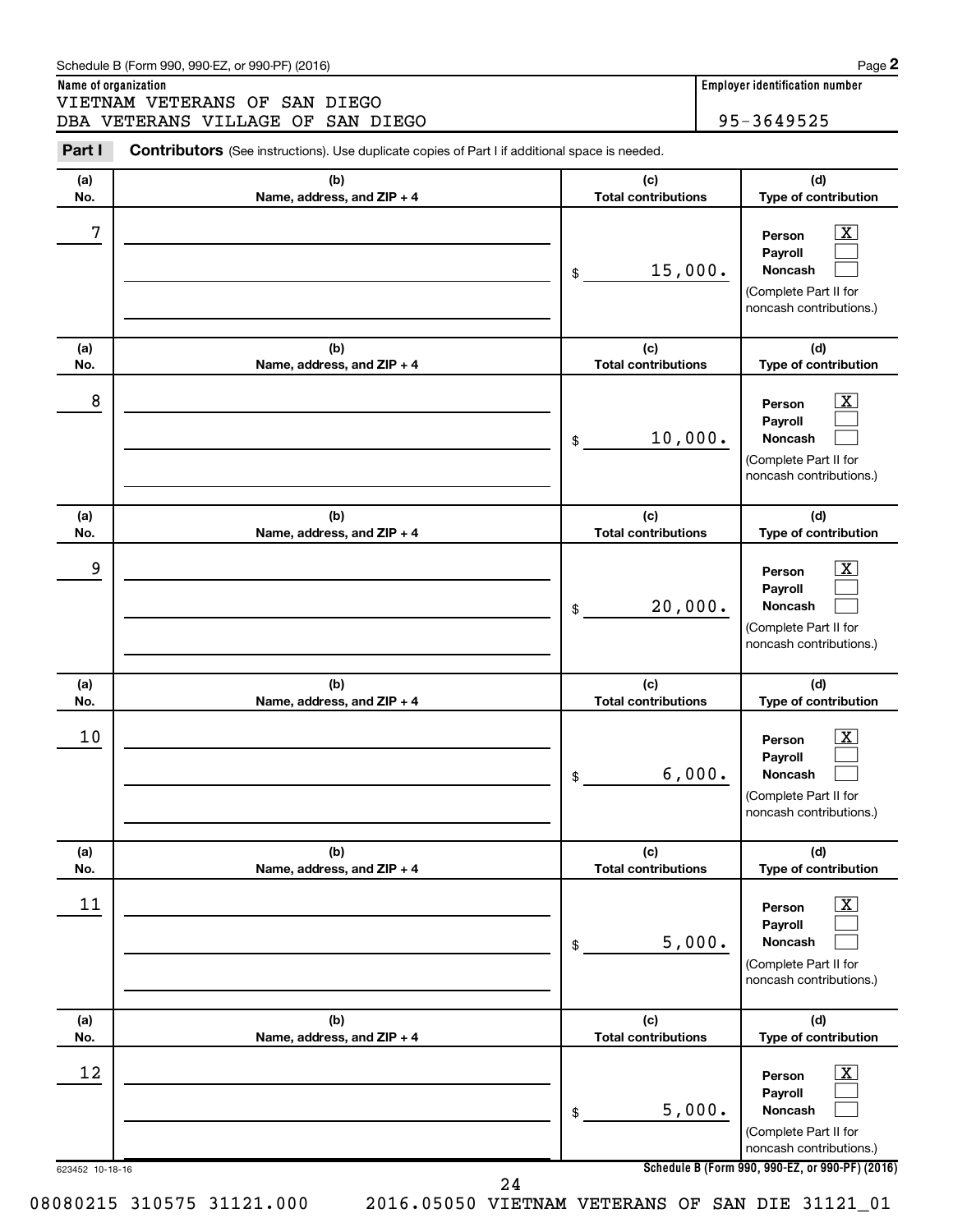|  | Schedule B (Form 990, 990-EZ, or 990-PF) (2016) |  |  | Page |
|--|-------------------------------------------------|--|--|------|
|--|-------------------------------------------------|--|--|------|

**Name of organization Employer identification number**

|                       | Contributors (See instructions). Use duplicate copies of Part I if additional space is needed. |                                   |                                                                                                                                                              |
|-----------------------|------------------------------------------------------------------------------------------------|-----------------------------------|--------------------------------------------------------------------------------------------------------------------------------------------------------------|
| (a)<br>No.            | (b)<br>Name, address, and ZIP + 4                                                              | (c)<br><b>Total contributions</b> | (d)<br>Type of contribution                                                                                                                                  |
| 13                    |                                                                                                | 13,350.<br>\$                     | $\overline{\text{X}}$<br>Person<br>Payroll<br><b>Noncash</b><br>(Complete Part II for<br>noncash contributions.)                                             |
| (a)<br>No.            | (b)<br>Name, address, and ZIP + 4                                                              | (c)<br><b>Total contributions</b> | (d)<br>Type of contribution                                                                                                                                  |
| 14                    |                                                                                                | 10,000.<br>\$                     | $\overline{\text{X}}$<br>Person<br>Payroll<br><b>Noncash</b><br>(Complete Part II for<br>noncash contributions.)                                             |
| (a)<br>No.            | (b)<br>Name, address, and ZIP + 4                                                              | (c)<br><b>Total contributions</b> | (d)<br>Type of contribution                                                                                                                                  |
| 15                    |                                                                                                | 17,700.<br>\$                     | Person<br>Payroll<br>$\overline{\textbf{x}}$<br><b>Noncash</b><br>(Complete Part II for<br>noncash contributions.)                                           |
| (a)<br>No.            | (b)<br>Name, address, and ZIP + 4                                                              | (c)<br><b>Total contributions</b> | (d)<br>Type of contribution                                                                                                                                  |
| 16                    |                                                                                                |                                   | $\overline{\text{X}}$<br>Person<br>Payroll                                                                                                                   |
|                       |                                                                                                | 25,676.<br>\$                     | <b>Noncash</b><br>(Complete Part II for<br>noncash contributions.)                                                                                           |
| (a)<br>No.            | (b)<br>Name, address, and ZIP + 4                                                              | (c)<br><b>Total contributions</b> | (d)<br>Type of contribution                                                                                                                                  |
| 17                    |                                                                                                | 59,253.<br>\$                     | $\overline{\text{X}}$<br>Person<br>Payroll<br>Noncash<br>(Complete Part II for<br>noncash contributions.)                                                    |
| (a)<br>No.            | (b)<br>Name, address, and ZIP + 4                                                              | (c)<br><b>Total contributions</b> | (d)<br>Type of contribution                                                                                                                                  |
| 18<br>623452 10-18-16 |                                                                                                | 43,009.<br>\$                     | $\overline{\text{X}}$<br>Person<br>Payroll<br>Noncash<br>(Complete Part II for<br>noncash contributions.)<br>Schedule B (Form 990, 990-EZ, or 990-PF) (2016) |

08080215 310575 31121.000 2016.05050 VIETNAM VETERANS OF SAN DIE 31121\_01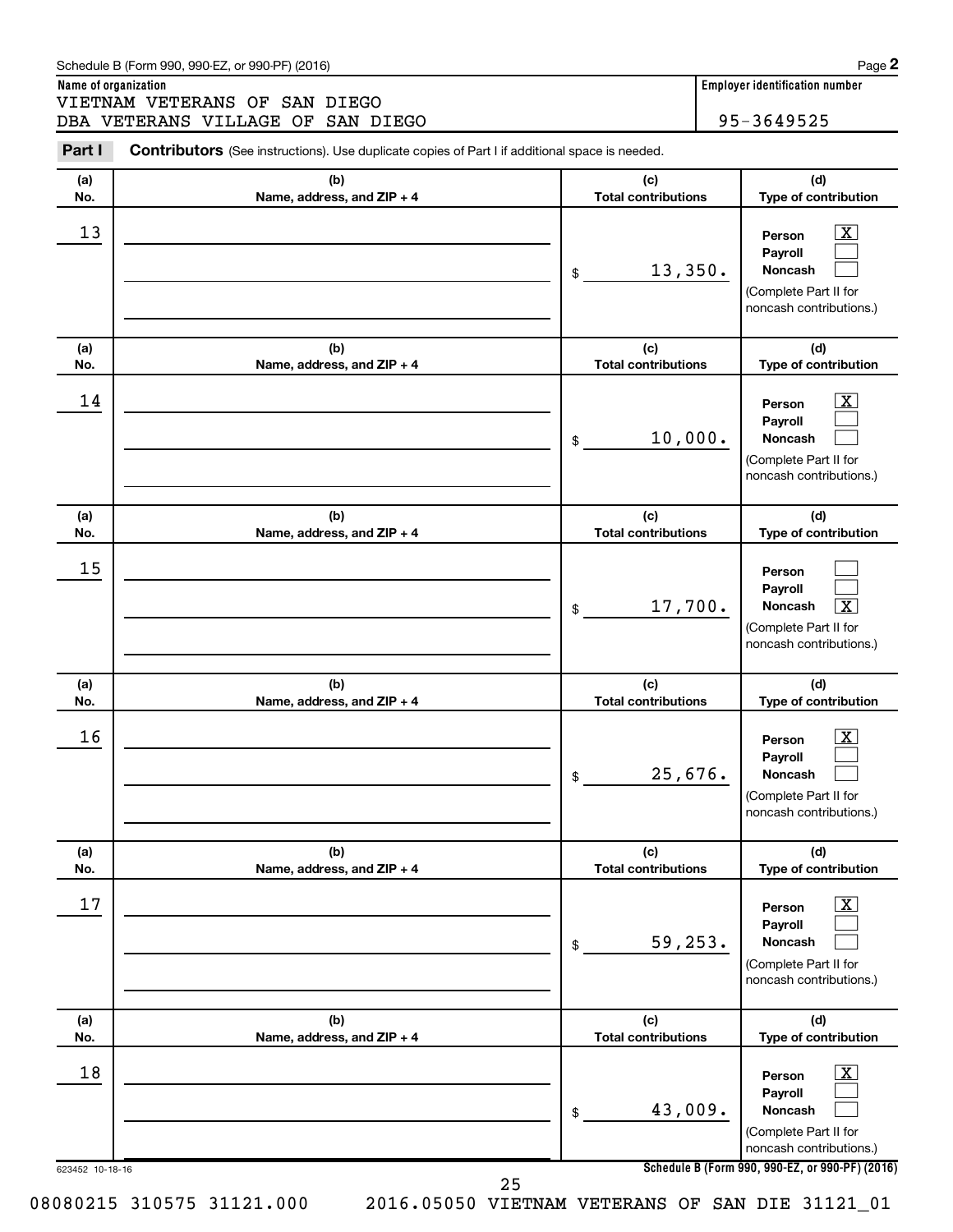|  | Schedule B (Form 990, 990-EZ, or 990-PF) (2016) | Page |
|--|-------------------------------------------------|------|
|--|-------------------------------------------------|------|

**Name of organization Employer identification number**

| Part I                | <b>Contributors</b> (See instructions). Use duplicate copies of Part I if additional space is needed. |                                   |                                                                                                                                                              |
|-----------------------|-------------------------------------------------------------------------------------------------------|-----------------------------------|--------------------------------------------------------------------------------------------------------------------------------------------------------------|
| (a)<br>No.            | (b)<br>Name, address, and ZIP + 4                                                                     | (c)<br><b>Total contributions</b> | (d)<br>Type of contribution                                                                                                                                  |
| 19                    |                                                                                                       | 34,603.<br>\$                     | $\overline{\mathbf{X}}$<br>Person<br>Payroll<br><b>Noncash</b><br>(Complete Part II for<br>noncash contributions.)                                           |
| (a)<br>No.            | (b)<br>Name, address, and ZIP + 4                                                                     | (c)<br><b>Total contributions</b> | (d)<br>Type of contribution                                                                                                                                  |
| 20                    |                                                                                                       | 940,228.<br>\$                    | $\overline{\mathbf{X}}$<br>Person<br>Payroll<br><b>Noncash</b><br>(Complete Part II for<br>noncash contributions.)                                           |
| (a)<br>No.            | (b)<br>Name, address, and ZIP + 4                                                                     | (c)<br><b>Total contributions</b> | (d)<br>Type of contribution                                                                                                                                  |
| 21                    |                                                                                                       | 36,613.<br>\$                     | $\overline{\text{X}}$<br>Person<br>Payroll<br><b>Noncash</b><br>(Complete Part II for<br>noncash contributions.)                                             |
|                       |                                                                                                       |                                   |                                                                                                                                                              |
| (a)<br>No.            | (b)<br>Name, address, and ZIP + 4                                                                     | (c)<br><b>Total contributions</b> | (d)<br>Type of contribution                                                                                                                                  |
| 22                    |                                                                                                       | 6,001,812.<br>\$                  | $\overline{\mathbf{X}}$<br>Person<br>Payroll<br><b>Noncash</b><br>(Complete Part II for<br>noncash contributions.)                                           |
| (a)<br>No.            | (b)<br>Name, address, and ZIP + 4                                                                     | (c)<br><b>Total contributions</b> | (d)<br>Type of contribution                                                                                                                                  |
| 23                    |                                                                                                       | 797,680.<br>\$                    | $\overline{\text{X}}$<br>Person<br>Payroll<br>Noncash<br>(Complete Part II for<br>noncash contributions.)                                                    |
| (a)<br>No.            | (b)<br>Name, address, and ZIP + 4                                                                     | (c)<br><b>Total contributions</b> | (d)<br>Type of contribution                                                                                                                                  |
| 24<br>623452 10-18-16 |                                                                                                       | 71,171.<br>\$                     | $\overline{\text{X}}$<br>Person<br>Payroll<br>Noncash<br>(Complete Part II for<br>noncash contributions.)<br>Schedule B (Form 990, 990-EZ, or 990-PF) (2016) |

08080215 310575 31121.000 2016.05050 VIETNAM VETERANS OF SAN DIE 31121\_01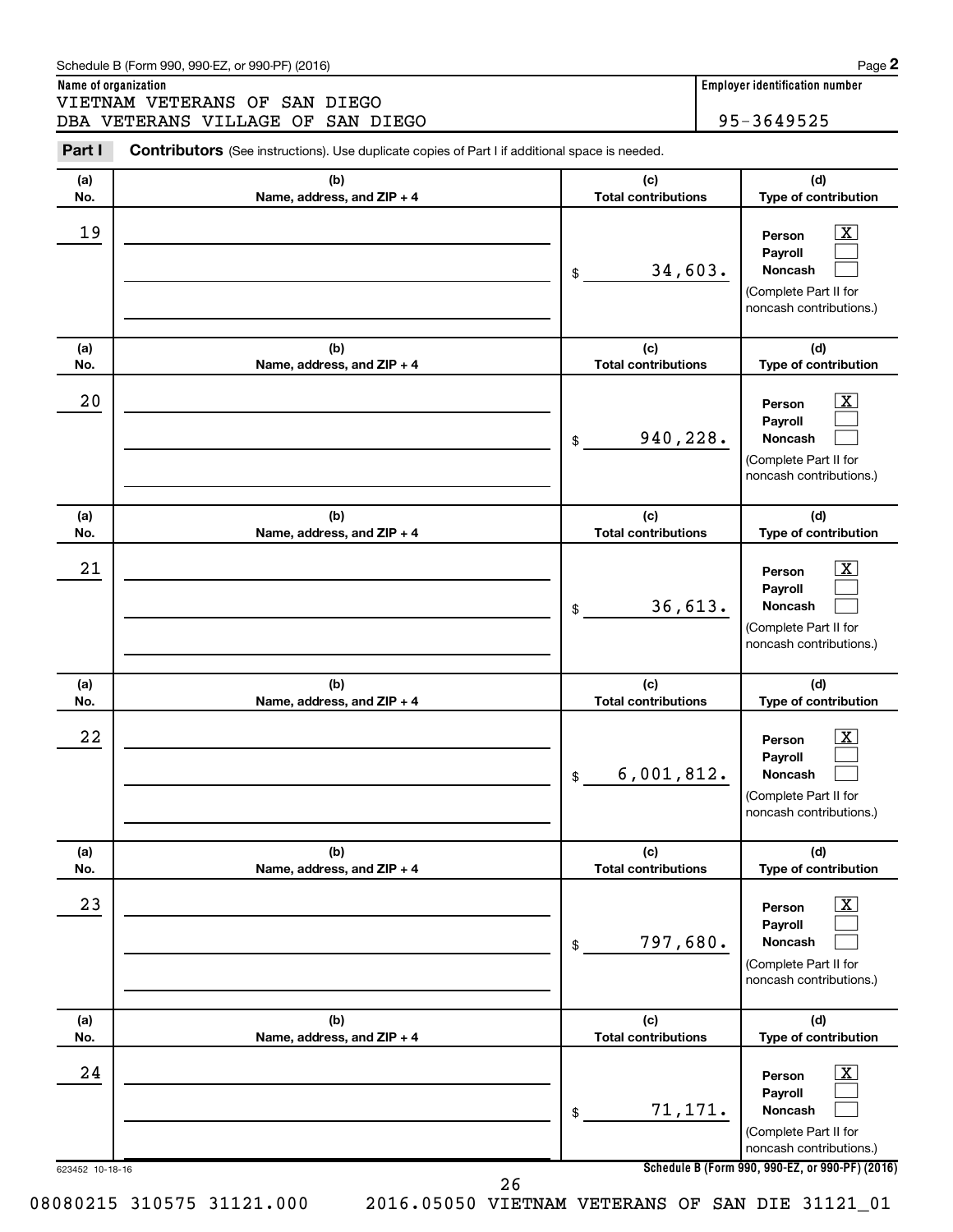|  | Schedule B (Form 990, 990-EZ, or 990-PF) (2016) |  |  | Page |
|--|-------------------------------------------------|--|--|------|
|--|-------------------------------------------------|--|--|------|

**Name of organization Employer identification number**

| (a)        | (b)                               | (c)                               | (d)                                                                                                         |
|------------|-----------------------------------|-----------------------------------|-------------------------------------------------------------------------------------------------------------|
| No.        | Name, address, and ZIP + 4        | <b>Total contributions</b>        | Type of contribution                                                                                        |
| 25         |                                   | 633,773.<br>\$                    | $\overline{\text{X}}$<br>Person<br>Payroll<br>Noncash<br>(Complete Part II for<br>noncash contributions.)   |
| (a)<br>No. | (b)<br>Name, address, and ZIP + 4 | (c)<br><b>Total contributions</b> | (d)<br>Type of contribution                                                                                 |
| 26         |                                   | 64,457.<br>\$                     | $\overline{\mathbf{X}}$<br>Person<br>Payroll<br>Noncash<br>(Complete Part II for<br>noncash contributions.) |
| (a)<br>No. | (b)<br>Name, address, and ZIP + 4 | (c)<br><b>Total contributions</b> | (d)<br>Type of contribution                                                                                 |
| 27         |                                   | 100,000.<br>\$                    | $\overline{\text{X}}$<br>Person<br>Payroll<br>Noncash<br>(Complete Part II for<br>noncash contributions.)   |
| (a)<br>No. | (b)<br>Name, address, and ZIP + 4 | (c)<br><b>Total contributions</b> | (d)<br>Type of contribution                                                                                 |
| 28         |                                   | 400,000.<br>\$                    | Person<br>Payroll<br>Noncash<br>$\mathbf{X}$<br>(Complete Part II for<br>noncash contributions.)            |
| (a)<br>No. | (b)<br>Name, address, and ZIP + 4 | (c)<br><b>Total contributions</b> | (d)<br>Type of contribution                                                                                 |
|            |                                   | \$                                | Person<br>Payroll<br><b>Noncash</b><br>(Complete Part II for<br>noncash contributions.)                     |
| (a)<br>No. | (b)<br>Name, address, and ZIP + 4 | (c)<br><b>Total contributions</b> | (d)<br>Type of contribution                                                                                 |
|            |                                   | \$                                | Person<br>Payroll<br><b>Noncash</b><br>(Complete Part II for<br>noncash contributions.)                     |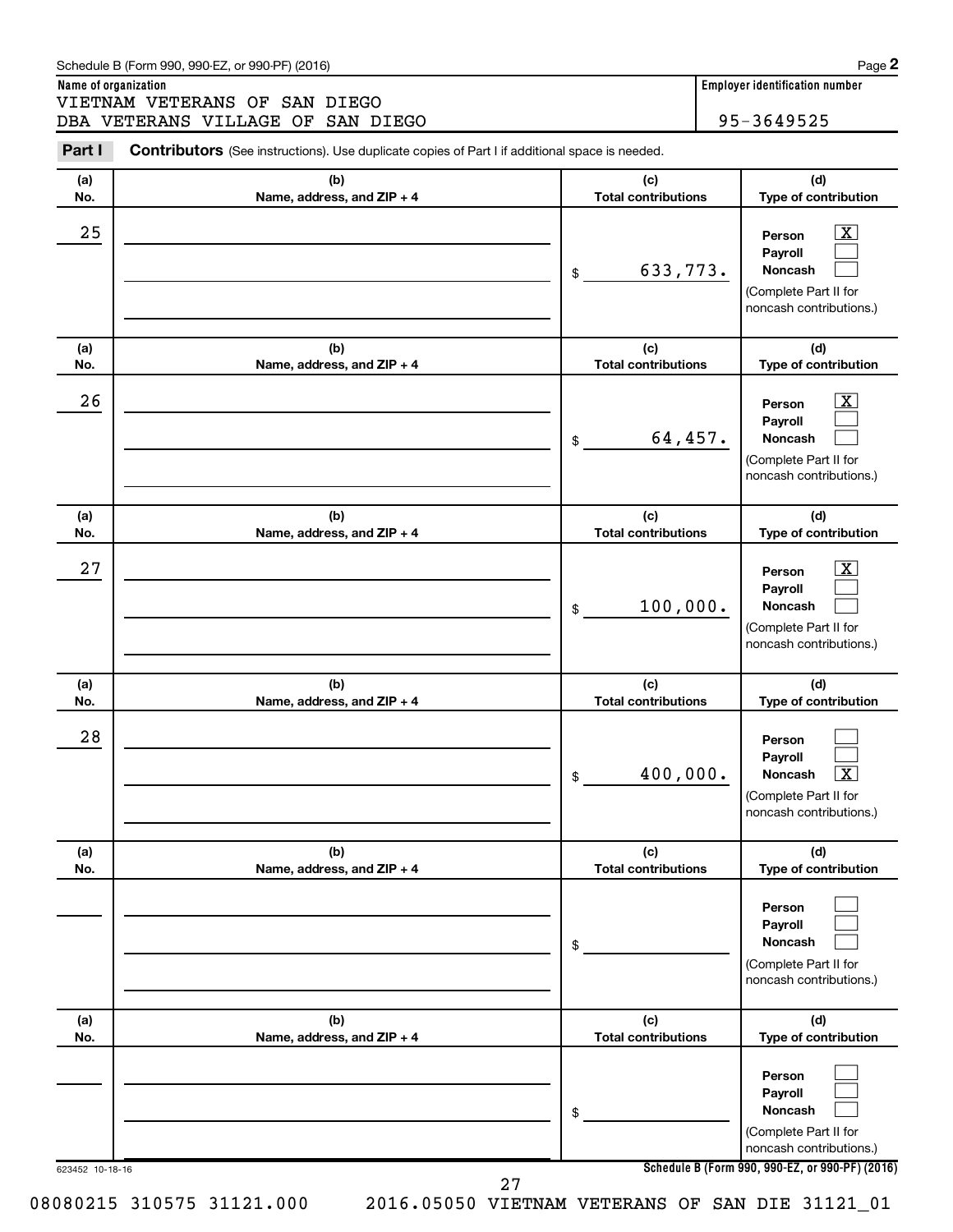|                              | VIETNAM VETERANS OF SAN DIEGO<br>DBA VETERANS VILLAGE OF SAN DIEGO                                  |                                                | 95-3649525                                      |
|------------------------------|-----------------------------------------------------------------------------------------------------|------------------------------------------------|-------------------------------------------------|
| Part II                      | Noncash Property (See instructions). Use duplicate copies of Part II if additional space is needed. |                                                |                                                 |
| (a)<br>No.<br>from<br>Part I | (b)<br>Description of noncash property given                                                        | (c)<br>FMV (or estimate)<br>(See instructions) | (d)<br>Date received                            |
| 15                           | TICKETS<br>TO FOOTBALL GAMES.                                                                       |                                                |                                                 |
|                              |                                                                                                     | 17,700.<br>\$                                  | 08/29/16                                        |
| (a)<br>No.<br>from<br>Part I | (b)<br>Description of noncash property given                                                        | (c)<br>FMV (or estimate)<br>(See instructions) | (d)<br>Date received                            |
| 28                           | <b>GIFT CARD</b>                                                                                    | 400,000.                                       |                                                 |
| (a)                          |                                                                                                     | \$                                             |                                                 |
| No.<br>from<br>Part I        | (b)<br>Description of noncash property given                                                        | (c)<br>FMV (or estimate)<br>(See instructions) | (d)<br>Date received                            |
|                              |                                                                                                     | \$                                             |                                                 |
| (a)<br>No.<br>from<br>Part I | (b)<br>Description of noncash property given                                                        | (c)<br>FMV (or estimate)<br>(See instructions) | (d)<br>Date received                            |
|                              |                                                                                                     | \$                                             |                                                 |
| (a)<br>No.<br>from<br>Part I | (b)<br>Description of noncash property given                                                        | (c)<br>FMV (or estimate)<br>(See instructions) | (d)<br>Date received                            |
|                              |                                                                                                     | \$                                             |                                                 |
| (a)<br>No.<br>from<br>Part I | (b)<br>Description of noncash property given                                                        | (c)<br>FMV (or estimate)<br>(See instructions) | (d)<br>Date received                            |
|                              |                                                                                                     |                                                |                                                 |
| 623453 10-18-16              |                                                                                                     | \$                                             | Schedule B (Form 990, 990-EZ, or 990-PF) (2016) |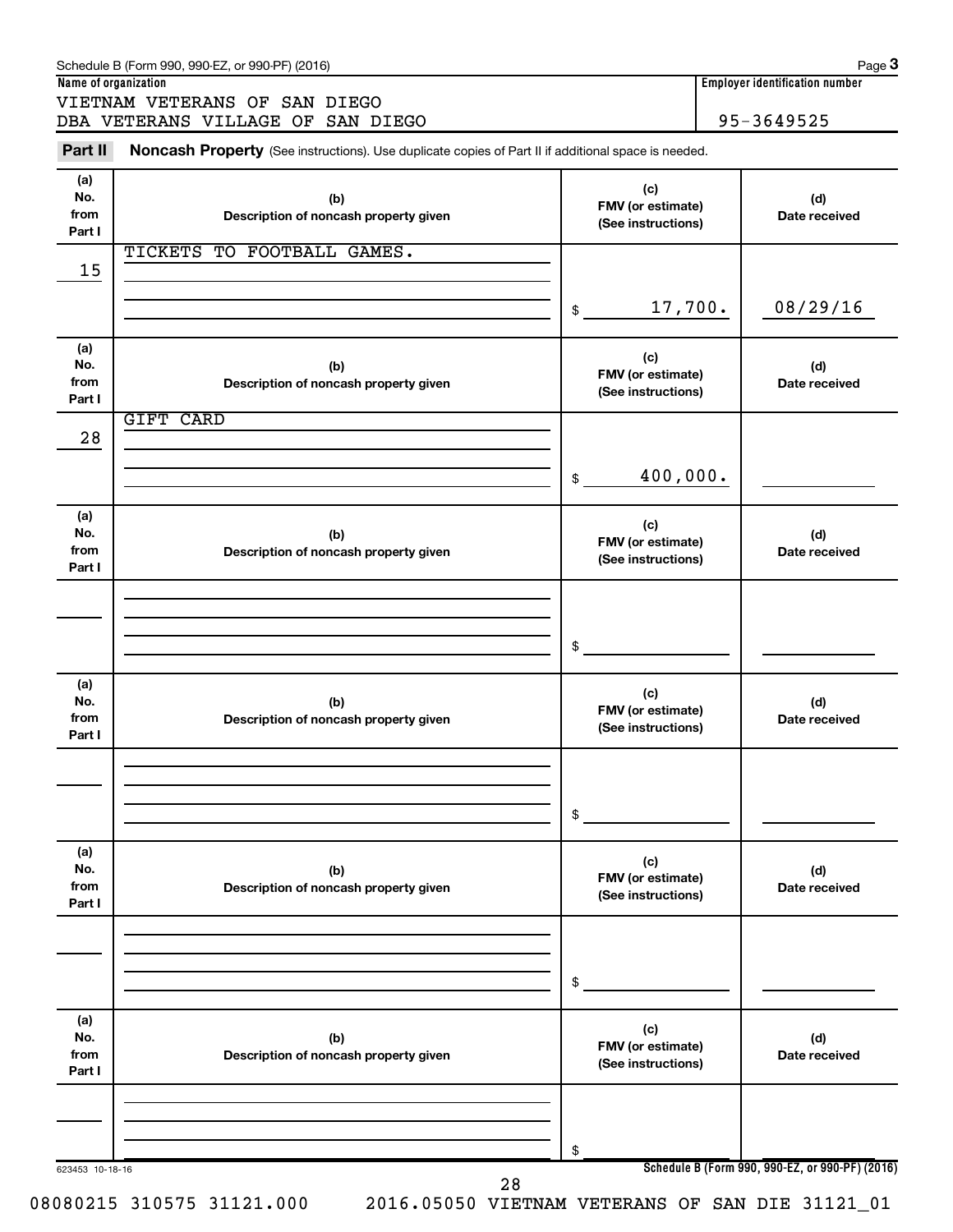|                      | Schedule B (Form 990, 990-EZ, or 990-PF) (2016)                                                                                                                                                                             |                                            | Page 4                                                                                                                                                                 |  |  |  |  |
|----------------------|-----------------------------------------------------------------------------------------------------------------------------------------------------------------------------------------------------------------------------|--------------------------------------------|------------------------------------------------------------------------------------------------------------------------------------------------------------------------|--|--|--|--|
| Name of organization |                                                                                                                                                                                                                             |                                            | <b>Employer identification number</b>                                                                                                                                  |  |  |  |  |
|                      | VIETNAM VETERANS OF SAN DIEGO                                                                                                                                                                                               |                                            |                                                                                                                                                                        |  |  |  |  |
| Part III             | DBA VETERANS VILLAGE OF SAN DIEGO                                                                                                                                                                                           |                                            | 95-3649525<br>Exclusively religious, charitable, etc., contributions to organizations described in section $501(c)(7)$ , (8), or (10) that total more than \$1,000 for |  |  |  |  |
|                      | the year from any one contributor. Complete columns (a) through (e) and the following line entry. For organizations                                                                                                         |                                            | $\blacktriangleright$ \$                                                                                                                                               |  |  |  |  |
|                      | completing Part III, enter the total of exclusively religious, charitable, etc., contributions of \$1,000 or less for the year. (Enter this info. once.)<br>Use duplicate copies of Part III if additional space is needed. |                                            |                                                                                                                                                                        |  |  |  |  |
| (a) No.<br>from      |                                                                                                                                                                                                                             |                                            |                                                                                                                                                                        |  |  |  |  |
| Part I               | (b) Purpose of gift                                                                                                                                                                                                         | (c) Use of gift                            | (d) Description of how gift is held                                                                                                                                    |  |  |  |  |
|                      |                                                                                                                                                                                                                             |                                            |                                                                                                                                                                        |  |  |  |  |
|                      |                                                                                                                                                                                                                             |                                            |                                                                                                                                                                        |  |  |  |  |
|                      |                                                                                                                                                                                                                             |                                            |                                                                                                                                                                        |  |  |  |  |
|                      |                                                                                                                                                                                                                             | (e) Transfer of gift                       |                                                                                                                                                                        |  |  |  |  |
|                      |                                                                                                                                                                                                                             |                                            |                                                                                                                                                                        |  |  |  |  |
|                      | Transferee's name, address, and ZIP + 4                                                                                                                                                                                     |                                            | Relationship of transferor to transferee                                                                                                                               |  |  |  |  |
|                      |                                                                                                                                                                                                                             |                                            |                                                                                                                                                                        |  |  |  |  |
|                      |                                                                                                                                                                                                                             |                                            |                                                                                                                                                                        |  |  |  |  |
|                      |                                                                                                                                                                                                                             |                                            |                                                                                                                                                                        |  |  |  |  |
| (a) No.<br>from      | (b) Purpose of gift                                                                                                                                                                                                         | (c) Use of gift                            | (d) Description of how gift is held                                                                                                                                    |  |  |  |  |
| Part I               |                                                                                                                                                                                                                             |                                            |                                                                                                                                                                        |  |  |  |  |
|                      |                                                                                                                                                                                                                             |                                            |                                                                                                                                                                        |  |  |  |  |
|                      |                                                                                                                                                                                                                             |                                            |                                                                                                                                                                        |  |  |  |  |
|                      |                                                                                                                                                                                                                             |                                            |                                                                                                                                                                        |  |  |  |  |
|                      |                                                                                                                                                                                                                             | (e) Transfer of gift                       |                                                                                                                                                                        |  |  |  |  |
|                      |                                                                                                                                                                                                                             |                                            |                                                                                                                                                                        |  |  |  |  |
|                      | Transferee's name, address, and ZIP + 4                                                                                                                                                                                     |                                            | Relationship of transferor to transferee                                                                                                                               |  |  |  |  |
|                      |                                                                                                                                                                                                                             |                                            |                                                                                                                                                                        |  |  |  |  |
|                      |                                                                                                                                                                                                                             |                                            |                                                                                                                                                                        |  |  |  |  |
|                      |                                                                                                                                                                                                                             |                                            |                                                                                                                                                                        |  |  |  |  |
| (a) No.<br>from      | (b) Purpose of gift                                                                                                                                                                                                         | (c) Use of gift                            | (d) Description of how gift is held                                                                                                                                    |  |  |  |  |
| Part I               |                                                                                                                                                                                                                             |                                            |                                                                                                                                                                        |  |  |  |  |
|                      |                                                                                                                                                                                                                             |                                            |                                                                                                                                                                        |  |  |  |  |
|                      |                                                                                                                                                                                                                             |                                            |                                                                                                                                                                        |  |  |  |  |
|                      |                                                                                                                                                                                                                             |                                            |                                                                                                                                                                        |  |  |  |  |
|                      |                                                                                                                                                                                                                             | (e) Transfer of gift                       |                                                                                                                                                                        |  |  |  |  |
|                      | Transferee's name, address, and ZIP + 4                                                                                                                                                                                     |                                            | Relationship of transferor to transferee                                                                                                                               |  |  |  |  |
|                      |                                                                                                                                                                                                                             |                                            |                                                                                                                                                                        |  |  |  |  |
|                      |                                                                                                                                                                                                                             |                                            |                                                                                                                                                                        |  |  |  |  |
|                      |                                                                                                                                                                                                                             |                                            |                                                                                                                                                                        |  |  |  |  |
| (a) No.<br>from      |                                                                                                                                                                                                                             |                                            |                                                                                                                                                                        |  |  |  |  |
| Part I               | (b) Purpose of gift                                                                                                                                                                                                         | (c) Use of gift                            | (d) Description of how gift is held                                                                                                                                    |  |  |  |  |
|                      |                                                                                                                                                                                                                             |                                            |                                                                                                                                                                        |  |  |  |  |
|                      |                                                                                                                                                                                                                             |                                            |                                                                                                                                                                        |  |  |  |  |
|                      |                                                                                                                                                                                                                             |                                            |                                                                                                                                                                        |  |  |  |  |
|                      |                                                                                                                                                                                                                             | (e) Transfer of gift                       |                                                                                                                                                                        |  |  |  |  |
|                      |                                                                                                                                                                                                                             |                                            |                                                                                                                                                                        |  |  |  |  |
|                      | Transferee's name, address, and ZIP + 4                                                                                                                                                                                     |                                            | Relationship of transferor to transferee                                                                                                                               |  |  |  |  |
|                      |                                                                                                                                                                                                                             |                                            |                                                                                                                                                                        |  |  |  |  |
|                      |                                                                                                                                                                                                                             |                                            |                                                                                                                                                                        |  |  |  |  |
|                      |                                                                                                                                                                                                                             |                                            |                                                                                                                                                                        |  |  |  |  |
| 623454 10-18-16      |                                                                                                                                                                                                                             |                                            | Schedule B (Form 990, 990-EZ, or 990-PF) (2016)                                                                                                                        |  |  |  |  |
| 00001 F              | 0.00<br><b>21101</b><br>31 A E 5 E                                                                                                                                                                                          | 29<br>0.01c<br>AEAEA <del>iitomii</del> ni | II<br><b>21121</b><br>$\sim$ $\sim$ $\sim$                                                                                                                             |  |  |  |  |

08080215 310575 31121.000 2016.05050 VIETNAM VETERANS OF SAN DIE 31121\_01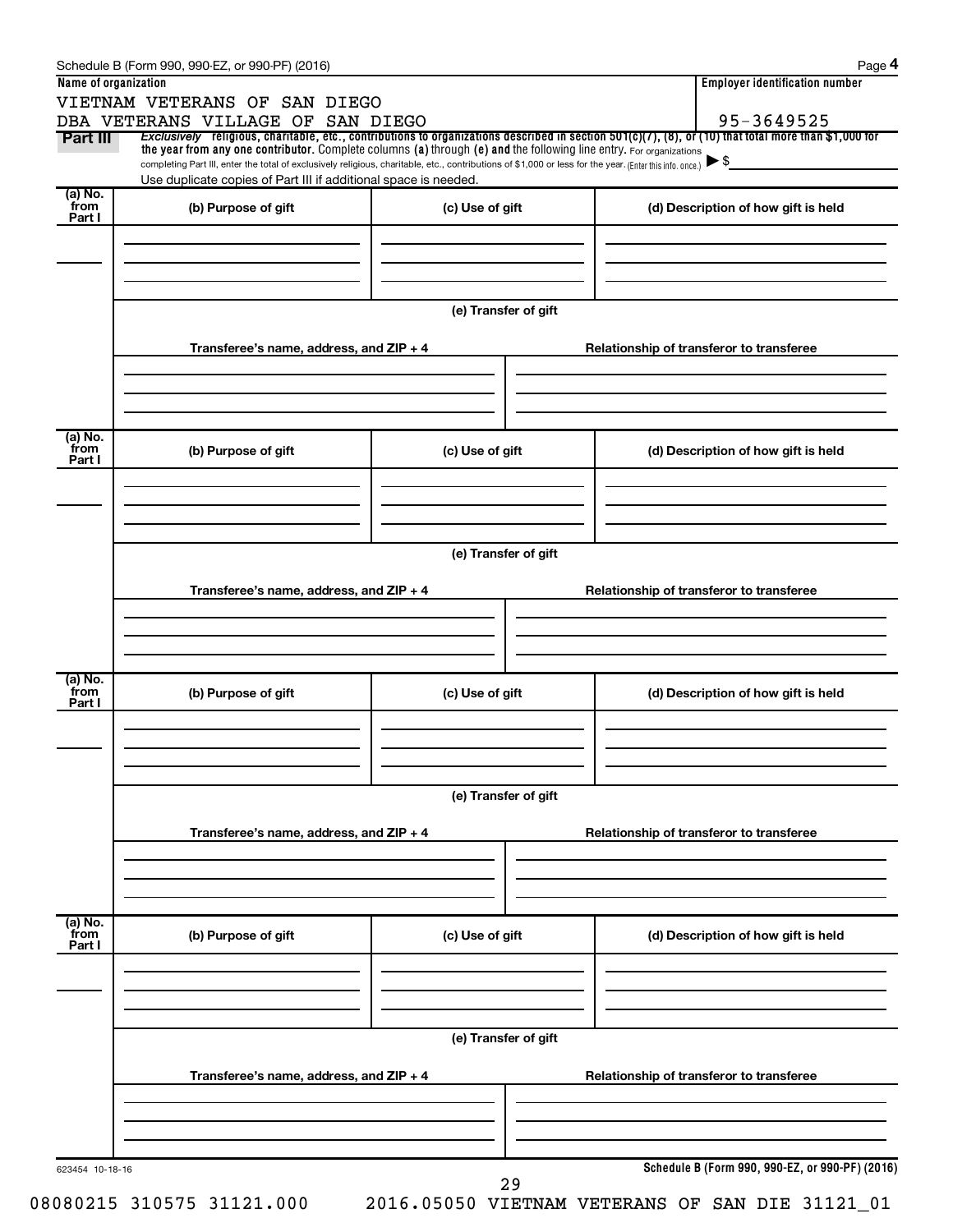|         | <b>SCHEDULE D</b>                   |                                                                                                                                                            | <b>Supplemental Financial Statements</b>                                                                                             |                                                     | OMB No. 1545-0047               |  |           |  |
|---------|-------------------------------------|------------------------------------------------------------------------------------------------------------------------------------------------------------|--------------------------------------------------------------------------------------------------------------------------------------|-----------------------------------------------------|---------------------------------|--|-----------|--|
|         | (Form 990)                          |                                                                                                                                                            | Complete if the organization answered "Yes" on Form 990,<br>Part IV, line 6, 7, 8, 9, 10, 11a, 11b, 11c, 11d, 11e, 11f, 12a, or 12b. |                                                     |                                 |  |           |  |
|         | Department of the Treasury          |                                                                                                                                                            | Attach to Form 990.                                                                                                                  |                                                     | <b>Open to Public</b>           |  |           |  |
|         | Internal Revenue Service            | VIETNAM VETERANS OF SAN DIEGO                                                                                                                              | Information about Schedule D (Form 990) and its instructions is at www.irs.gov/form990.                                              | Inspection<br><b>Employer identification number</b> |                                 |  |           |  |
|         | Name of the organization            | DBA VETERANS VILLAGE OF SAN DIEGO                                                                                                                          |                                                                                                                                      |                                                     | 95-3649525                      |  |           |  |
| Part I  |                                     | Organizations Maintaining Donor Advised Funds or Other Similar Funds or Accounts. Complete if the                                                          |                                                                                                                                      |                                                     |                                 |  |           |  |
|         |                                     | organization answered "Yes" on Form 990, Part IV, line 6.                                                                                                  |                                                                                                                                      |                                                     |                                 |  |           |  |
|         |                                     |                                                                                                                                                            | (a) Donor advised funds                                                                                                              | (b) Funds and other accounts                        |                                 |  |           |  |
| 1       |                                     |                                                                                                                                                            |                                                                                                                                      |                                                     |                                 |  |           |  |
| 2       |                                     | Aggregate value of contributions to (during year)                                                                                                          |                                                                                                                                      |                                                     |                                 |  |           |  |
| З       |                                     |                                                                                                                                                            |                                                                                                                                      |                                                     |                                 |  |           |  |
| 4       |                                     |                                                                                                                                                            |                                                                                                                                      |                                                     |                                 |  |           |  |
| 5       |                                     | Did the organization inform all donors and donor advisors in writing that the assets held in donor advised funds                                           |                                                                                                                                      |                                                     |                                 |  |           |  |
|         |                                     |                                                                                                                                                            |                                                                                                                                      |                                                     | Yes                             |  | <b>No</b> |  |
| 6       |                                     | Did the organization inform all grantees, donors, and donor advisors in writing that grant funds can be used only                                          |                                                                                                                                      |                                                     |                                 |  |           |  |
|         |                                     | for charitable purposes and not for the benefit of the donor or donor advisor, or for any other purpose conferring                                         |                                                                                                                                      |                                                     | Yes                             |  | No        |  |
| Part II | impermissible private benefit?      | Conservation Easements. Complete if the organization answered "Yes" on Form 990, Part IV, line 7.                                                          |                                                                                                                                      |                                                     |                                 |  |           |  |
| 1.      |                                     | Purpose(s) of conservation easements held by the organization (check all that apply).                                                                      |                                                                                                                                      |                                                     |                                 |  |           |  |
|         |                                     | Preservation of land for public use (e.g., recreation or education)                                                                                        | Preservation of a historically important land area                                                                                   |                                                     |                                 |  |           |  |
|         |                                     | Protection of natural habitat                                                                                                                              | Preservation of a certified historic structure                                                                                       |                                                     |                                 |  |           |  |
|         |                                     | Preservation of open space                                                                                                                                 |                                                                                                                                      |                                                     |                                 |  |           |  |
| 2       |                                     | Complete lines 2a through 2d if the organization held a qualified conservation contribution in the form of a conservation easement on the last             |                                                                                                                                      |                                                     |                                 |  |           |  |
|         | day of the tax year.                |                                                                                                                                                            |                                                                                                                                      |                                                     | Held at the End of the Tax Year |  |           |  |
| а       |                                     |                                                                                                                                                            |                                                                                                                                      | 2a                                                  |                                 |  |           |  |
| b       |                                     |                                                                                                                                                            |                                                                                                                                      | 2b                                                  |                                 |  |           |  |
| с       |                                     | Number of conservation easements on a certified historic structure included in (a) manufacture included in (a)                                             |                                                                                                                                      | 2c                                                  |                                 |  |           |  |
|         |                                     | d Number of conservation easements included in (c) acquired after 8/17/06, and not on a historic structure                                                 |                                                                                                                                      |                                                     |                                 |  |           |  |
|         |                                     |                                                                                                                                                            |                                                                                                                                      | 2d                                                  |                                 |  |           |  |
| 3       |                                     | Number of conservation easements modified, transferred, released, extinguished, or terminated by the organization during the tax                           |                                                                                                                                      |                                                     |                                 |  |           |  |
| 4       | $\vee$ ear $\blacktriangleright$    | Number of states where property subject to conservation easement is located $\blacktriangleright$                                                          |                                                                                                                                      |                                                     |                                 |  |           |  |
| 5       |                                     | Does the organization have a written policy regarding the periodic monitoring, inspection, handling of                                                     |                                                                                                                                      |                                                     |                                 |  |           |  |
|         |                                     | violations, and enforcement of the conservation easements it holds?                                                                                        |                                                                                                                                      |                                                     | Yes                             |  | <b>No</b> |  |
| 6       |                                     | Staff and volunteer hours devoted to monitoring, inspecting, handling of violations, and enforcing conservation easements during the year                  |                                                                                                                                      |                                                     |                                 |  |           |  |
|         |                                     |                                                                                                                                                            |                                                                                                                                      |                                                     |                                 |  |           |  |
| 7       |                                     | Amount of expenses incurred in monitoring, inspecting, handling of violations, and enforcing conservation easements during the year                        |                                                                                                                                      |                                                     |                                 |  |           |  |
|         | $\blacktriangleright$ \$            |                                                                                                                                                            |                                                                                                                                      |                                                     |                                 |  |           |  |
| 8       |                                     | Does each conservation easement reported on line 2(d) above satisfy the requirements of section 170(h)(4)(B)(i)                                            |                                                                                                                                      |                                                     |                                 |  |           |  |
|         |                                     |                                                                                                                                                            |                                                                                                                                      |                                                     | Yes                             |  | No        |  |
| 9       |                                     | In Part XIII, describe how the organization reports conservation easements in its revenue and expense statement, and balance sheet, and                    |                                                                                                                                      |                                                     |                                 |  |           |  |
|         |                                     | include, if applicable, the text of the footnote to the organization's financial statements that describes the organization's accounting for               |                                                                                                                                      |                                                     |                                 |  |           |  |
|         | conservation easements.<br>Part III | Organizations Maintaining Collections of Art, Historical Treasures, or Other Similar Assets.                                                               |                                                                                                                                      |                                                     |                                 |  |           |  |
|         |                                     | Complete if the organization answered "Yes" on Form 990, Part IV, line 8.                                                                                  |                                                                                                                                      |                                                     |                                 |  |           |  |
|         |                                     | 1a If the organization elected, as permitted under SFAS 116 (ASC 958), not to report in its revenue statement and balance sheet works of art,              |                                                                                                                                      |                                                     |                                 |  |           |  |
|         |                                     | historical treasures, or other similar assets held for public exhibition, education, or research in furtherance of public service, provide, in Part XIII,  |                                                                                                                                      |                                                     |                                 |  |           |  |
|         |                                     | the text of the footnote to its financial statements that describes these items.                                                                           |                                                                                                                                      |                                                     |                                 |  |           |  |
|         |                                     | <b>b</b> If the organization elected, as permitted under SFAS 116 (ASC 958), to report in its revenue statement and balance sheet works of art, historical |                                                                                                                                      |                                                     |                                 |  |           |  |
|         |                                     | treasures, or other similar assets held for public exhibition, education, or research in furtherance of public service, provide the following amounts      |                                                                                                                                      |                                                     |                                 |  |           |  |
|         | relating to these items:            |                                                                                                                                                            |                                                                                                                                      |                                                     |                                 |  |           |  |
|         |                                     |                                                                                                                                                            |                                                                                                                                      | \$                                                  |                                 |  |           |  |
|         |                                     | (ii) Assets included in Form 990, Part X                                                                                                                   |                                                                                                                                      | $\blacktriangleright$ \$                            |                                 |  |           |  |
| 2       |                                     | If the organization received or held works of art, historical treasures, or other similar assets for financial gain, provide                               |                                                                                                                                      |                                                     |                                 |  |           |  |
|         |                                     | the following amounts required to be reported under SFAS 116 (ASC 958) relating to these items:                                                            |                                                                                                                                      |                                                     |                                 |  |           |  |
|         |                                     |                                                                                                                                                            |                                                                                                                                      | \$<br>▶                                             |                                 |  |           |  |
|         |                                     |                                                                                                                                                            |                                                                                                                                      | $\blacktriangleright$ s                             |                                 |  |           |  |
|         |                                     | LHA For Paperwork Reduction Act Notice, see the Instructions for Form 990.                                                                                 |                                                                                                                                      |                                                     | Schedule D (Form 990) 2016      |  |           |  |
|         | 632051 08-29-16                     |                                                                                                                                                            | 30                                                                                                                                   |                                                     |                                 |  |           |  |
|         |                                     |                                                                                                                                                            |                                                                                                                                      |                                                     |                                 |  |           |  |

08080215 310575 31121.000 2016.05050 VIETNAM VETERANS OF SAN DIE 31121\_01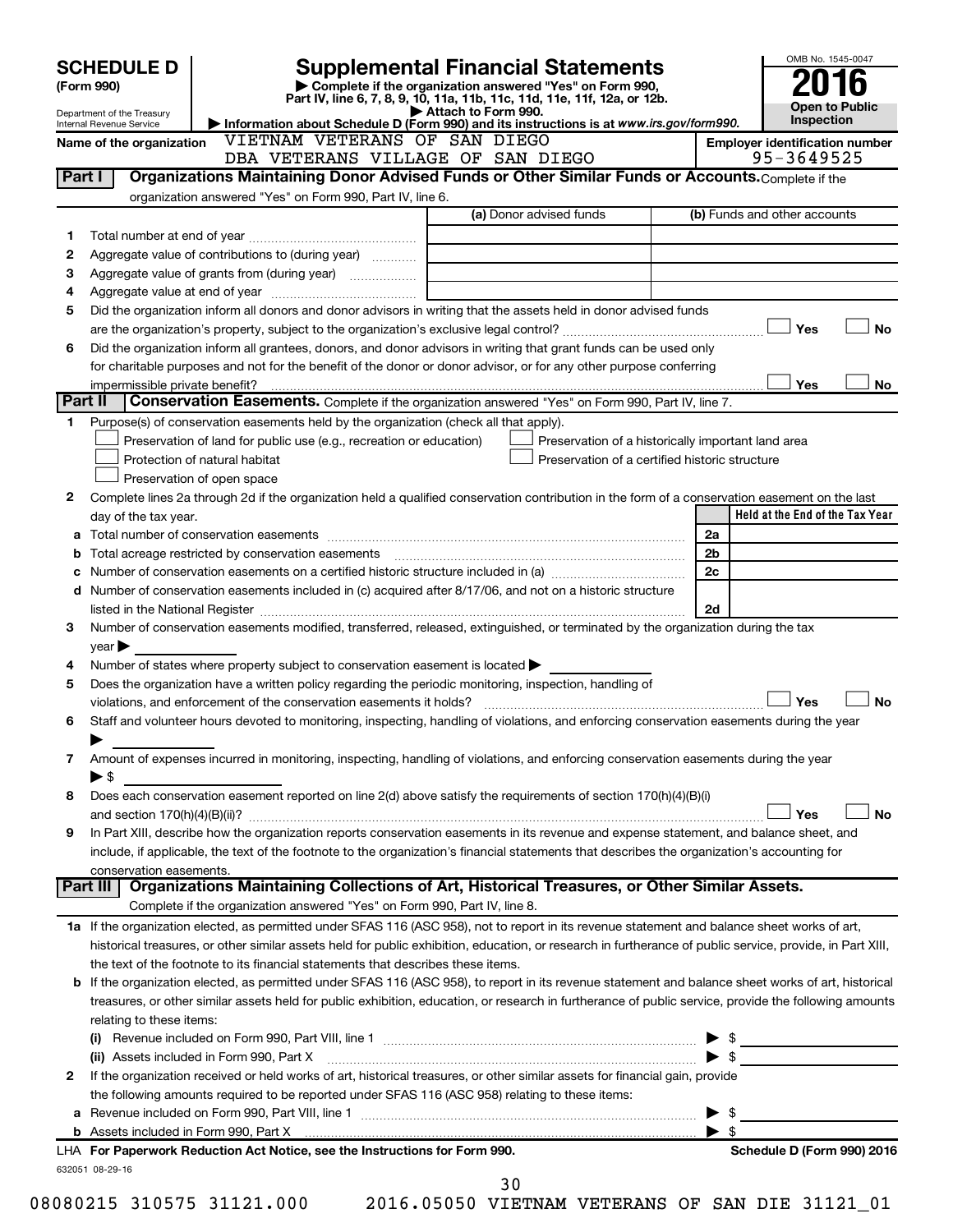|        |                                                                                                                                                                                                                                | VIETNAM VETERANS OF SAN DIEGO     |                |                                                                                                                                                                                                                               |                    |                      |                        |           |
|--------|--------------------------------------------------------------------------------------------------------------------------------------------------------------------------------------------------------------------------------|-----------------------------------|----------------|-------------------------------------------------------------------------------------------------------------------------------------------------------------------------------------------------------------------------------|--------------------|----------------------|------------------------|-----------|
|        | Schedule D (Form 990) 2016                                                                                                                                                                                                     | DBA VETERANS VILLAGE OF SAN DIEGO |                |                                                                                                                                                                                                                               |                    |                      | 95-3649525 $_{Page}$ 2 |           |
|        | Part III  <br>Organizations Maintaining Collections of Art, Historical Treasures, or Other Similar Assets (continued)                                                                                                          |                                   |                |                                                                                                                                                                                                                               |                    |                      |                        |           |
| 3      | Using the organization's acquisition, accession, and other records, check any of the following that are a significant use of its collection items                                                                              |                                   |                |                                                                                                                                                                                                                               |                    |                      |                        |           |
|        | (check all that apply):                                                                                                                                                                                                        |                                   |                |                                                                                                                                                                                                                               |                    |                      |                        |           |
| a      | Public exhibition                                                                                                                                                                                                              | d                                 |                | Loan or exchange programs                                                                                                                                                                                                     |                    |                      |                        |           |
| b      | Scholarly research                                                                                                                                                                                                             | е                                 |                | Other and the contract of the contract of the contract of the contract of the contract of the contract of the contract of the contract of the contract of the contract of the contract of the contract of the contract of the |                    |                      |                        |           |
| с      | Preservation for future generations                                                                                                                                                                                            |                                   |                |                                                                                                                                                                                                                               |                    |                      |                        |           |
| 4      | Provide a description of the organization's collections and explain how they further the organization's exempt purpose in Part XIII.                                                                                           |                                   |                |                                                                                                                                                                                                                               |                    |                      |                        |           |
| 5      | During the year, did the organization solicit or receive donations of art, historical treasures, or other similar assets                                                                                                       |                                   |                |                                                                                                                                                                                                                               |                    |                      |                        |           |
|        |                                                                                                                                                                                                                                |                                   |                |                                                                                                                                                                                                                               |                    |                      | Yes                    | No        |
|        | Part IV<br><b>Escrow and Custodial Arrangements.</b> Complete if the organization answered "Yes" on Form 990, Part IV, line 9, or                                                                                              |                                   |                |                                                                                                                                                                                                                               |                    |                      |                        |           |
|        | reported an amount on Form 990, Part X, line 21.                                                                                                                                                                               |                                   |                |                                                                                                                                                                                                                               |                    |                      |                        |           |
|        | 1a Is the organization an agent, trustee, custodian or other intermediary for contributions or other assets not included                                                                                                       |                                   |                |                                                                                                                                                                                                                               |                    |                      |                        |           |
|        |                                                                                                                                                                                                                                |                                   |                |                                                                                                                                                                                                                               |                    |                      | Yes                    | <b>No</b> |
|        | b If "Yes," explain the arrangement in Part XIII and complete the following table:                                                                                                                                             |                                   |                |                                                                                                                                                                                                                               |                    |                      |                        |           |
|        |                                                                                                                                                                                                                                |                                   |                |                                                                                                                                                                                                                               |                    |                      | Amount                 |           |
|        | c Beginning balance measurements and the contract of the contract of the contract of the contract of the contract of the contract of the contract of the contract of the contract of the contract of the contract of the contr |                                   |                |                                                                                                                                                                                                                               |                    | 1c                   |                        |           |
|        |                                                                                                                                                                                                                                |                                   |                |                                                                                                                                                                                                                               |                    | 1d                   |                        |           |
|        | e Distributions during the year manufactured and continuum control of the control of the control of the state of the control of the control of the control of the control of the control of the control of the control of the  |                                   |                |                                                                                                                                                                                                                               |                    | 1e                   |                        |           |
| f      |                                                                                                                                                                                                                                |                                   |                |                                                                                                                                                                                                                               |                    | 1f                   |                        |           |
|        | 2a Did the organization include an amount on Form 990, Part X, line 21, for escrow or custodial account liability?                                                                                                             |                                   |                |                                                                                                                                                                                                                               |                    |                      | Yes                    | No        |
|        | <b>b</b> If "Yes," explain the arrangement in Part XIII. Check here if the explanation has been provided on Part XIII                                                                                                          |                                   |                |                                                                                                                                                                                                                               |                    |                      |                        |           |
| Part V | <b>Endowment Funds.</b> Complete if the organization answered "Yes" on Form 990, Part IV, line 10.                                                                                                                             |                                   |                |                                                                                                                                                                                                                               |                    |                      |                        |           |
|        |                                                                                                                                                                                                                                | (a) Current year                  | (b) Prior year |                                                                                                                                                                                                                               | (c) Two years back | (d) Three years back | (e) Four years back    |           |
|        | 1a Beginning of year balance                                                                                                                                                                                                   |                                   |                |                                                                                                                                                                                                                               |                    |                      |                        |           |
|        |                                                                                                                                                                                                                                |                                   |                |                                                                                                                                                                                                                               |                    |                      |                        |           |
| c      | Net investment earnings, gains, and losses                                                                                                                                                                                     |                                   |                |                                                                                                                                                                                                                               |                    |                      |                        |           |
|        |                                                                                                                                                                                                                                |                                   |                |                                                                                                                                                                                                                               |                    |                      |                        |           |
|        | e Other expenditures for facilities                                                                                                                                                                                            |                                   |                |                                                                                                                                                                                                                               |                    |                      |                        |           |
|        | and programs                                                                                                                                                                                                                   |                                   |                |                                                                                                                                                                                                                               |                    |                      |                        |           |
|        | f Administrative expenses                                                                                                                                                                                                      |                                   |                |                                                                                                                                                                                                                               |                    |                      |                        |           |
| g      |                                                                                                                                                                                                                                |                                   |                |                                                                                                                                                                                                                               |                    |                      |                        |           |
| 2      | Provide the estimated percentage of the current year end balance (line 1g, column (a)) held as:                                                                                                                                |                                   |                |                                                                                                                                                                                                                               |                    |                      |                        |           |
| а      | Board designated or quasi-endowment $\blacktriangleright$                                                                                                                                                                      |                                   | %              |                                                                                                                                                                                                                               |                    |                      |                        |           |
| b      | Permanent endowment                                                                                                                                                                                                            | %                                 |                |                                                                                                                                                                                                                               |                    |                      |                        |           |
|        | c Temporarily restricted endowment                                                                                                                                                                                             | %                                 |                |                                                                                                                                                                                                                               |                    |                      |                        |           |
|        | The percentages on lines 2a, 2b, and 2c should equal 100%.                                                                                                                                                                     |                                   |                |                                                                                                                                                                                                                               |                    |                      |                        |           |
|        | 3a Are there endowment funds not in the possession of the organization that are held and administered for the organization                                                                                                     |                                   |                |                                                                                                                                                                                                                               |                    |                      |                        |           |
|        | by:                                                                                                                                                                                                                            |                                   |                |                                                                                                                                                                                                                               |                    |                      | Yes                    | No        |
|        | (i)                                                                                                                                                                                                                            |                                   |                |                                                                                                                                                                                                                               |                    |                      | 3a(i)                  |           |
|        |                                                                                                                                                                                                                                |                                   |                |                                                                                                                                                                                                                               |                    |                      | 3a(ii)                 |           |
|        |                                                                                                                                                                                                                                |                                   |                |                                                                                                                                                                                                                               |                    |                      | 3b                     |           |
| 4      | Describe in Part XIII the intended uses of the organization's endowment funds.                                                                                                                                                 |                                   |                |                                                                                                                                                                                                                               |                    |                      |                        |           |
|        | Land, Buildings, and Equipment.<br><b>Part VI</b>                                                                                                                                                                              |                                   |                |                                                                                                                                                                                                                               |                    |                      |                        |           |
|        | Complete if the organization answered "Yes" on Form 990, Part IV, line 11a. See Form 990, Part X, line 10.                                                                                                                     |                                   |                |                                                                                                                                                                                                                               |                    |                      |                        |           |
|        | Description of property                                                                                                                                                                                                        | (a) Cost or other                 |                | (b) Cost or other                                                                                                                                                                                                             |                    | (c) Accumulated      | (d) Book value         |           |
|        |                                                                                                                                                                                                                                | basis (investment)                |                | basis (other)                                                                                                                                                                                                                 |                    | depreciation         |                        |           |
|        |                                                                                                                                                                                                                                |                                   |                | 6,560,558.                                                                                                                                                                                                                    |                    |                      | 6,560,558.             |           |
|        |                                                                                                                                                                                                                                |                                   |                | 29, 352, 120.                                                                                                                                                                                                                 |                    | 5,016,271.           | 24, 335, 849.          |           |
|        |                                                                                                                                                                                                                                |                                   |                | 555,821.                                                                                                                                                                                                                      |                    | 545,085.             |                        | 10,736.   |
|        |                                                                                                                                                                                                                                |                                   |                | 2,168,148.                                                                                                                                                                                                                    |                    | 602, 196.            | 1,565,952.             |           |
|        |                                                                                                                                                                                                                                |                                   |                |                                                                                                                                                                                                                               |                    |                      |                        |           |
|        | Total. Add lines 1a through 1e. (Column (d) must equal Form 990, Part X, column (B), line 10c.)                                                                                                                                |                                   |                |                                                                                                                                                                                                                               |                    |                      | 32,473,095.            |           |
|        |                                                                                                                                                                                                                                |                                   |                |                                                                                                                                                                                                                               |                    |                      |                        |           |

**Schedule D (Form 990) 2016**

632052 08-29-16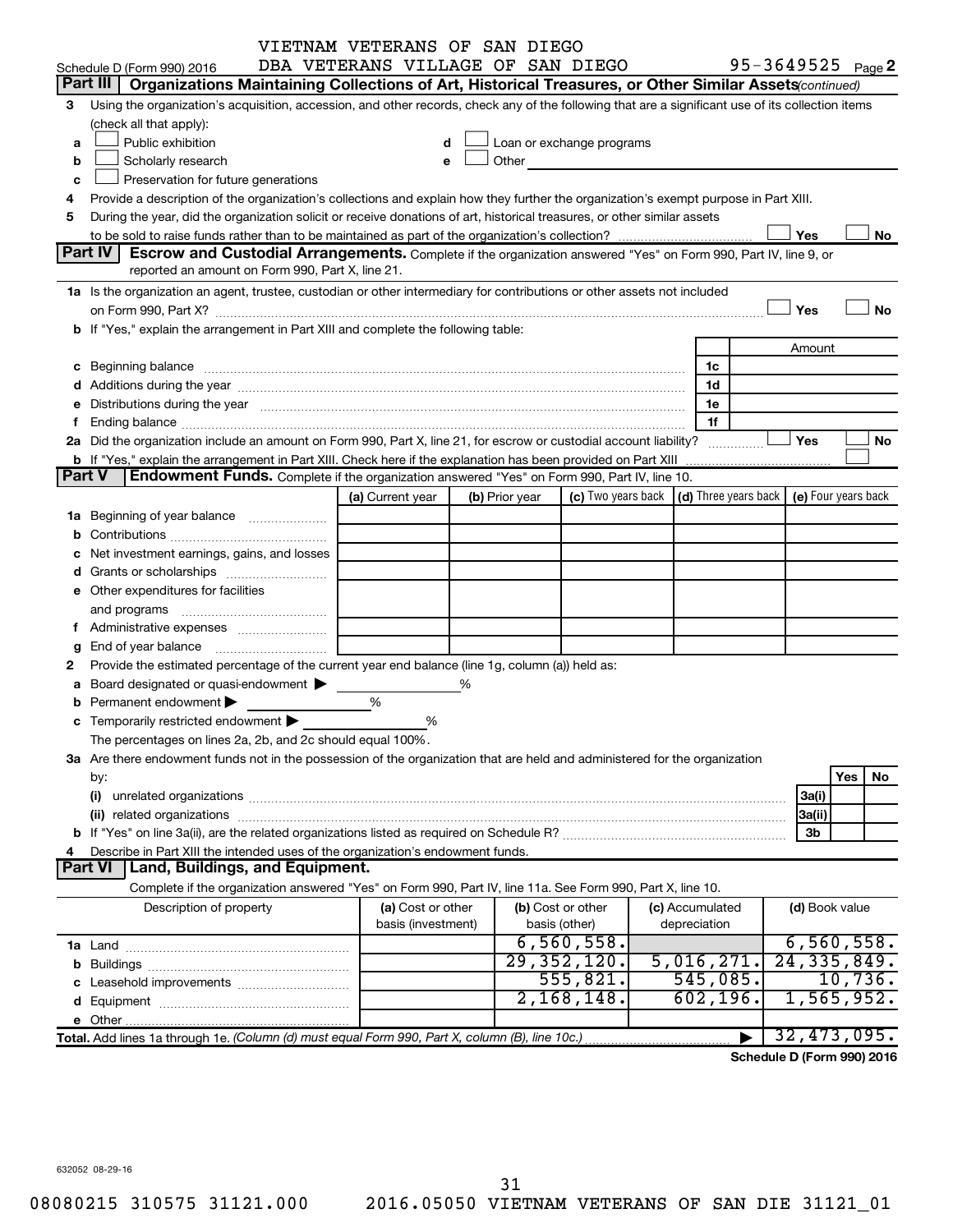| VIETNAM VETERANS OF SAN DIEGO |  |                                   |            |
|-------------------------------|--|-----------------------------------|------------|
|                               |  | DBA VETERANS VILLAGE OF SAN DIEGO | 95-3649525 |

| (a) Description of security or category (including name of security)                                                                                                                                                    |                 | Complete if the organization answered "Yes" on Form 990, Part IV, line 11b. See Form 990, Part X, line 12. |                                                           |                              |
|-------------------------------------------------------------------------------------------------------------------------------------------------------------------------------------------------------------------------|-----------------|------------------------------------------------------------------------------------------------------------|-----------------------------------------------------------|------------------------------|
|                                                                                                                                                                                                                         | (b) Book value  |                                                                                                            | (c) Method of valuation: Cost or end-of-year market value |                              |
| (1) Financial derivatives                                                                                                                                                                                               |                 |                                                                                                            |                                                           |                              |
|                                                                                                                                                                                                                         |                 |                                                                                                            |                                                           |                              |
| $(3)$ Other                                                                                                                                                                                                             |                 |                                                                                                            |                                                           |                              |
| (A)                                                                                                                                                                                                                     |                 |                                                                                                            |                                                           |                              |
| (B)                                                                                                                                                                                                                     |                 |                                                                                                            |                                                           |                              |
| (C)                                                                                                                                                                                                                     |                 |                                                                                                            |                                                           |                              |
| (D)                                                                                                                                                                                                                     |                 |                                                                                                            |                                                           |                              |
| (E)                                                                                                                                                                                                                     |                 |                                                                                                            |                                                           |                              |
| (F)                                                                                                                                                                                                                     |                 |                                                                                                            |                                                           |                              |
| (G)                                                                                                                                                                                                                     |                 |                                                                                                            |                                                           |                              |
| (H)                                                                                                                                                                                                                     |                 |                                                                                                            |                                                           |                              |
| Total. (Col. (b) must equal Form 990, Part X, col. (B) line 12.) $\blacktriangleright$                                                                                                                                  |                 |                                                                                                            |                                                           |                              |
| Part VIII Investments - Program Related.                                                                                                                                                                                |                 |                                                                                                            |                                                           |                              |
| Complete if the organization answered "Yes" on Form 990, Part IV, line 11c. See Form 990, Part X, line 13.                                                                                                              |                 |                                                                                                            |                                                           |                              |
| (a) Description of investment                                                                                                                                                                                           | (b) Book value  |                                                                                                            | (c) Method of valuation: Cost or end-of-year market value |                              |
| (1)                                                                                                                                                                                                                     |                 |                                                                                                            |                                                           |                              |
| (2)                                                                                                                                                                                                                     |                 |                                                                                                            |                                                           |                              |
| (3)                                                                                                                                                                                                                     |                 |                                                                                                            |                                                           |                              |
| (4)                                                                                                                                                                                                                     |                 |                                                                                                            |                                                           |                              |
| (5)                                                                                                                                                                                                                     |                 |                                                                                                            |                                                           |                              |
| (6)                                                                                                                                                                                                                     |                 |                                                                                                            |                                                           |                              |
| (7)                                                                                                                                                                                                                     |                 |                                                                                                            |                                                           |                              |
| (8)                                                                                                                                                                                                                     |                 |                                                                                                            |                                                           |                              |
| (9)                                                                                                                                                                                                                     |                 |                                                                                                            |                                                           |                              |
| Total. (Col. (b) must equal Form 990, Part X, col. (B) line 13.)                                                                                                                                                        |                 |                                                                                                            |                                                           |                              |
|                                                                                                                                                                                                                         |                 |                                                                                                            |                                                           |                              |
| <b>Other Assets.</b><br>Part IX                                                                                                                                                                                         |                 |                                                                                                            |                                                           |                              |
| Complete if the organization answered "Yes" on Form 990, Part IV, line 11d. See Form 990, Part X, line 15.                                                                                                              |                 |                                                                                                            |                                                           |                              |
|                                                                                                                                                                                                                         | (a) Description |                                                                                                            |                                                           | (b) Book value               |
| CONSTRUCTION IN PROGRESS<br>(1)                                                                                                                                                                                         |                 |                                                                                                            |                                                           |                              |
| FUND CONTROL-VISION<br>(2)                                                                                                                                                                                              |                 |                                                                                                            |                                                           |                              |
| DUE FROM RELATED PARTIES<br>(3)                                                                                                                                                                                         |                 |                                                                                                            |                                                           |                              |
|                                                                                                                                                                                                                         |                 |                                                                                                            |                                                           |                              |
| (4)                                                                                                                                                                                                                     |                 |                                                                                                            |                                                           |                              |
| (5)                                                                                                                                                                                                                     |                 |                                                                                                            |                                                           |                              |
| (6)                                                                                                                                                                                                                     |                 |                                                                                                            |                                                           |                              |
| (7)                                                                                                                                                                                                                     |                 |                                                                                                            |                                                           |                              |
| (8)                                                                                                                                                                                                                     |                 |                                                                                                            |                                                           |                              |
| (9)                                                                                                                                                                                                                     |                 |                                                                                                            |                                                           | 3,503,685.<br>282.<br>9,805. |
|                                                                                                                                                                                                                         |                 |                                                                                                            |                                                           |                              |
| <b>Other Liabilities.</b><br>Part X                                                                                                                                                                                     |                 |                                                                                                            |                                                           |                              |
| Complete if the organization answered "Yes" on Form 990, Part IV, line 11e or 11f. See Form 990, Part X, line 25.                                                                                                       |                 |                                                                                                            |                                                           | 3,513,772.                   |
| (a) Description of liability<br>1.                                                                                                                                                                                      |                 | (b) Book value                                                                                             |                                                           |                              |
| Federal income taxes<br>(1)                                                                                                                                                                                             |                 |                                                                                                            |                                                           |                              |
| CAPITAL RESERVE FUND LIABILITY<br>(2)                                                                                                                                                                                   |                 | 60,000.                                                                                                    |                                                           |                              |
| (3)                                                                                                                                                                                                                     |                 |                                                                                                            |                                                           |                              |
| (4)                                                                                                                                                                                                                     |                 |                                                                                                            |                                                           |                              |
| (5)                                                                                                                                                                                                                     |                 |                                                                                                            |                                                           |                              |
| (6)                                                                                                                                                                                                                     |                 |                                                                                                            |                                                           |                              |
| (7)                                                                                                                                                                                                                     |                 |                                                                                                            |                                                           |                              |
| (8)                                                                                                                                                                                                                     |                 |                                                                                                            |                                                           |                              |
| (9)                                                                                                                                                                                                                     |                 |                                                                                                            |                                                           |                              |
| Total. (Column (b) must equal Form 990, Part X, col. (B) line 25.)<br>Liability for uncertain tax positions. In Part XIII, provide the text of the footnote to the organization's financial statements that reports the |                 | 60,000.                                                                                                    |                                                           |                              |

632053 08-29-16

08080215 310575 31121.000 2016.05050 VIETNAM VETERANS OF SAN DIE 31121\_01 32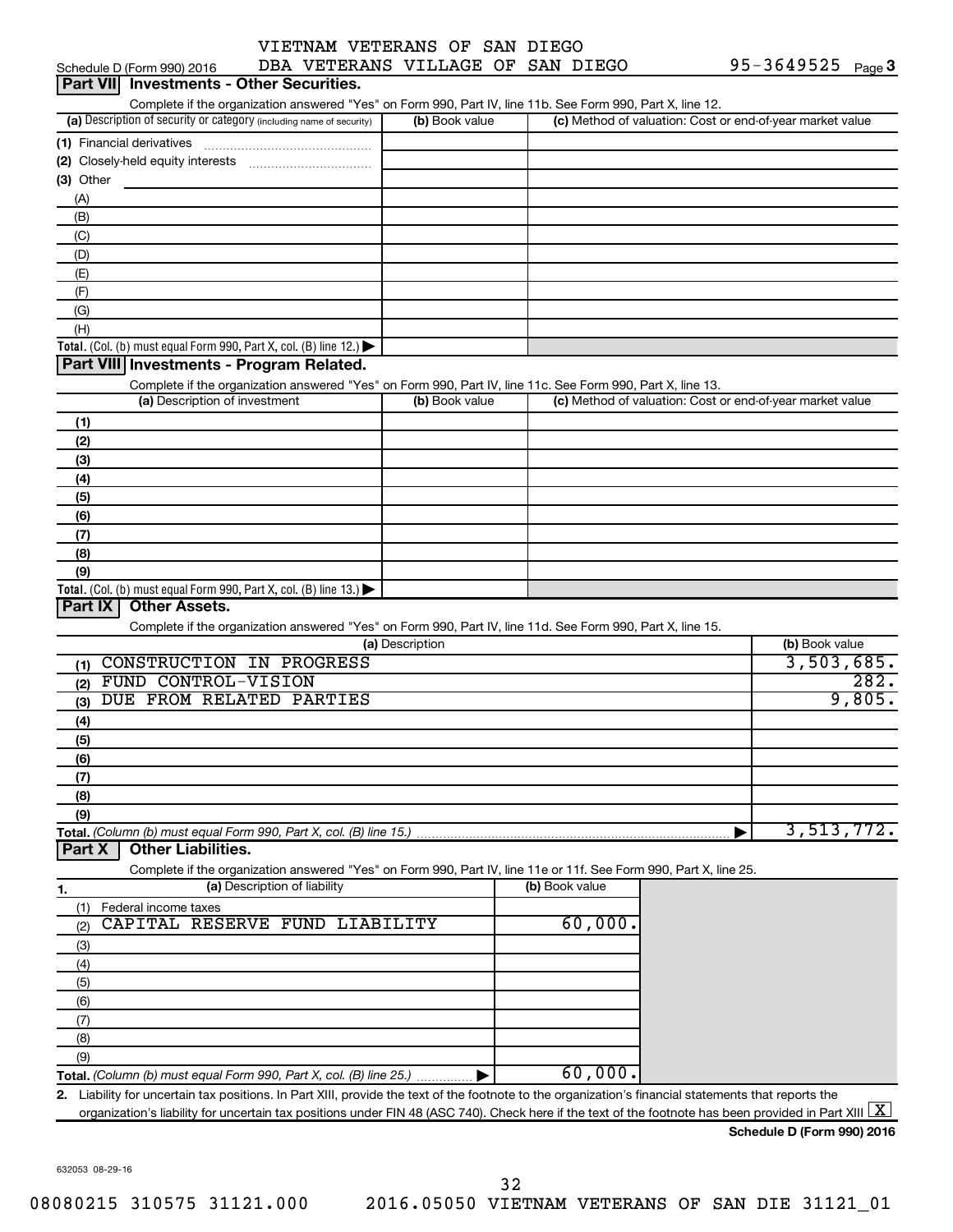|             | VIETNAM VETERANS OF SAN DIEGO                                                                                                                                                                                                        |                |           |                |                              |          |
|-------------|--------------------------------------------------------------------------------------------------------------------------------------------------------------------------------------------------------------------------------------|----------------|-----------|----------------|------------------------------|----------|
|             | DBA VETERANS VILLAGE OF SAN DIEGO<br>Schedule D (Form 990) 2016                                                                                                                                                                      |                |           |                | 95-3649525 <sub>Page</sub> 4 |          |
|             | <b>Part XI</b><br>Reconciliation of Revenue per Audited Financial Statements With Revenue per Return.                                                                                                                                |                |           |                |                              |          |
|             | Complete if the organization answered "Yes" on Form 990, Part IV, line 12a.                                                                                                                                                          |                |           |                |                              |          |
| 1           | Total revenue, gains, and other support per audited financial statements [111][11] matter controller matter controller matter controller matter matter matter matter matter matter matter matter matter matter matter matter m       |                |           | $\mathbf{1}$   | 10,698,562.                  |          |
| 2           | Amounts included on line 1 but not on Form 990, Part VIII, line 12:                                                                                                                                                                  |                |           |                |                              |          |
| a           |                                                                                                                                                                                                                                      | 2a             |           |                |                              |          |
| b           |                                                                                                                                                                                                                                      | 2 <sub>b</sub> | 473, 333. |                |                              |          |
| с           |                                                                                                                                                                                                                                      | 2c             |           |                |                              |          |
| d           |                                                                                                                                                                                                                                      | 2d             |           |                |                              |          |
| е           | Add lines 2a through 2d                                                                                                                                                                                                              |                |           | <b>2e</b>      |                              | 473,333. |
| 3           |                                                                                                                                                                                                                                      |                | 3         | 10, 225, 229.  |                              |          |
| 4           | Amounts included on Form 990, Part VIII, line 12, but not on line 1:                                                                                                                                                                 |                |           |                |                              |          |
| a           |                                                                                                                                                                                                                                      | 4a             |           |                |                              |          |
| b           |                                                                                                                                                                                                                                      | 4 <sub>h</sub> |           |                |                              |          |
|             | Add lines 4a and 4b                                                                                                                                                                                                                  |                |           | 4с             |                              | $0$ .    |
| 5           |                                                                                                                                                                                                                                      |                | 5         | 10, 225, 229.  |                              |          |
|             | Part XII   Reconciliation of Expenses per Audited Financial Statements With Expenses per Return.                                                                                                                                     |                |           |                |                              |          |
|             | Complete if the organization answered "Yes" on Form 990, Part IV, line 12a.                                                                                                                                                          |                |           |                |                              |          |
| 1           |                                                                                                                                                                                                                                      |                |           | $\blacksquare$ | 11, 224, 559.                |          |
| 2           | Amounts included on line 1 but not on Form 990, Part IX, line 25:                                                                                                                                                                    |                |           |                |                              |          |
| a           |                                                                                                                                                                                                                                      | 2a l           | 473,333.  |                |                              |          |
| b           |                                                                                                                                                                                                                                      | 2 <sub>b</sub> |           |                |                              |          |
|             |                                                                                                                                                                                                                                      | 2 <sub>c</sub> |           |                |                              |          |
| d           |                                                                                                                                                                                                                                      | 2d             | 9,805.    |                |                              |          |
| $\mathbf e$ | Add lines 2a through 2d <b>continuum contract and all contract and all contract and all contract and all contract and all contract and all contract and all contract and all contract and all contract and all contract and all </b> |                |           | 2e             |                              | 483,138. |
| 3           |                                                                                                                                                                                                                                      |                |           | $\mathbf{a}$   | 10, 741, 421.                |          |
| 4           | Amounts included on Form 990, Part IX, line 25, but not on line 1:                                                                                                                                                                   |                |           |                |                              |          |
| a           |                                                                                                                                                                                                                                      | 4a             |           |                |                              |          |
| b           |                                                                                                                                                                                                                                      | 4b             |           |                |                              |          |
|             | Add lines 4a and 4b                                                                                                                                                                                                                  |                |           | 4c             |                              | о.       |
|             |                                                                                                                                                                                                                                      |                |           | 5              | 10,741,421                   |          |
|             | Part XIII Supplemental Information.                                                                                                                                                                                                  |                |           |                |                              |          |

Provide the descriptions required for Part II, lines 3, 5, and 9; Part III, lines 1a and 4; Part IV, lines 1b and 2b; Part V, line 4; Part X, line 2; Part XI, lines 2d and 4b; and Part XII, lines 2d and 4b. Also complete this part to provide any additional information.

PART X, LINE 2:

|  | THE ORGANIZATION FOLLOWS THE PROVISIONS OF UNCERTAIN TAX POSITIONS AS     |  |  |  |  |  |
|--|---------------------------------------------------------------------------|--|--|--|--|--|
|  | ADDRESSED IN FASB ACCOUNTING STANDARDS CODIFICATION. THE ORGANIZATION     |  |  |  |  |  |
|  | RECOGNIZES ACCRUED INTEREST AND PENALTIES ASSOCIATED WITH UNCERTAIN TAX   |  |  |  |  |  |
|  | POSITIONS AS PART OF THE INCOME TAX PROVISION, WHEN APPLICABLE. THERE ARE |  |  |  |  |  |
|  | NO AMOUNTS ACCRUED IN THE FINANCIAL STATEMENTS RELATED TO UNCERTAIN TAX   |  |  |  |  |  |
|  | POSITIONS FOR THE YEARS ENDED JUNE 30, 2017, AND 2016.                    |  |  |  |  |  |

#### PART XII, LINE 2D - OTHER ADJUSTMENTS:

#### EXPENSES FROM RELATED ORGANIZATION PER CONSOLIDATED GAAP

#### STATEMENTS 9,805.

632054 08-29-16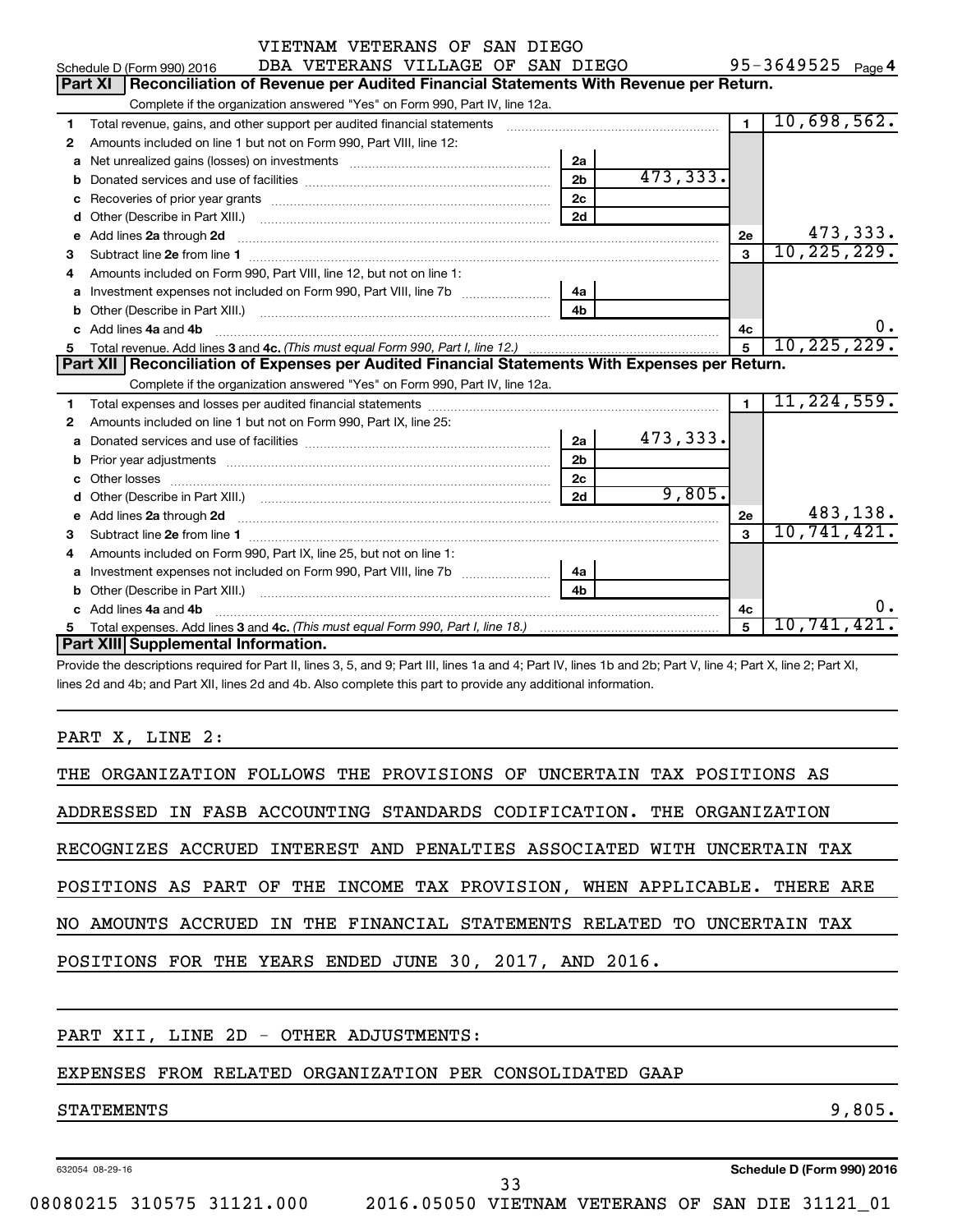| DBA VETERANS VILLAGE OF SAN DIEGO<br>Schedule D (Form 990) 2016 DBA VETERA<br>Part XIII Supplemental Information (continued) |  |    |  | 95-3649525 Page 5                                                             |
|------------------------------------------------------------------------------------------------------------------------------|--|----|--|-------------------------------------------------------------------------------|
|                                                                                                                              |  |    |  |                                                                               |
|                                                                                                                              |  |    |  |                                                                               |
|                                                                                                                              |  |    |  |                                                                               |
|                                                                                                                              |  |    |  |                                                                               |
|                                                                                                                              |  |    |  |                                                                               |
|                                                                                                                              |  |    |  |                                                                               |
|                                                                                                                              |  |    |  |                                                                               |
|                                                                                                                              |  |    |  |                                                                               |
|                                                                                                                              |  |    |  |                                                                               |
|                                                                                                                              |  |    |  |                                                                               |
|                                                                                                                              |  |    |  |                                                                               |
|                                                                                                                              |  |    |  |                                                                               |
|                                                                                                                              |  |    |  |                                                                               |
|                                                                                                                              |  |    |  |                                                                               |
|                                                                                                                              |  |    |  |                                                                               |
|                                                                                                                              |  |    |  |                                                                               |
|                                                                                                                              |  |    |  |                                                                               |
|                                                                                                                              |  |    |  |                                                                               |
|                                                                                                                              |  |    |  |                                                                               |
|                                                                                                                              |  |    |  |                                                                               |
|                                                                                                                              |  |    |  |                                                                               |
|                                                                                                                              |  |    |  |                                                                               |
|                                                                                                                              |  |    |  |                                                                               |
|                                                                                                                              |  |    |  |                                                                               |
|                                                                                                                              |  |    |  |                                                                               |
|                                                                                                                              |  |    |  |                                                                               |
|                                                                                                                              |  |    |  |                                                                               |
|                                                                                                                              |  |    |  |                                                                               |
|                                                                                                                              |  |    |  |                                                                               |
|                                                                                                                              |  |    |  |                                                                               |
|                                                                                                                              |  |    |  |                                                                               |
|                                                                                                                              |  |    |  |                                                                               |
|                                                                                                                              |  |    |  |                                                                               |
|                                                                                                                              |  |    |  |                                                                               |
|                                                                                                                              |  |    |  |                                                                               |
|                                                                                                                              |  |    |  |                                                                               |
|                                                                                                                              |  |    |  |                                                                               |
|                                                                                                                              |  |    |  |                                                                               |
|                                                                                                                              |  |    |  |                                                                               |
|                                                                                                                              |  |    |  |                                                                               |
|                                                                                                                              |  |    |  |                                                                               |
|                                                                                                                              |  |    |  |                                                                               |
| 08080215 310575 31121.000                                                                                                    |  |    |  |                                                                               |
|                                                                                                                              |  | 34 |  | Schedule D (Form 990) 2016<br>2016.05050 VIETNAM VETERANS OF SAN DIE 31121_01 |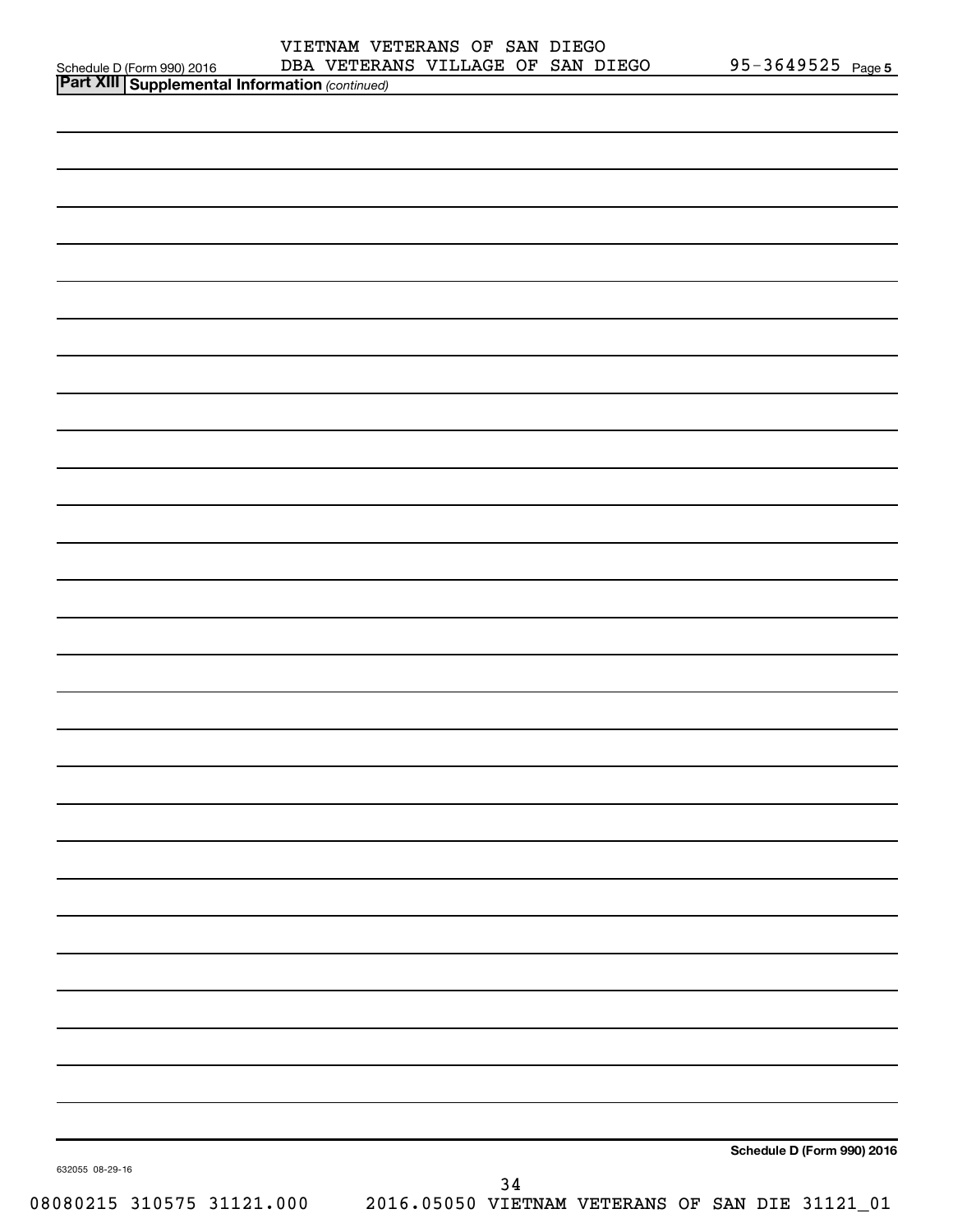|        | <b>SCHEDULE M</b>                                      |                                                                                                                                |                         | <b>Noncash Contributions</b> |                                                                       |             | OMB No. 1545-0047                     |            |    |
|--------|--------------------------------------------------------|--------------------------------------------------------------------------------------------------------------------------------|-------------------------|------------------------------|-----------------------------------------------------------------------|-------------|---------------------------------------|------------|----|
|        | (Form 990)                                             |                                                                                                                                |                         |                              |                                                                       |             |                                       | 2016       |    |
|        |                                                        | > Complete if the organizations answered "Yes" on Form 990, Part IV, lines 29 or 30.                                           |                         |                              |                                                                       |             |                                       |            |    |
|        | Department of the Treasury<br>Internal Revenue Service | Attach to Form 990.                                                                                                            |                         |                              |                                                                       |             | <b>Open To Public</b>                 | Inspection |    |
|        | Name of the organization                               | Information about Schedule M (Form 990) and its instructions is at www.irs.gov/form990.<br>VIETNAM VETERANS OF SAN DIEGO       |                         |                              |                                                                       |             | <b>Employer identification number</b> |            |    |
|        |                                                        | DBA VETERANS VILLAGE OF SAN DIEGO                                                                                              |                         |                              |                                                                       |             | 95-3649525                            |            |    |
| Part I | <b>Types of Property</b>                               |                                                                                                                                |                         |                              |                                                                       |             |                                       |            |    |
|        |                                                        |                                                                                                                                | (a)                     | (b)                          | (c)                                                                   |             | (d)                                   |            |    |
|        |                                                        |                                                                                                                                | Check if                | Number of                    | Noncash contribution                                                  |             | Method of determining                 |            |    |
|        |                                                        |                                                                                                                                | applicable              | contributions or             | amounts reported on<br>items contributed Form 990, Part VIII, line 1g |             | noncash contribution amounts          |            |    |
| 1      |                                                        |                                                                                                                                |                         |                              |                                                                       |             |                                       |            |    |
| 2      |                                                        |                                                                                                                                |                         |                              |                                                                       |             |                                       |            |    |
| З      |                                                        |                                                                                                                                |                         |                              |                                                                       |             |                                       |            |    |
| 4      |                                                        |                                                                                                                                | $\overline{\text{x}}$   |                              |                                                                       | 218.FMV     |                                       |            |    |
| 5      |                                                        | Clothing and household goods                                                                                                   | $\overline{\texttt{x}}$ |                              |                                                                       | 26,510.FMV  |                                       |            |    |
| 6      |                                                        |                                                                                                                                | $\overline{\text{x}}$   | 1                            |                                                                       | 11,595.FMV  |                                       |            |    |
| 7      |                                                        |                                                                                                                                |                         |                              |                                                                       |             |                                       |            |    |
| 8      |                                                        |                                                                                                                                |                         |                              |                                                                       |             |                                       |            |    |
| 9      |                                                        | Securities - Publicly traded                                                                                                   |                         |                              |                                                                       |             |                                       |            |    |
| 10     |                                                        | Securities - Closely held stock                                                                                                |                         |                              |                                                                       |             |                                       |            |    |
| 11     | Securities - Partnership, LLC, or                      |                                                                                                                                |                         |                              |                                                                       |             |                                       |            |    |
|        | trust interests                                        |                                                                                                                                |                         |                              |                                                                       |             |                                       |            |    |
| 12     |                                                        |                                                                                                                                |                         |                              |                                                                       |             |                                       |            |    |
| 13     | Qualified conservation contribution -                  |                                                                                                                                |                         |                              |                                                                       |             |                                       |            |    |
|        | Historic structures                                    |                                                                                                                                |                         |                              |                                                                       |             |                                       |            |    |
| 14     |                                                        | Qualified conservation contribution - Other                                                                                    |                         |                              |                                                                       |             |                                       |            |    |
| 15     |                                                        |                                                                                                                                |                         |                              |                                                                       |             |                                       |            |    |
| 16     |                                                        |                                                                                                                                |                         |                              |                                                                       |             |                                       |            |    |
| 17     |                                                        |                                                                                                                                |                         |                              |                                                                       |             |                                       |            |    |
| 18     |                                                        |                                                                                                                                |                         |                              |                                                                       |             |                                       |            |    |
| 19     |                                                        |                                                                                                                                | $\overline{\texttt{x}}$ | 8                            |                                                                       | 6,400.FMV   |                                       |            |    |
| 20     |                                                        | Drugs and medical supplies                                                                                                     |                         |                              |                                                                       |             |                                       |            |    |
| 21     |                                                        |                                                                                                                                |                         |                              |                                                                       |             |                                       |            |    |
| 22     |                                                        |                                                                                                                                |                         |                              |                                                                       |             |                                       |            |    |
| 23     |                                                        |                                                                                                                                |                         |                              |                                                                       |             |                                       |            |    |
| 24     |                                                        |                                                                                                                                |                         |                              |                                                                       |             |                                       |            |    |
| 25     | Other                                                  | GIFT CARDS/<br>т                                                                                                               | Х                       | 3                            |                                                                       | 400,390.FMV |                                       |            |    |
| 26     | Other                                                  | SPORTS TICKET                                                                                                                  | $\overline{\text{x}}$   | 4                            |                                                                       | 19,256.FMV  |                                       |            |    |
| 27     | Other                                                  | MEDICAL EQUIP                                                                                                                  | $\overline{\mathbf{x}}$ | 12                           |                                                                       | 2,125.FMV   |                                       |            |    |
| 28     | Other                                                  | GAMES/TOYS                                                                                                                     | $\overline{\text{x}}$   | 6                            |                                                                       | 195.FMV     |                                       |            |    |
| 29     |                                                        | Number of Forms 8283 received by the organization during the tax year for contributions                                        |                         |                              |                                                                       |             |                                       |            |    |
|        |                                                        | for which the organization completed Form 8283, Part IV, Donee Acknowledgement                                                 |                         |                              |                                                                       | 29          |                                       |            |    |
|        |                                                        |                                                                                                                                |                         |                              |                                                                       |             |                                       | Yes        | No |
|        |                                                        | 30a During the year, did the organization receive by contribution any property reported in Part I, lines 1 through 28, that it |                         |                              |                                                                       |             |                                       |            |    |
|        |                                                        | must hold for at least three years from the date of the initial contribution, and which isn't required to be used for          |                         |                              |                                                                       |             |                                       |            |    |
|        |                                                        |                                                                                                                                |                         |                              |                                                                       |             | 30a                                   |            | х  |
|        |                                                        | <b>b</b> If "Yes," describe the arrangement in Part II.                                                                        |                         |                              |                                                                       |             |                                       |            |    |
| 31     |                                                        | Does the organization have a gift acceptance policy that requires the review of any nonstandard contributions?                 |                         |                              |                                                                       |             | 31                                    | х          |    |
|        |                                                        | 32a Does the organization hire or use third parties or related organizations to solicit, process, or sell noncash              |                         |                              |                                                                       |             |                                       |            |    |
|        | contributions?                                         |                                                                                                                                |                         |                              |                                                                       |             | 32a                                   | х          |    |
|        | <b>b</b> If "Yes," describe in Part II.                |                                                                                                                                |                         |                              |                                                                       |             |                                       |            |    |
| 33     |                                                        | If the organization didn't report an amount in column (c) for a type of property for which column (a) is checked,              |                         |                              |                                                                       |             |                                       |            |    |
|        | describe in Part II.                                   |                                                                                                                                |                         |                              |                                                                       |             |                                       |            |    |
| LHA    |                                                        | For Paperwork Reduction Act Notice, see the Instructions for Form 990.                                                         |                         |                              |                                                                       |             | <b>Schedule M (Form 990) (2016)</b>   |            |    |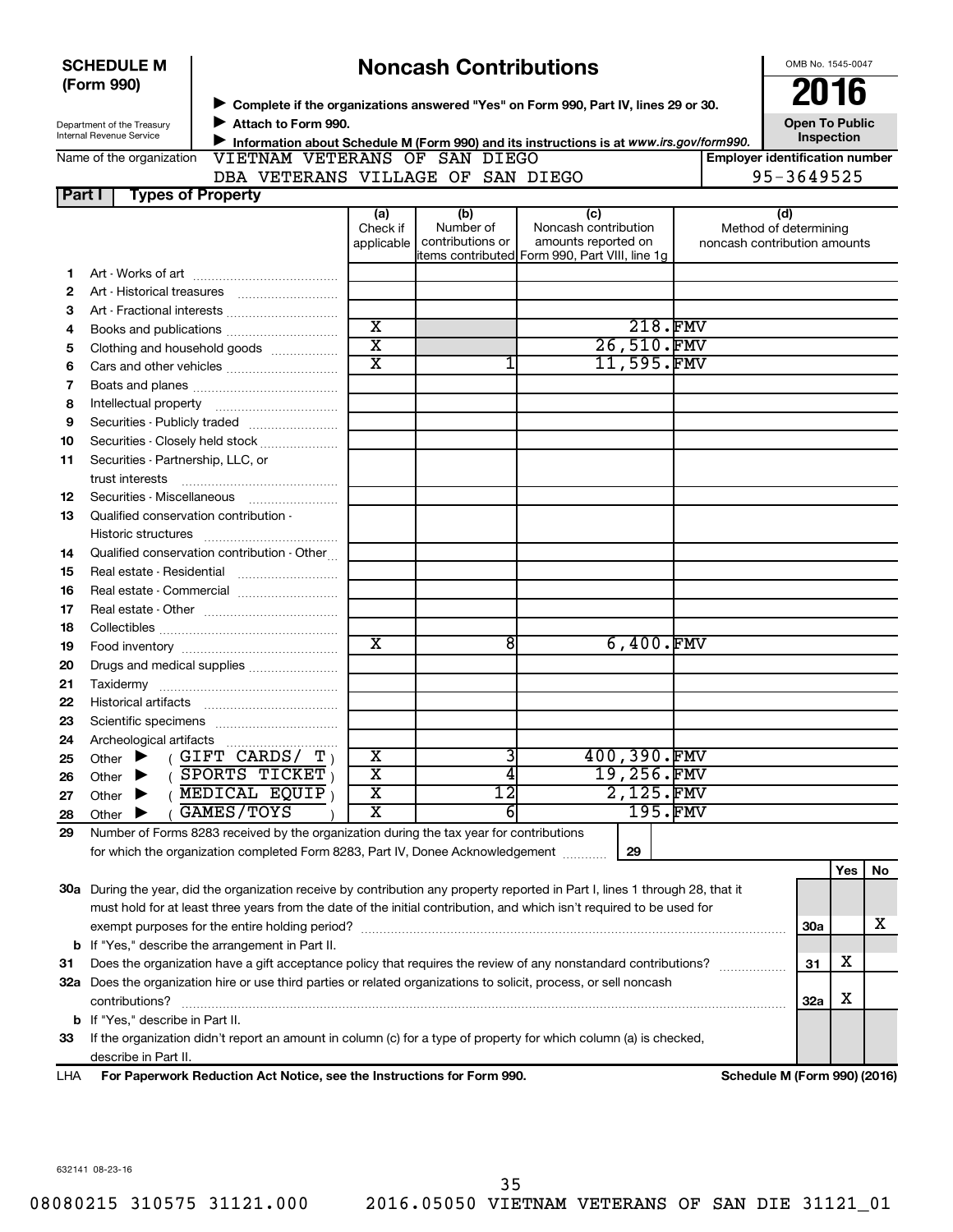Schedule M (Form 990) (2016) DBA VETERANS VILLAGE OF SAN DIEGO  $95-3649525$  Page VIETNAM VETERANS OF SAN DIEGO

Part II | Supplemental Information. Provide the information required by Part I, lines 30b, 32b, and 33, and whether the organization is reporting in Part I, column (b), the number of contributions, the number of items received, or a combination of both. Also complete this part for any additional information.

#### PART I, OTHER TYPES OF PROPERTY:

FURNITURE

(A) CHECK IF APPLICABLE = X

(B) NUMBER OF CONTRIBUTIONS = 2

(C) REVENUE REPORTED ON FORM 990, PART VIII \$ 80.

(D) METHOD OF DETERMINING REVENUE: FMV

SCHEDULE M, LINE 32B:

VVSD USES A COMMERCIAL FUNDRAISER TO MANAGE THEIR VEHICLE DONATIONS:

AMERICAN DONATION ORGANIZATION

PO BOX 210742

CHULA VISTA, CA 91921

**Schedule M (Form 990) (2016)**

632142 08-23-16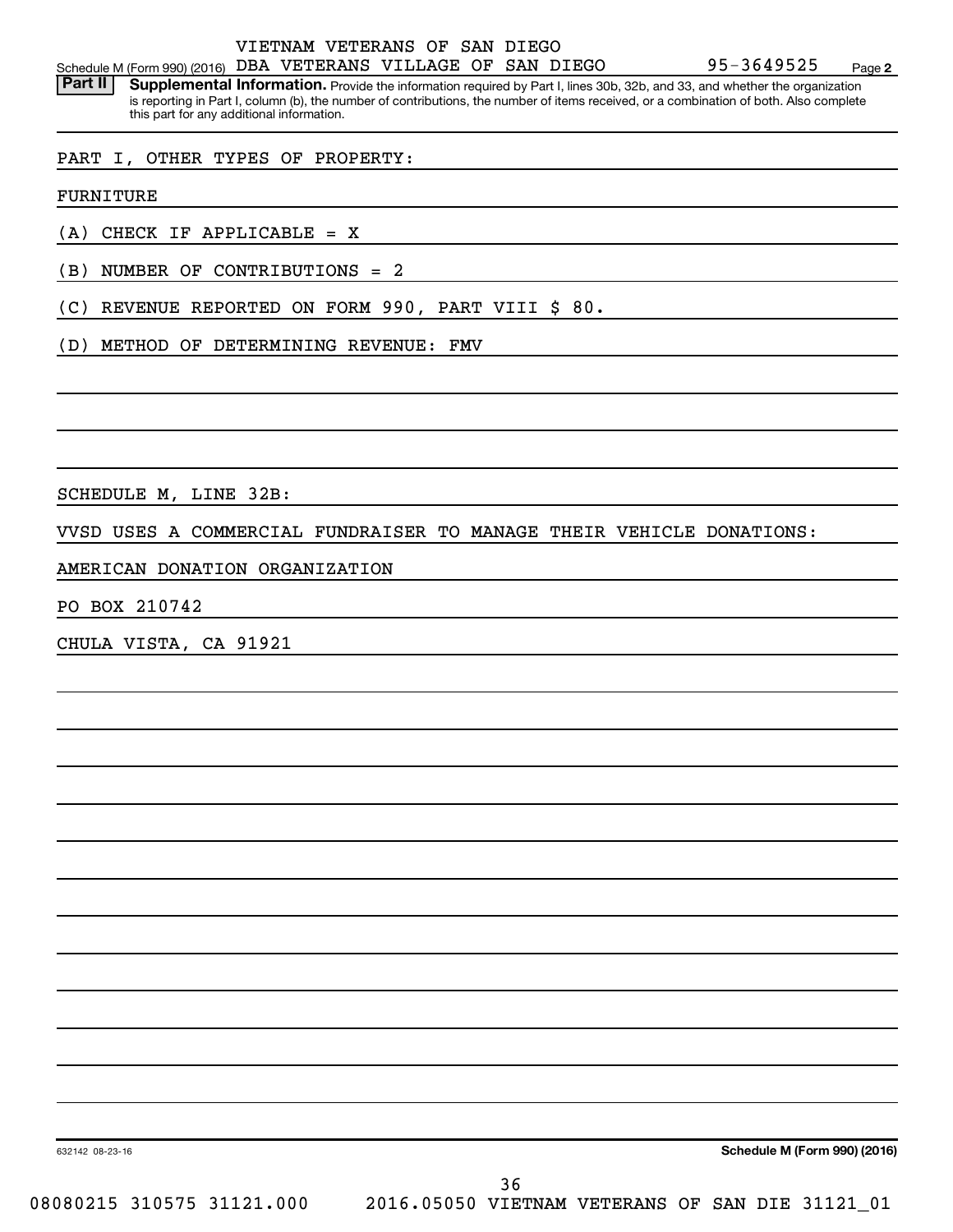Internal Revenue Service

Department of the Treasury **(Form 990 or 990-EZ)**

Name of the organization

**SCHEDULE O Supplemental Information to Form 990 or 990-EZ 2016**

**Complete to provide information for responses to specific questions on Form 990 or 990-EZ or to provide any additional information. | Attach to Form 990 or 990-EZ.**



**Information about Schedule O (Form 990 or 990-EZ) and its instructions is at WWW.irs.gov/form990.** VIETNAM VETERANS OF SAN DIEGO DBA VETERANS VILLAGE OF SAN DIEGO | 95-3649525

**Employer identification number**

FORM 990, PART III, LINE 1, DESCRIPTION OF ORGANIZATION MISSION:

WE BELIEVE IN THE INHERENT WORTH OF EACH AND EVERY VETERAN AND HIS OR

HER RIGHT TO A REHABILITATION PROGRAM WHICH LEADS TO RENEWED SELF-WORTH

AND INDEPENDENT LIVING. VIETNAM VETERANS OF SAN DIEGO, AS AN

ORGANIZATION, SHALL ACCOMPLISH THIS THROUGH APPROPRIATE RELATED GOALS.

FORM 990, PART III, LINE 4D, OTHER PROGRAM SERVICES:

WELCOME HOME FAMILY PROGRAM: THE WELCOME HOME FAMILY PROGRAM PROVIDES THE NECESSARY LIFE SKILLS SUCH AS POSITIVE PARENTING AND COMMUNITY INVOLVEMENT, IN A CLEAN AND SOBER SUPPORTIVE (25 BED,-7 2 BR APARTMENT) ENVIRONMENT TO STRENGTHEN, ENCOURAGE AND PREPARE FAMILIES IN TRANSITION FROM DYSFUNCTIONAL UNHEALTHY LIVING AND ACTIVE ADDICTION TO BECOMING DRUG FREE PRODUCTIVE HEALTHY SUCCESSFUL FAMILIES. OUR CLIENTS ARE PROVIDED WITH TRANSITIONAL HOUSING AND TAUGHT THE SKILLS NECESSARY TO SEEK, OBTAIN AND MAINTAIN PERMANENT EMPLOYMENT. OUR PROGRAM ASSURES THAT EACH CLIENT HAS THE WORKING KNOWLEDGE REQUIRED FOR SUCCESS IN INDEPENDENT LIVING.

MAHEDY SOBER LIVING HOUSE (FOUNDERS PROGRAM):

A RESIDENT MANAGER LIVES AT THE FACILITY, WHICH HOUSES BOTH MALE AND

FEMALE ALUMNI OF THE TREATMENT CENTER WHO ARE EMPLOYED. RESIDENT

EXPECTATIONS ARE AS FOLLOWS WORK WITH A CASE MANAGER TO PLAN AND

MAINTAIN A HEALTHY, PRODUCTIVE LIFESTYLE, DEVELOP AND FOLLOW A SOLID

RECOVERY PLAN, ENGAGE IN INDIVIDUAL AND GROUP THERAPY, IMPROVE THEIR

INDEPENDENT AND SOCIAL LIVING SKILLS. RESIDENTS WORK WITH COUNSELORS AT

THE VETERANS REHABILITATION CENTER ON GOAL DEVELOPMENT, 12-STEP

632211 08-25-16 LHA For Paperwork Reduction Act Notice, see the Instructions for Form 990 or 990-EZ. Schedule O (Form 990 or 990-EZ) (2016) PROGRAMS, SELF-ESTEEM, POST-TRAUMATIC STRESS DISORDER, TRAUMATIC BRAIN

```
08080215 310575 31121.000 2016.05050 VIETNAM VETERANS OF SAN DIE 31121_01
```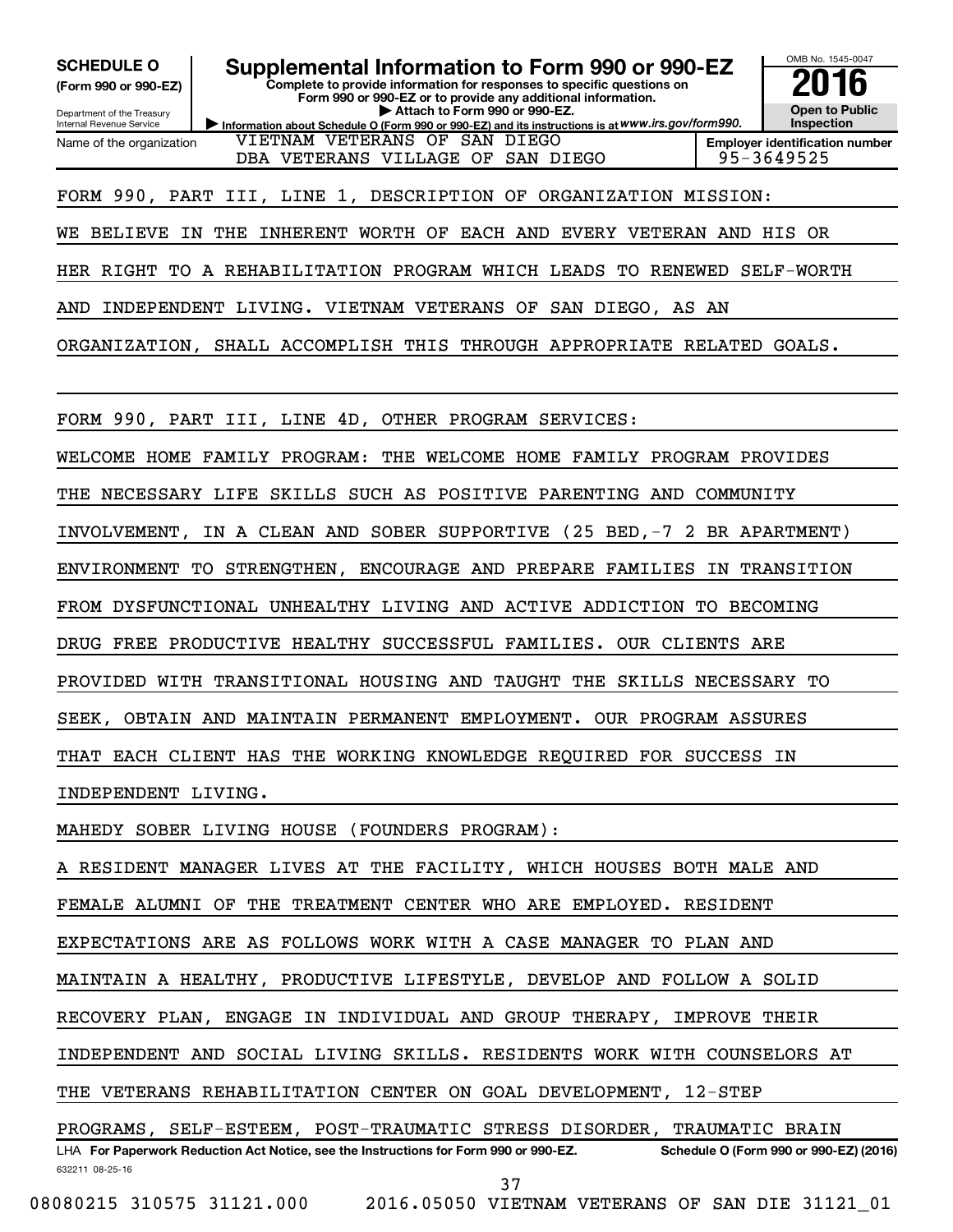**2 Employer identification number** Schedule O (Form 990 or 990-EZ) (2016) Name of the organization VIETNAM VETERANS OF SAN DIEGO DBA VETERANS VILLAGE OF SAN DIEGO 195-3649525

INJURY, INDIVIDUAL ISSUES, PAROLE ISSUES, ANGER MANAGEMENT,

RELATIONSHIP AND FAMILY PROBLEMS.

EXPENSES \$ 2,904,185. INCLUDING GRANTS OF \$ 0. REVENUE \$ 84,583.

FORM 990, PART VI, SECTION B, LINE 11B:

A DRAFT COPY OF THE 990 IS SENT VIA EMAIL (OR PRESENTED AT BOARD MEETING OR COPY PROVIDED AT BOARD MEETING) TO ALL THE BOARD OF DIRECTORS FOR REVIEW BEFORE THE PRESIDENT & CEO SIGNS IT. A FINAL COPY OF THE FORM 990 IS GIVEN TO THE ENTIRE BOARD OF DIRECTORS BEFORE IT IS FILED WITH THE INTERNAL REVENUE SERVICE.

FORM 990, PART VI, SECTION B, LINE 12C:

THE BOARD OF DIRECTORS SIGN AN ANNUAL DISCLOSURE OF CONFLICT OF INTEREST FORM.

FORM 990, PART VI, SECTION B, LINE 15:

COMPENSATION OF THE ORGANIZATION'S CEO & TOP MANAGEMENT IS DETERMINED BY THE BOARD OF DIRECTOR'S PERSONNEL COMMITTEE WHICH MEETS & REVIEWS AMOUNTS TO COMPARABLE ORGANIZATIONS. THEY MAKE RECOMMENDATIONS & THEN VOTE.

FORM 990, PART VI, SECTION C, LINE 19:

DOCUMENTS ARE AVAILABLE UPON REQUEST. THE ORGANIZATION MAKES ITS MOST

RECENT FINANCIAL STATEMENTS AVAILABLE ON ITS WEBSITE.

632212 08-25-16

**Schedule O (Form 990 or 990-EZ) (2016)**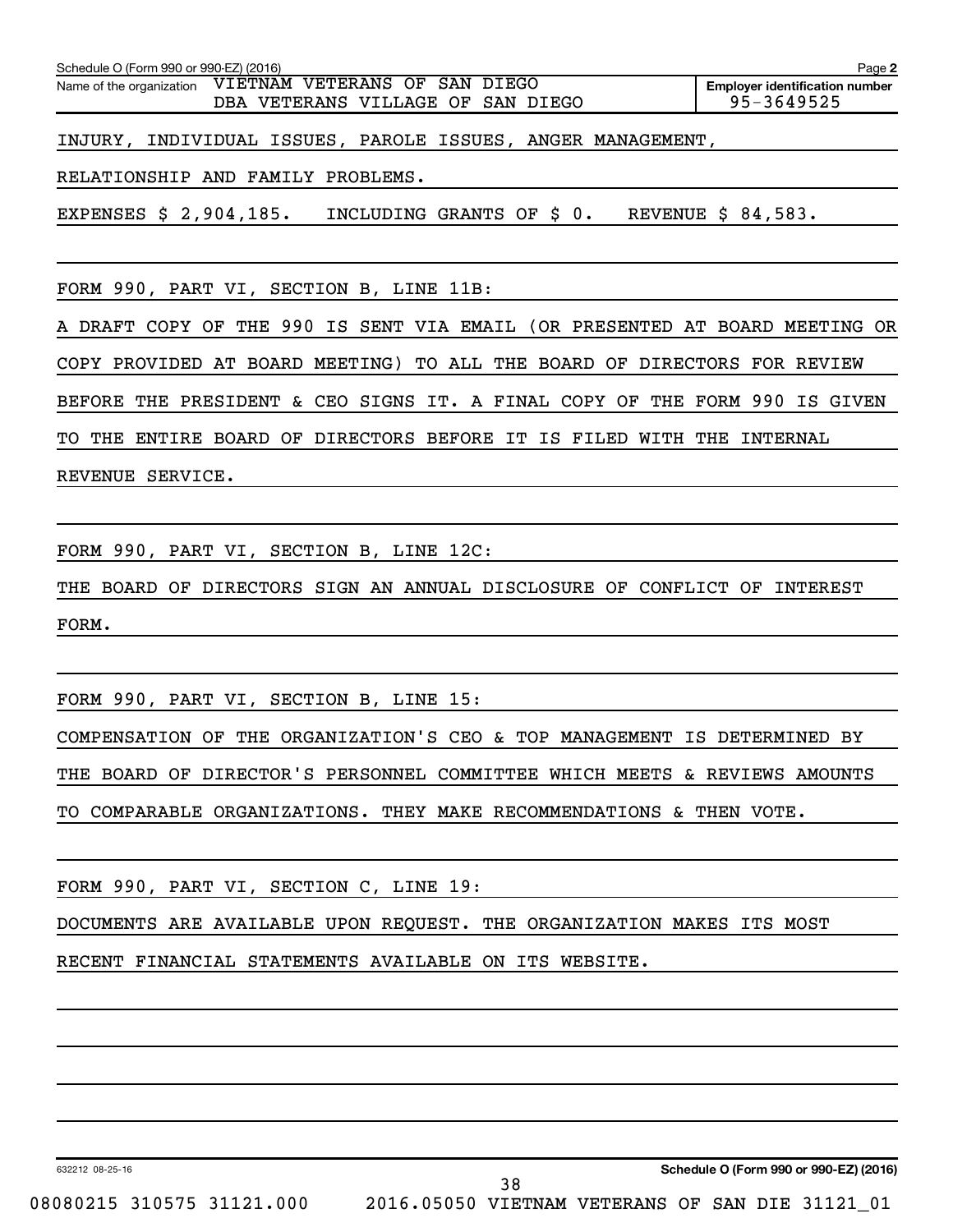| <b>SCHEDULE R</b> |  |
|-------------------|--|
|                   |  |

# **Related Organizations and Unrelated Partnerships**

**(Form 990) Complete if the organization answered "Yes" on Form 990, Part IV, line 33, 34, 35b, 36, or 37.** |

**Attach to Form 990. Contract to Public** 

OMB No. 1545-0047

**2016**<br>Open to Public

**Employer identification number**

| Department of the Treasury<br>Internal Revenue Service | Information about Schedule R (Form 990) and its instructions is at www.irs.gov/form990. |          | <b>UNGHIOIU</b><br><b>Inspection</b> |
|--------------------------------------------------------|-----------------------------------------------------------------------------------------|----------|--------------------------------------|
| Name of the organization                               | <b>DIEGO</b><br>ΟF<br>SAN<br><b>ETNAM</b><br>VETERANS                                   | Emplover | ∵identification num                  |

DBA VETERANS VILLAGE OF SAN DIEGO

Part I ldentification of Disregarded Entities. Complete if the organization answered "Yes" on Form 990, Part IV, line 33.

| (a)                                    | (b)                         | (c)                      | (d)          | (e)                | (f)                     |
|----------------------------------------|-----------------------------|--------------------------|--------------|--------------------|-------------------------|
| Name, address, and EIN (if applicable) | Primary activity            | Legal domicile (state or | Total income | End-of-year assets | Direct controlling      |
| of disregarded entity                  |                             | foreign country)         |              |                    | entity                  |
|                                        |                             |                          |              |                    |                         |
| VVSD ESCONDIDO, LLC - 47-3152186       | TO FURTHER CHARITABLE       |                          |              |                    |                         |
| 4141 PACIFIC HIGHWAY                   | PURPOSE OF VIETNAM VETERANS |                          |              |                    | VIETNAM VETERANS OF SAN |
| SAN DIEGO, CA 92110                    | OF SAN DIEGO                | CALIFORNIA               | 535,926.     | 4,896,526. DIEGO   |                         |
|                                        |                             |                          |              |                    |                         |
|                                        |                             |                          |              |                    |                         |
|                                        |                             |                          |              |                    |                         |
|                                        |                             |                          |              |                    |                         |
|                                        |                             |                          |              |                    |                         |
|                                        |                             |                          |              |                    |                         |
|                                        |                             |                          |              |                    |                         |
|                                        |                             |                          |              |                    |                         |
|                                        |                             |                          |              |                    |                         |
|                                        |                             |                          |              |                    |                         |

**Part II** Identification of Related Tax-Exempt Organizations. Complete if the organization answered "Yes" on Form 990, Part IV, line 34 because it had one or more related tax-exempt<br>Complete it is a series of the two wears organizations during the tax year.

| (a)<br>Name, address, and EIN<br>of related organization | (b)<br>Primary activity    | (c)<br>Legal domicile (state or<br>foreign country) | (d)<br><b>Exempt Code</b><br>section | (e)<br>Public charity<br>status (if section | (f)<br>Direct controlling<br>entity |     | $(g)$<br>Section 512(b)(13)<br>controlled<br>entity? |
|----------------------------------------------------------|----------------------------|-----------------------------------------------------|--------------------------------------|---------------------------------------------|-------------------------------------|-----|------------------------------------------------------|
|                                                          |                            |                                                     |                                      | 501(c)(3))                                  |                                     | Yes | No                                                   |
| VVSD HOUSING CORPORATION - 47-3099264                    |                            |                                                     |                                      |                                             |                                     |     |                                                      |
| 4141 PACIFIC HIGHWAY                                     | TO AID AND ASSIST VETERANS |                                                     |                                      |                                             |                                     |     |                                                      |
| SAN DIEGO, CA 92110                                      | OF THE U.S ARMED FORCES.   | CALIFORNIA                                          | 501(C)(3)                            | LINE 10                                     | N/A                                 |     | X                                                    |
|                                                          |                            |                                                     |                                      |                                             |                                     |     |                                                      |
|                                                          |                            |                                                     |                                      |                                             |                                     |     |                                                      |
|                                                          |                            |                                                     |                                      |                                             |                                     |     |                                                      |
|                                                          |                            |                                                     |                                      |                                             |                                     |     |                                                      |
|                                                          |                            |                                                     |                                      |                                             |                                     |     |                                                      |
|                                                          |                            |                                                     |                                      |                                             |                                     |     |                                                      |
|                                                          |                            |                                                     |                                      |                                             |                                     |     |                                                      |
|                                                          |                            |                                                     |                                      |                                             |                                     |     |                                                      |
|                                                          |                            |                                                     |                                      |                                             |                                     |     |                                                      |

**For Paperwork Reduction Act Notice, see the Instructions for Form 990. Schedule R (Form 990) 2016**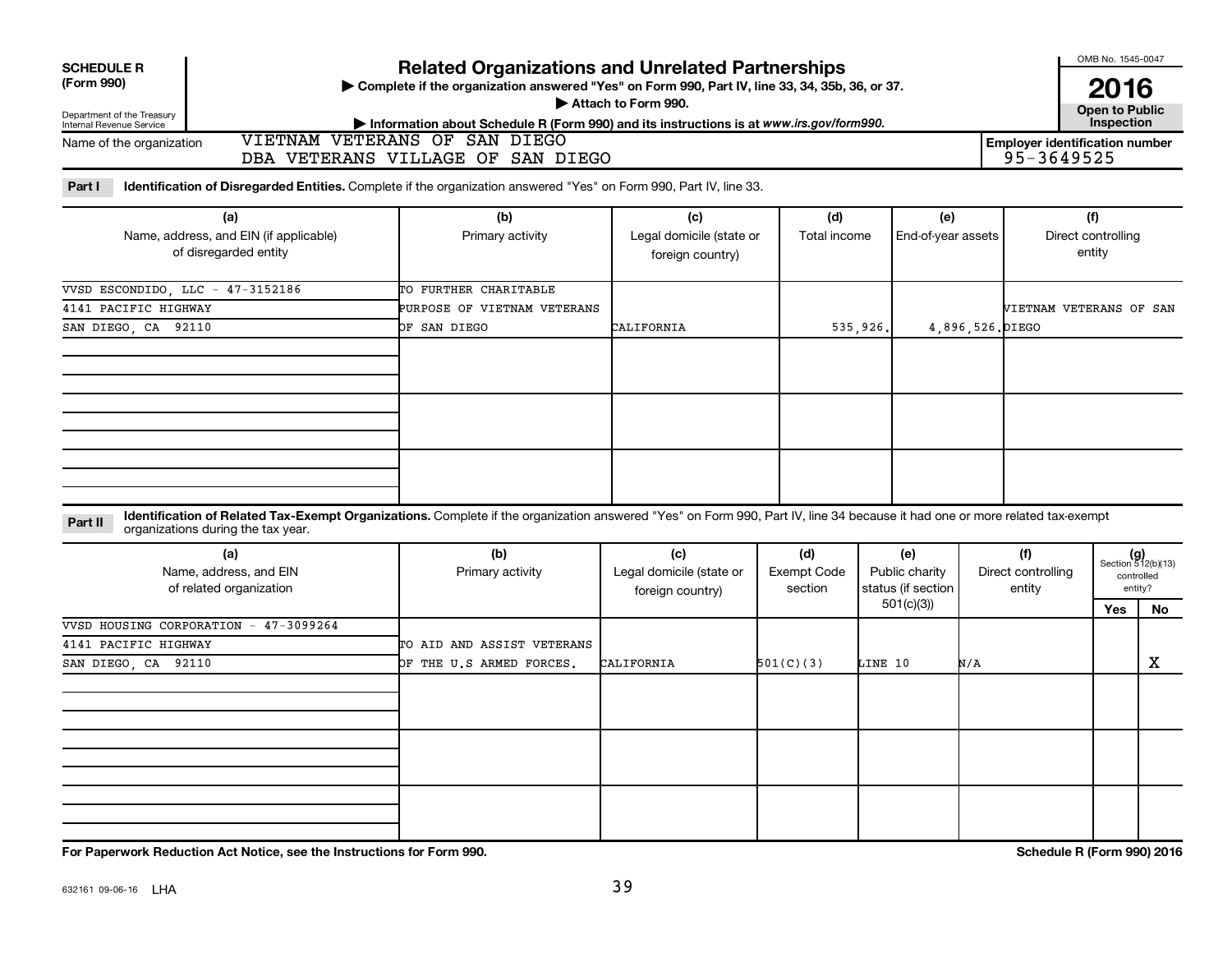#### Schedule R (Form 990) 2016 DBA VETERANS VILLAGE OF SAN DIEGO  $95-3649525$  Page

**2**

Part III Identification of Related Organizations Taxable as a Partnership. Complete if the organization answered "Yes" on Form 990, Part IV, line 34 because it had one or more related<br>Read to the organizations tracted as a organizations treated as a partnership during the tax year.

| (b)              | (c)                            | (d)                          | (e)                | (f)                      | (g)                                                                 |  | (i)                             | (j)              | (k)                                                                |
|------------------|--------------------------------|------------------------------|--------------------|--------------------------|---------------------------------------------------------------------|--|---------------------------------|------------------|--------------------------------------------------------------------|
| Primary activity | Legal<br>domicile<br>(state or | Direct controlling<br>entity | Predominant income | Share of total<br>income | Share of<br>end-of-year<br>assets                                   |  | Code V-UBI                      |                  | General or Percentage<br>managing ownership                        |
|                  | country)                       |                              |                    |                          |                                                                     |  |                                 |                  |                                                                    |
|                  |                                |                              |                    |                          |                                                                     |  |                                 |                  |                                                                    |
|                  |                                |                              |                    |                          |                                                                     |  |                                 |                  |                                                                    |
|                  |                                |                              |                    |                          |                                                                     |  |                                 |                  |                                                                    |
|                  |                                |                              |                    |                          |                                                                     |  |                                 |                  |                                                                    |
|                  |                                |                              |                    |                          |                                                                     |  |                                 |                  |                                                                    |
|                  |                                |                              |                    |                          |                                                                     |  |                                 |                  |                                                                    |
|                  |                                |                              |                    |                          |                                                                     |  |                                 |                  |                                                                    |
|                  |                                |                              |                    |                          |                                                                     |  |                                 |                  |                                                                    |
|                  |                                |                              |                    |                          |                                                                     |  |                                 |                  |                                                                    |
|                  |                                |                              |                    |                          |                                                                     |  |                                 |                  |                                                                    |
|                  |                                |                              |                    |                          |                                                                     |  |                                 |                  |                                                                    |
|                  |                                |                              |                    |                          |                                                                     |  |                                 |                  |                                                                    |
|                  |                                |                              |                    |                          |                                                                     |  |                                 |                  |                                                                    |
|                  |                                |                              |                    |                          |                                                                     |  |                                 |                  |                                                                    |
|                  |                                |                              |                    |                          |                                                                     |  |                                 |                  |                                                                    |
|                  |                                |                              |                    |                          |                                                                     |  |                                 |                  |                                                                    |
|                  |                                | foreign                      |                    |                          | related, unrelated,<br>excluded from tax under<br>sections 512-514) |  | (h)<br>allocations?<br>Yes   No | Disproportionate | amount in box<br>20 of Schedule<br>$K1$ (Form 1065) $\gamma$ es No |

Part IV Identification of Related Organizations Taxable as a Corporation or Trust. Complete if the organization answered "Yes" on Form 990, Part IV, line 34 because it had one or more related<br>Complete intervals are accompa organizations treated as a corporation or trust during the tax year.

| (a)<br>Name, address, and EIN<br>of related organization | (b)<br>Primary activity | (c)<br>Legal domicile<br>(state or<br>foreign | (d)<br>Direct controlling<br>entity | (e)<br>Type of entity<br>(C corp, S corp,<br>or trust) | (f)<br>Share of total<br>income | (g)<br>Share of<br>end-of-year<br>assets | (h)<br>Percentage<br>ownership |   | $(i)$<br>Section<br>512(b)(13)<br>controlled<br>entity? |
|----------------------------------------------------------|-------------------------|-----------------------------------------------|-------------------------------------|--------------------------------------------------------|---------------------------------|------------------------------------------|--------------------------------|---|---------------------------------------------------------|
|                                                          |                         | country)                                      |                                     |                                                        |                                 |                                          |                                |   | Yes   No                                                |
| VETERANS VILLAGE ENTERPRISES, INC. -                     |                         |                                               | VIETNAM                             |                                                        |                                 |                                          |                                |   |                                                         |
| 32-0334380, 4141 PACIFIC HIGHWAY, SAN DIEGO,             | TO HOLD PROFIT MAKING   |                                               | <b>VETERANS OF</b>                  |                                                        |                                 |                                          |                                |   |                                                         |
| CA 92110                                                 | <b>ENTERPRISES</b>      | CA                                            | SAN DIEGO                           | C CORP                                                 | $\mathbf{0}$ .                  | $\mathbf{0}$ .                           | 100%                           | X |                                                         |
|                                                          |                         |                                               |                                     |                                                        |                                 |                                          |                                |   |                                                         |
|                                                          |                         |                                               |                                     |                                                        |                                 |                                          |                                |   |                                                         |
|                                                          |                         |                                               |                                     |                                                        |                                 |                                          |                                |   |                                                         |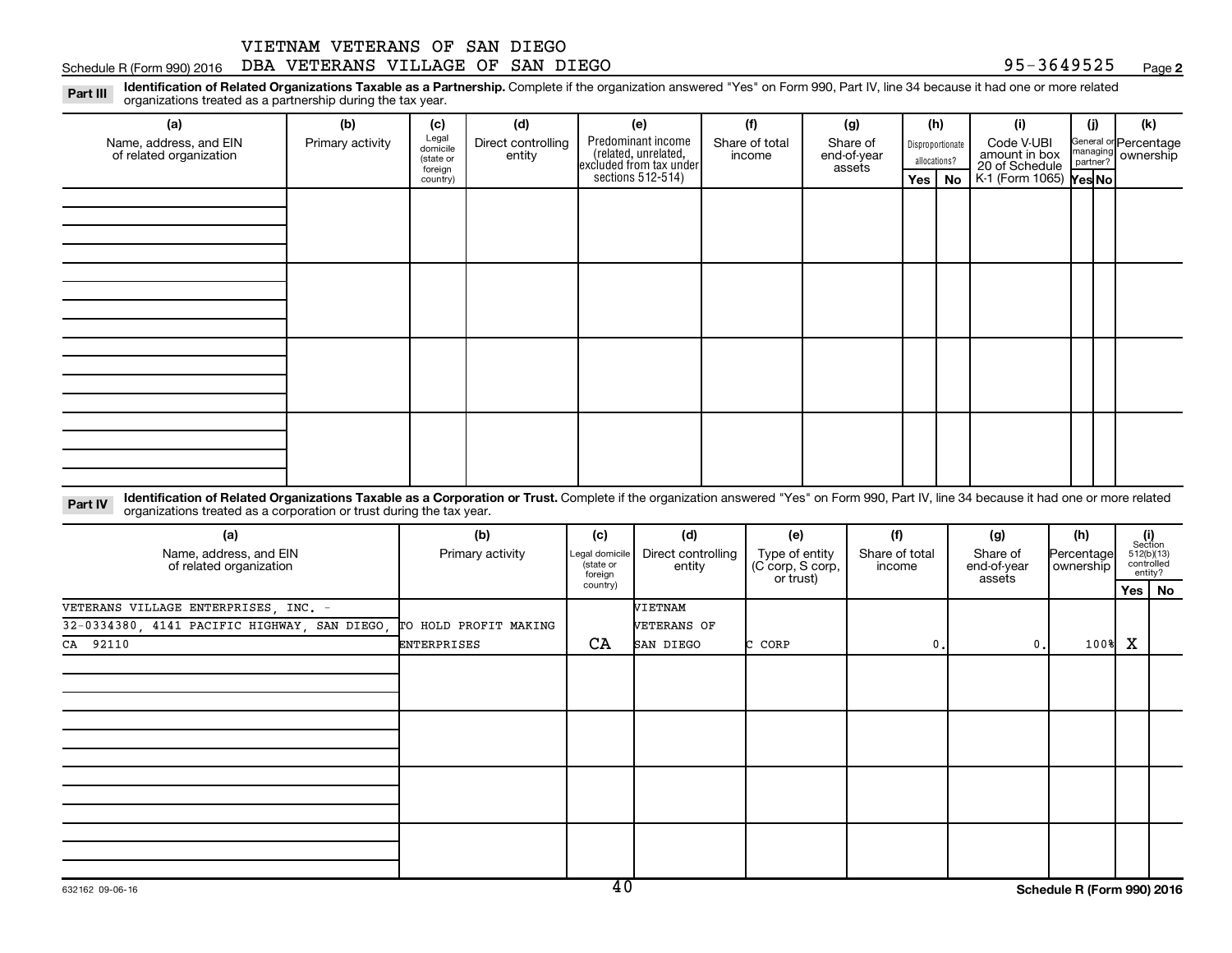Part V Transactions With Related Organizations. Complete if the organization answered "Yes" on Form 990, Part IV, line 34, 35b, or 36.

#### Schedule R (Form 990) 2016 DBA VETERANS VILLAGE OF SAN DIEGO  $95-3649525$  Page

| Note: Complete line 1 if any entity is listed in Parts II, III, or IV of this schedule.                                                                                                                                        |                 | Yes                     | No                          |
|--------------------------------------------------------------------------------------------------------------------------------------------------------------------------------------------------------------------------------|-----------------|-------------------------|-----------------------------|
| During the tax year, did the organization engage in any of the following transactions with one or more related organizations listed in Parts II-IV?                                                                            |                 |                         |                             |
|                                                                                                                                                                                                                                | 1a              |                         | $\overline{\mathbf{X}}$     |
|                                                                                                                                                                                                                                | 1b              |                         | $\overline{\mathbf{X}}$     |
|                                                                                                                                                                                                                                | 1 <sub>c</sub>  |                         | $\overline{\mathbf{x}}$     |
| d Loans or loan guarantees to or for related organization(s) www.communically.com/www.communically.com/www.communically.com/www.communically.com/www.communically.com/www.communically.com/www.communically.com/www.communical | 1 <sub>d</sub>  | $\overline{\texttt{x}}$ |                             |
| e Loans or loan guarantees by related organization(s) manufaction contraction and content to the contract of the contract or contract or contract or contract or contract or contract or contract or contract or contract or c | 1e              | х                       |                             |
|                                                                                                                                                                                                                                |                 |                         |                             |
| Dividends from related organization(s) manufactured and contract and contract and contract and contract and contract and contract and contract and contract and contract and contract and contract and contract and contract a | 1f              |                         | X                           |
| g Sale of assets to related organization(s) www.assettion.com/www.assettion.com/www.assettion.com/www.assettion.com/www.assettion.com/www.assettion.com/www.assettion.com/www.assettion.com/www.assettion.com/www.assettion.co | 1g              |                         | $\overline{\texttt{x}}$     |
| h Purchase of assets from related organization(s) manufactured and content to content the content of assets from related organization(s) manufactured and content of the content of the content of the content of the content  | 1 <sub>h</sub>  |                         | $\overline{\textnormal{x}}$ |
| Exchange of assets with related organization(s) macrocommunically contained and an exchange of assets with related organization(s) macrocommunically exchange of assets with related organization(s) macrocommunically exchang | 1i              |                         | $\mathbf{x}$                |
|                                                                                                                                                                                                                                | 1i              |                         | X                           |
|                                                                                                                                                                                                                                |                 |                         |                             |
|                                                                                                                                                                                                                                | 1k              |                         | X                           |
|                                                                                                                                                                                                                                | 11              |                         | $\overline{\mathbf{X}}$     |
|                                                                                                                                                                                                                                | 1 <sub>m</sub>  |                         | $\overline{\mathbf{x}}$     |
|                                                                                                                                                                                                                                | 1n              | $\overline{\mathbf{x}}$ |                             |
| <b>o</b> Sharing of paid employees with related organization(s)                                                                                                                                                                | 10 <sub>o</sub> |                         |                             |
|                                                                                                                                                                                                                                |                 |                         |                             |
|                                                                                                                                                                                                                                | 1p              |                         | X                           |
|                                                                                                                                                                                                                                | 1q              |                         | $\overline{\mathbf{x}}$     |
|                                                                                                                                                                                                                                |                 |                         |                             |
|                                                                                                                                                                                                                                | 1r              |                         | X                           |
|                                                                                                                                                                                                                                | 1s              |                         | $\overline{\mathbf{x}}$     |
| If the answer to any of the above is "Yes," see the instructions for information on who must complete this line, including covered relationships and transaction thresholds.                                                   |                 |                         |                             |

| (a)<br>Name of related organization | (b)<br>Transaction<br>type (a-s) | (c)<br>Amount involved | (d)<br>Method of determining amount involved |
|-------------------------------------|----------------------------------|------------------------|----------------------------------------------|
| (1)                                 |                                  |                        |                                              |
| (2)                                 |                                  |                        |                                              |
| (3)                                 |                                  |                        |                                              |
| (4)                                 |                                  |                        |                                              |
| (5)                                 |                                  |                        |                                              |
| (6)                                 | $\overline{11}$                  |                        |                                              |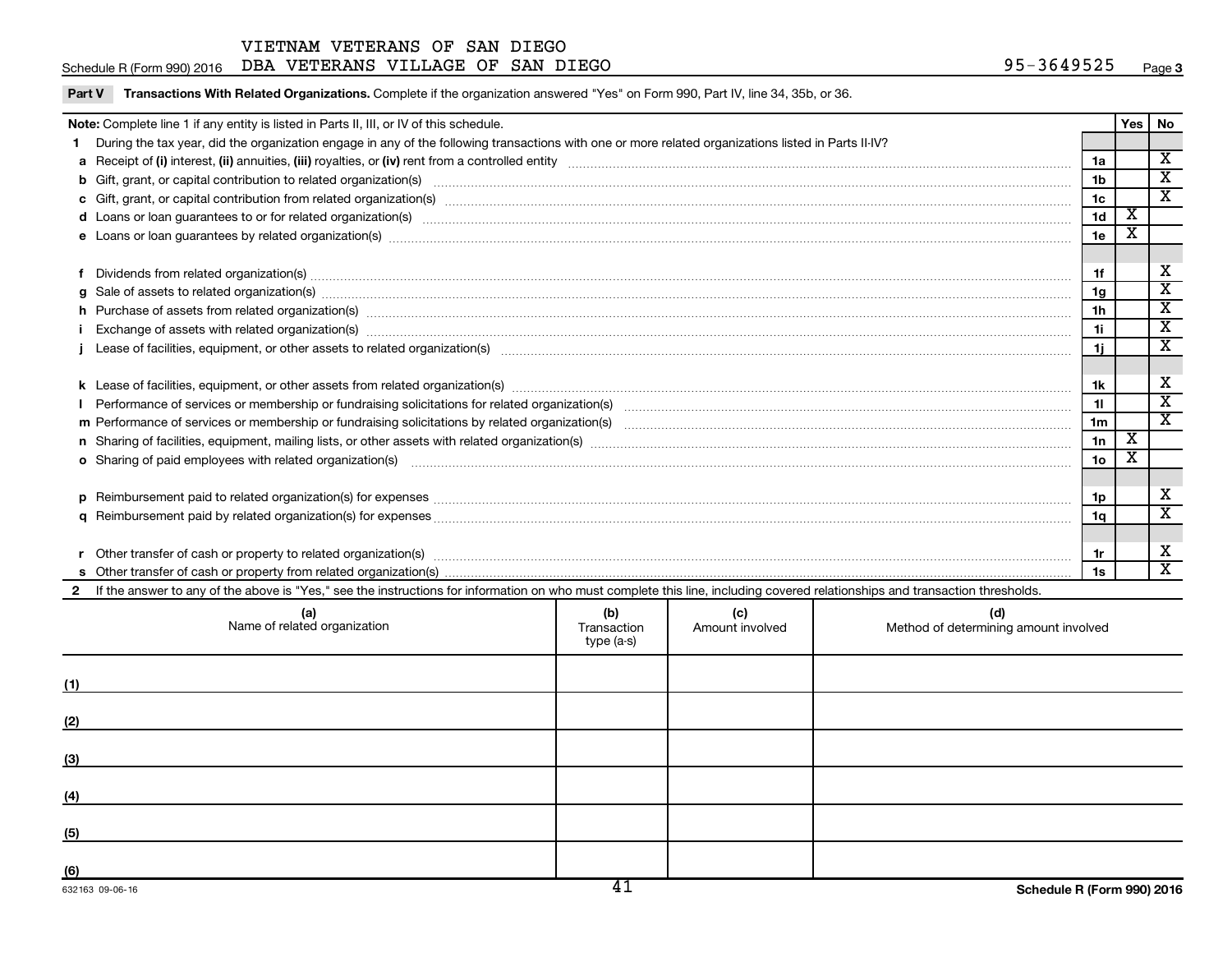#### Schedule R (Form 990) 2016 DBA VETERANS VILLAGE OF SAN DIEGO  $95-3649525$  Page

#### Part VI Unrelated Organizations Taxable as a Partnership. Complete if the organization answered "Yes" on Form 990, Part IV, line 37.

Provide the following information for each entity taxed as a partnership through which the organization conducted more than five percent of its activities (measured by total assets or gross revenue) that was not a related organization. See instructions regarding exclusion for certain investment partnerships.

| (a)                                 | $\cdots$ y $\cdots$<br>(b) |                               | . <b>. .</b><br><br>(d)                                                                    |                                                          |  | (f)               | (g)         | (h)                              | (i)                                                                                                         | (i)    | (k) |  |  |  |
|-------------------------------------|----------------------------|-------------------------------|--------------------------------------------------------------------------------------------|----------------------------------------------------------|--|-------------------|-------------|----------------------------------|-------------------------------------------------------------------------------------------------------------|--------|-----|--|--|--|
|                                     |                            | (c)                           |                                                                                            | (e)<br>Are all<br>partners sec.<br>$501(c)(3)$<br>orgs.? |  |                   | Share of    |                                  |                                                                                                             |        |     |  |  |  |
| Name, address, and EIN<br>of entity | Primary activity           | Legal domicile                | Predominant income<br>(related, unrelated,<br>excluded from tax under<br>sections 512-514) |                                                          |  | Share of<br>total |             | Disproportionate<br>allocations? | Code V-UBI<br>amount in box 20 managing<br>of Schedule K-1<br>(Form 1065)<br>$\overline{Y}_{\text{res}}$ No |        |     |  |  |  |
|                                     |                            | (state or foreign<br>country) |                                                                                            |                                                          |  | income            | end-of-year |                                  |                                                                                                             |        |     |  |  |  |
|                                     |                            |                               |                                                                                            | Yes No                                                   |  |                   | assets      | Yes No                           |                                                                                                             | Yes NO |     |  |  |  |
|                                     |                            |                               |                                                                                            |                                                          |  |                   |             |                                  |                                                                                                             |        |     |  |  |  |
|                                     |                            |                               |                                                                                            |                                                          |  |                   |             |                                  |                                                                                                             |        |     |  |  |  |
|                                     |                            |                               |                                                                                            |                                                          |  |                   |             |                                  |                                                                                                             |        |     |  |  |  |
|                                     |                            |                               |                                                                                            |                                                          |  |                   |             |                                  |                                                                                                             |        |     |  |  |  |
|                                     |                            |                               |                                                                                            |                                                          |  |                   |             |                                  |                                                                                                             |        |     |  |  |  |
|                                     |                            |                               |                                                                                            |                                                          |  |                   |             |                                  |                                                                                                             |        |     |  |  |  |
|                                     |                            |                               |                                                                                            |                                                          |  |                   |             |                                  |                                                                                                             |        |     |  |  |  |
|                                     |                            |                               |                                                                                            |                                                          |  |                   |             |                                  |                                                                                                             |        |     |  |  |  |
|                                     |                            |                               |                                                                                            |                                                          |  |                   |             |                                  |                                                                                                             |        |     |  |  |  |
|                                     |                            |                               |                                                                                            |                                                          |  |                   |             |                                  |                                                                                                             |        |     |  |  |  |
|                                     |                            |                               |                                                                                            |                                                          |  |                   |             |                                  |                                                                                                             |        |     |  |  |  |
|                                     |                            |                               |                                                                                            |                                                          |  |                   |             |                                  |                                                                                                             |        |     |  |  |  |
|                                     |                            |                               |                                                                                            |                                                          |  |                   |             |                                  |                                                                                                             |        |     |  |  |  |
|                                     |                            |                               |                                                                                            |                                                          |  |                   |             |                                  |                                                                                                             |        |     |  |  |  |
|                                     |                            |                               |                                                                                            |                                                          |  |                   |             |                                  |                                                                                                             |        |     |  |  |  |
|                                     |                            |                               |                                                                                            |                                                          |  |                   |             |                                  |                                                                                                             |        |     |  |  |  |
|                                     |                            |                               |                                                                                            |                                                          |  |                   |             |                                  |                                                                                                             |        |     |  |  |  |
|                                     |                            |                               |                                                                                            |                                                          |  |                   |             |                                  |                                                                                                             |        |     |  |  |  |
|                                     |                            |                               |                                                                                            |                                                          |  |                   |             |                                  |                                                                                                             |        |     |  |  |  |
|                                     |                            |                               |                                                                                            |                                                          |  |                   |             |                                  |                                                                                                             |        |     |  |  |  |
|                                     |                            |                               |                                                                                            |                                                          |  |                   |             |                                  |                                                                                                             |        |     |  |  |  |
|                                     |                            |                               |                                                                                            |                                                          |  |                   |             |                                  |                                                                                                             |        |     |  |  |  |
|                                     |                            |                               |                                                                                            |                                                          |  |                   |             |                                  |                                                                                                             |        |     |  |  |  |
|                                     |                            |                               |                                                                                            |                                                          |  |                   |             |                                  |                                                                                                             |        |     |  |  |  |
|                                     |                            |                               |                                                                                            |                                                          |  |                   |             |                                  |                                                                                                             |        |     |  |  |  |
|                                     |                            |                               |                                                                                            |                                                          |  |                   |             |                                  |                                                                                                             |        |     |  |  |  |
|                                     |                            |                               |                                                                                            |                                                          |  |                   |             |                                  |                                                                                                             |        |     |  |  |  |
|                                     |                            |                               |                                                                                            |                                                          |  |                   |             |                                  |                                                                                                             |        |     |  |  |  |
|                                     |                            |                               |                                                                                            |                                                          |  |                   |             |                                  |                                                                                                             |        |     |  |  |  |
|                                     |                            |                               |                                                                                            |                                                          |  |                   |             |                                  |                                                                                                             |        |     |  |  |  |
|                                     |                            |                               |                                                                                            |                                                          |  |                   |             |                                  |                                                                                                             |        |     |  |  |  |
|                                     |                            |                               |                                                                                            |                                                          |  |                   |             |                                  |                                                                                                             |        |     |  |  |  |
|                                     |                            |                               |                                                                                            |                                                          |  |                   |             |                                  |                                                                                                             |        |     |  |  |  |
|                                     |                            |                               |                                                                                            |                                                          |  |                   |             |                                  |                                                                                                             |        |     |  |  |  |
|                                     |                            |                               |                                                                                            |                                                          |  |                   |             |                                  |                                                                                                             |        |     |  |  |  |
|                                     |                            |                               |                                                                                            |                                                          |  |                   |             |                                  |                                                                                                             |        |     |  |  |  |
|                                     |                            |                               |                                                                                            |                                                          |  |                   |             |                                  |                                                                                                             |        |     |  |  |  |

**Schedule R (Form 990) 2016**